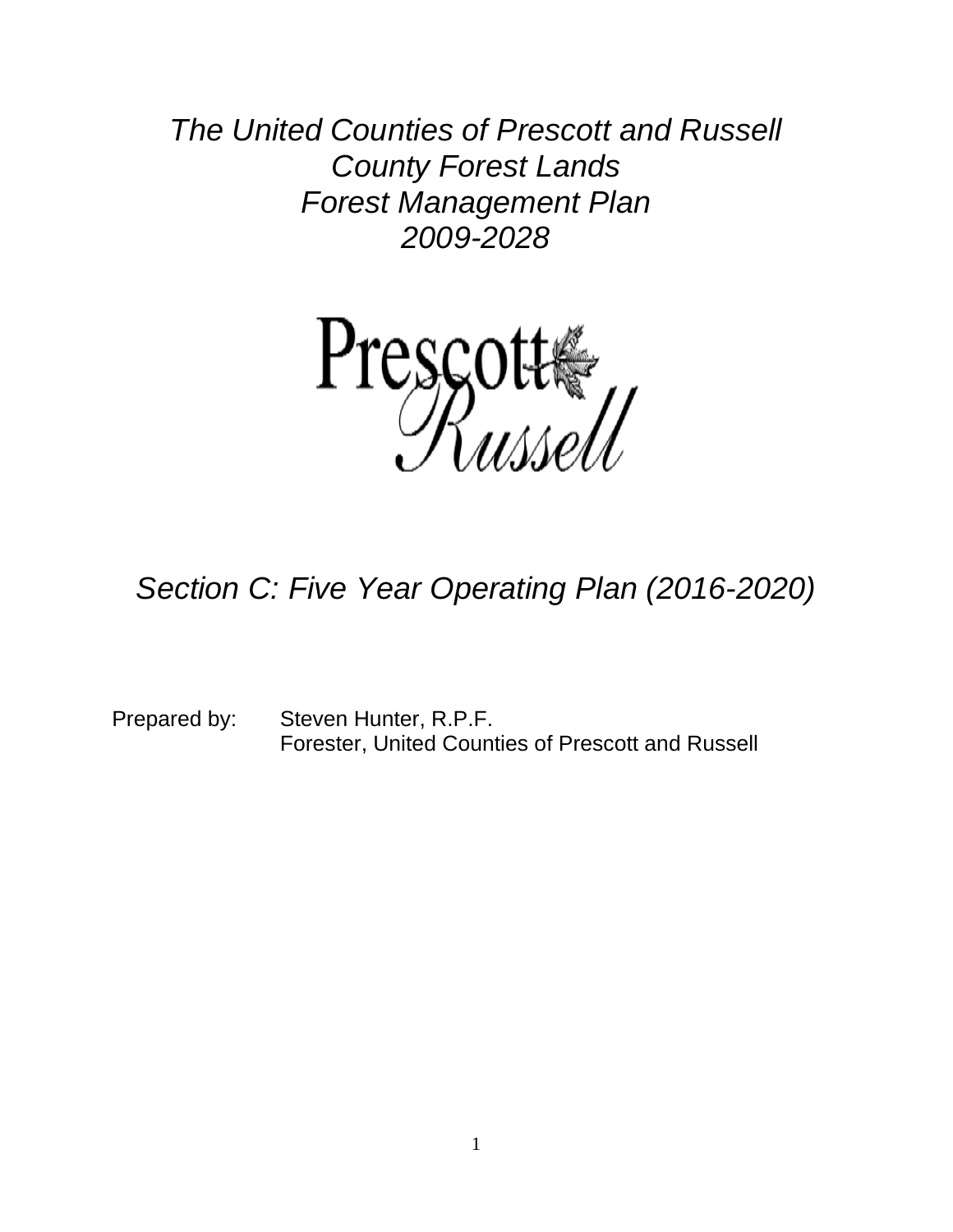# **THE UNITED COUNTIES OF PRESCOTT AND RUSSELL COUNTY FOREST LANDS: FOREST MANAGEMENT PLAN**

# **Documents**

- **SECTION A: FOREST POLICY PLAN**
- **SECTION B: TWENTY YEAR MANAGEMENT PLAN (2009 to 2028)**
- **SECTION C: FIVE YEAR OPERATING PLANS**

# **Commonly Used Terms and Acronyms**

| United Counties of Prescott and Russell      | "UCPR" or "County"          |
|----------------------------------------------|-----------------------------|
| <b>UCPR County Forest</b>                    | "County Forest" or "Forest" |
| <b>Eastern Ontario Model Forest</b>          | <b>EOMF</b>                 |
| <b>Forest Resource Inventory</b>             | <b>FRI</b>                  |
| Geographic Information System                | <b>GIS</b>                  |
| <b>Ontario Ministry of Natural Resources</b> | <b>OMNR</b>                 |
| <b>Registered Professional Forester</b>      | R.P.F.                      |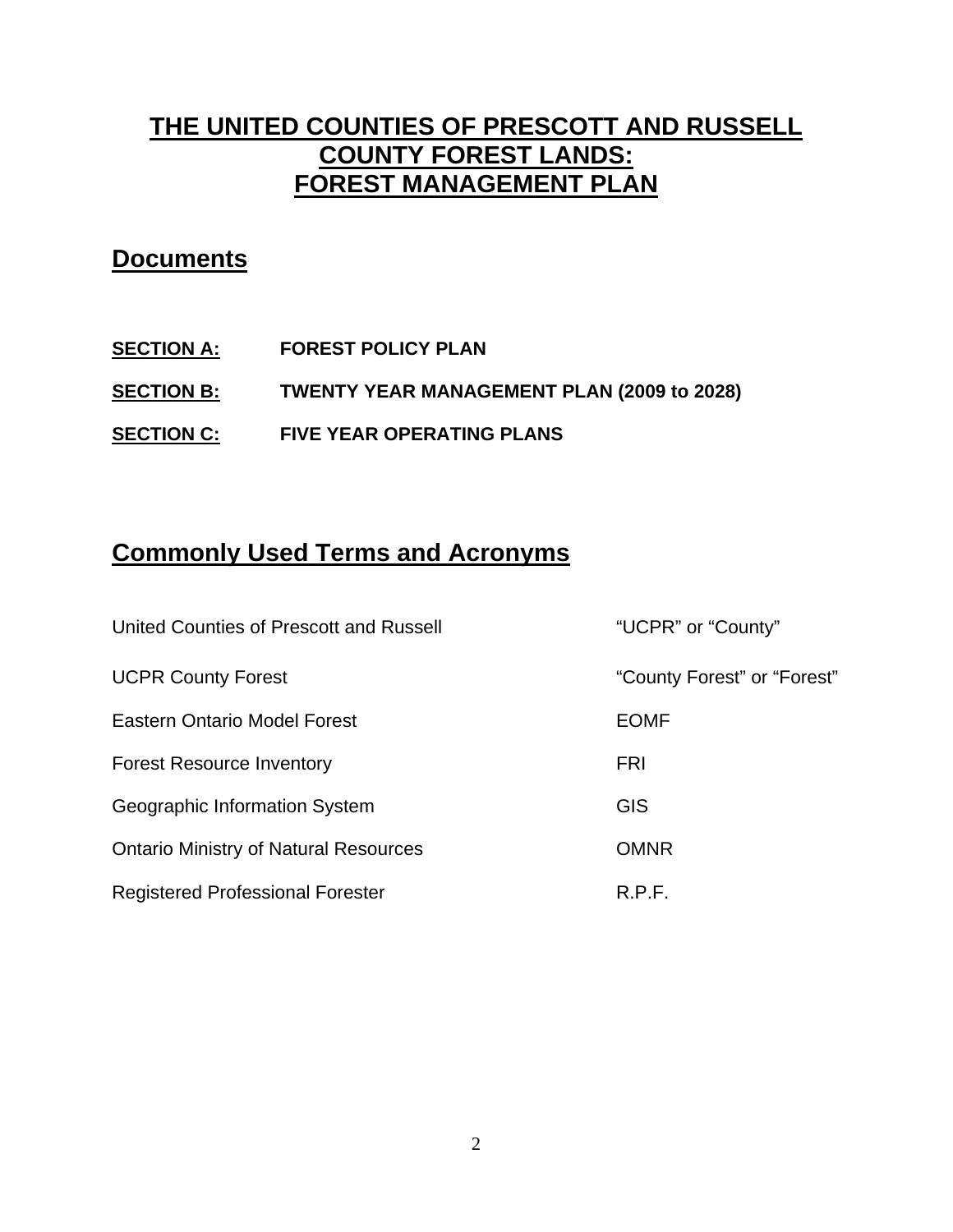# **THE UNITED COUNTIES OF PRESCOTT AND RUSSELL COUNTY FOREST LANDS: FOREST MANAGEMENT PLAN**

## **TABLE OF CONTENTS**

### **Section C: Five Year Operating Plan (2016-2020) Page**

| C-1.1 Summary of Forest Management for the 2011-2015 Operating Period  4              |  |
|---------------------------------------------------------------------------------------|--|
|                                                                                       |  |
|                                                                                       |  |
|                                                                                       |  |
|                                                                                       |  |
|                                                                                       |  |
|                                                                                       |  |
|                                                                                       |  |
|                                                                                       |  |
|                                                                                       |  |
|                                                                                       |  |
|                                                                                       |  |
|                                                                                       |  |
|                                                                                       |  |
| Appendix A – Compartments Selected For Harvest Operations For The 2016-2020<br>23     |  |
| Appendix B - Compartments Selected For Regeneration Treatment For The 2016-2020<br>36 |  |
| Appendix C - Compartments Selected For Tending For The 2016-2020 Operating            |  |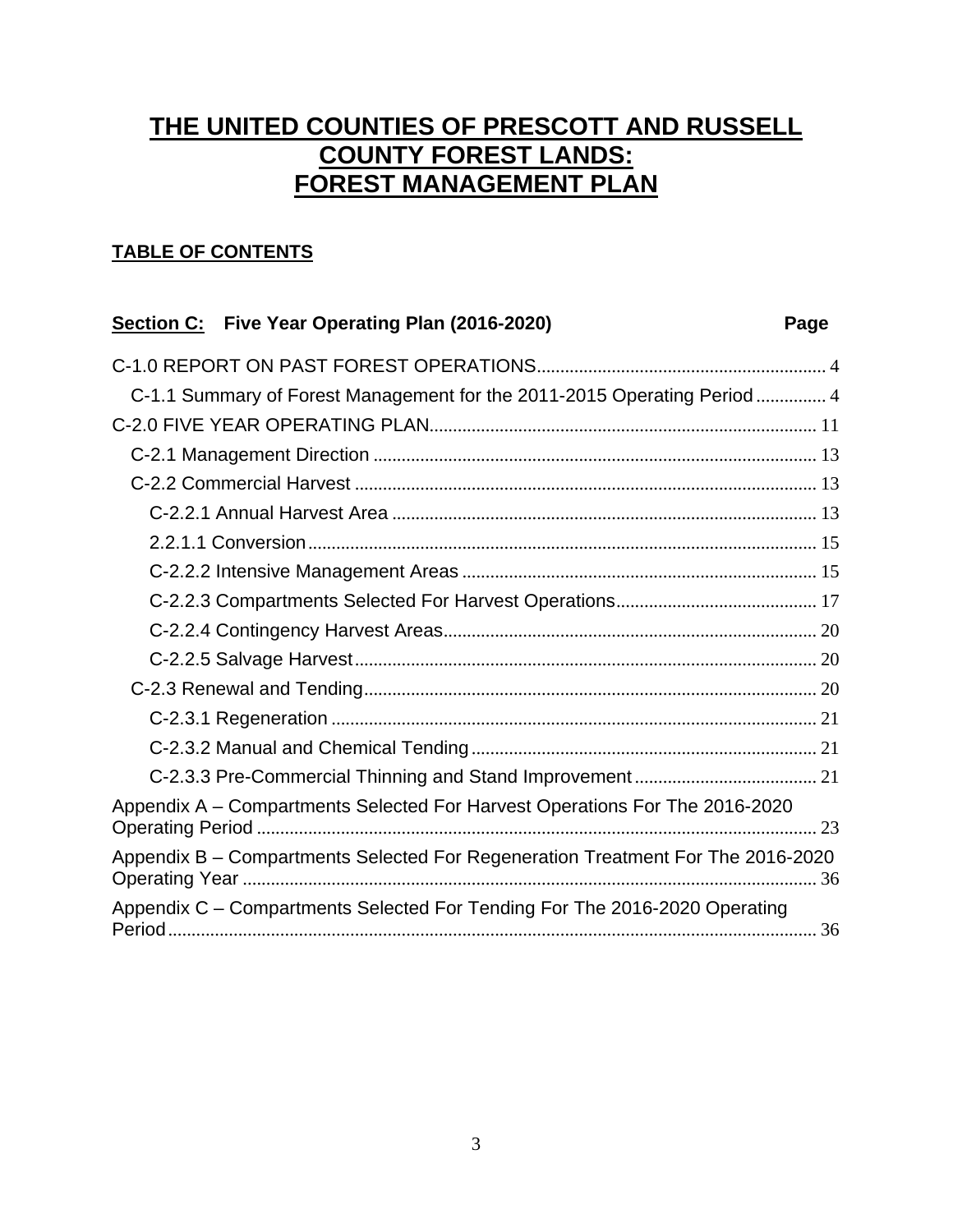# <span id="page-3-0"></span>**C-1.0 REPORT ON PAST FOREST OPERATIONS**

## <span id="page-3-1"></span>**C-1.1 Summary of Forest Management for the 2011-2015 Operating Period**

Forest management activities were steady during the 2011-2015 operating period and strengthening market conditions for forest products suggest that this will continue into the next operating period. Plantation thinning, harvesting to establish regeneration, crop tree release, site preparation, tree planting and tending of planted stock are some examples of the forest management activities that occurred during the period.

Operations plans for the UCPR County Forest describe a sustainable annual harvest area and provide areas where forest operations are an option during the five year term of the plan. Field sampling by a forester confirms treatment eligibility and provides the basis for the development of harvest prescriptions. Renewal and tending is also addressed in operations plans.

Table 1 compares the area prepared harvest during the 2011-2015 to the allowable harvest area for each forest unit. Harvesting activities are summarized in Table 2, tending activities are summarized in Table 3, renewal activities are summarized in Table 4 and forest access road work is summarized in Table 5.

Table 1. Comparison of area prepared for harvest to the calculated annual harvest area summarized by forest unit for the 2011-2015 operating period.

| <b>Forest Unit</b> | <b>5 Yr Annual Harvest Area</b> | <b>Actual 5 Yr Harvest Area</b> | $\frac{0}{0}$     |
|--------------------|---------------------------------|---------------------------------|-------------------|
|                    | (ha)                            | (ha)                            | <b>Difference</b> |
| Pr                 | 371.5                           | 365.2                           | (1.7)             |
| Pw                 | 174.0                           | 114.4                           | (34.2)            |
| Sw                 | 201.5                           | 174.4                           | (13.4)            |
| <b>OC</b>          | 25.0                            | 42.8                            | 71.2              |
| (plantation)       |                                 |                                 |                   |
| OC (natural)       | 0.0                             | 0.0                             | 0                 |
| ΙH                 | 63.0                            | 14.9                            | (76.3)            |
| MH and TH          | 82.5                            | 112.9                           | 36.8              |
| <b>Total</b>       | 917.5                           | 824.6                           | (10.1)            |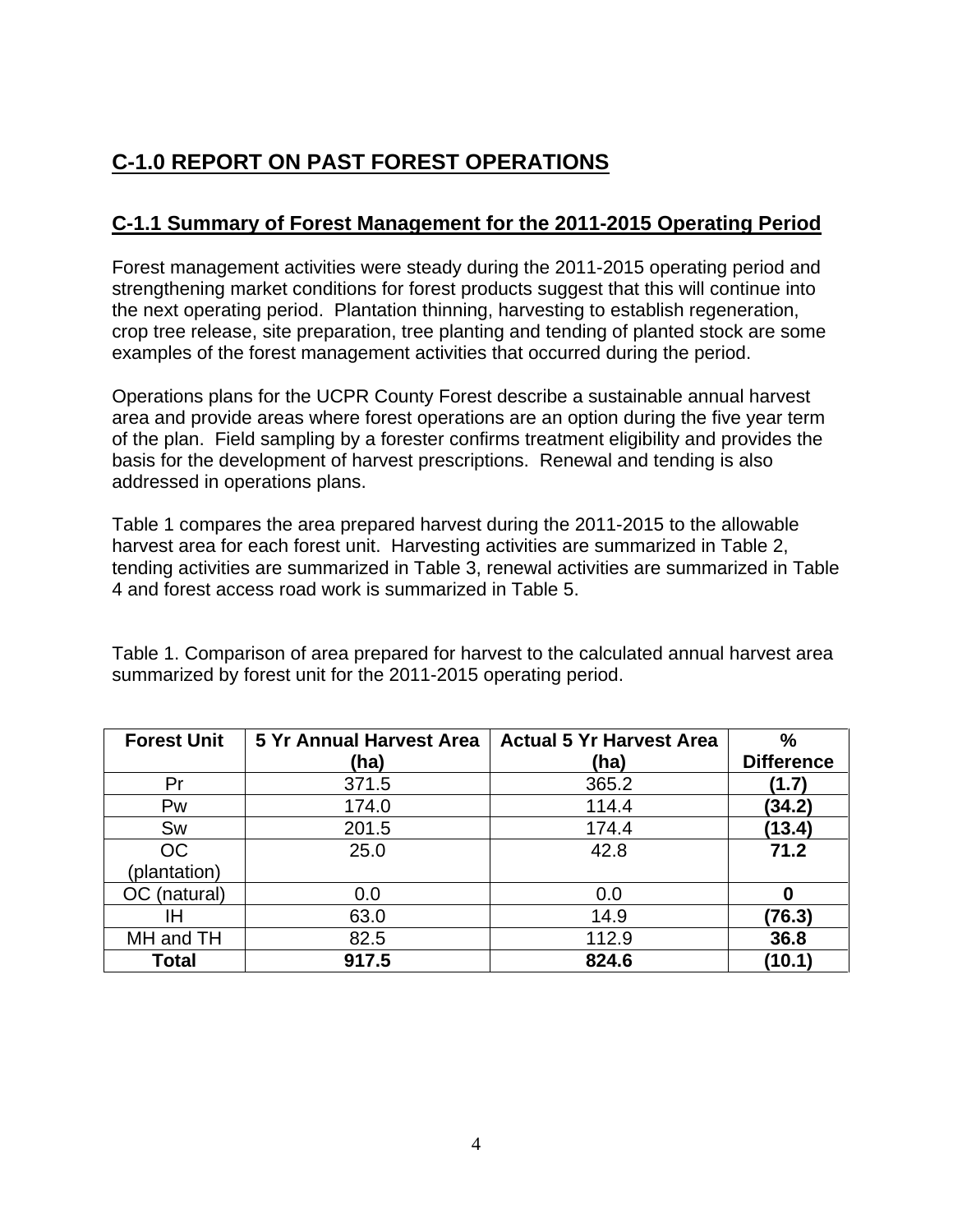Table 2. Summary of harvesting activities performed on the UCPR County Forest during the 2011-2015 operating period. Note: This table includes all harvest blocks that were prepared and sold under the 2011-2015 operating period. However, harvest and revenues reflect actuals for the period.

|                  | <b>Harvest Activities</b>       |                                      |           |                    |                                           |                                |                |                       |  |
|------------------|---------------------------------|--------------------------------------|-----------|--------------------|-------------------------------------------|--------------------------------|----------------|-----------------------|--|
| Tender<br>Sale # | Compartment(s)                  | <b>Contractor</b>                    | Area (ha) | <b>Species</b>     | <b>Volume</b><br><b>Harvested</b><br>(m3) | <b>Utility</b><br><b>Poles</b> | <b>Revenue</b> | <b>Harvest Status</b> |  |
| 2011-01          | 78                              | <b>Produits Forestiers Startrees</b> | 40.0      | Pr, Pw             | 3,664                                     | 3010                           | \$320,090      | Complete              |  |
| 2011-02          | 98, 99                          | <b>Guillaume Racine</b>              | 41.3      | Mh, Mr, Ag, OH     | 1,513                                     | $\mathbf 0$                    | \$19,049       | Complete              |  |
| 2011-03          | 294, 295, 300, 301<br>(salvage) | <b>Guillaume Racine</b>              | 71.5      | Pw, Pr, Sw         | n/a                                       | $\mathbf{0}$                   | n/a            | Complete              |  |
| 2011-04          | 80, 81, 103                     | M. W. Miller                         | 30.0      | Pr, Pw, Sw         | 2,609                                     | $\overline{0}$                 | \$54,340       | Complete              |  |
| 2011-05          | 79, 80, 81, 330                 | M. W. Miller                         | 29.5      | Pr, Pw, Sw         | 4,384                                     | $\Omega$                       | \$61,590       | Complete              |  |
| 2011-06          | 134                             | M. W. Miller                         | 11.9      | Pr                 | n/a                                       | n/a                            | n/a            | Incomplete            |  |
| 2011-07          | 135, 136                        | M. W. Miller                         | 29.9      | Pr, Po, Sw, Pw     | 4,413                                     | $\Omega$                       | \$73,959       | In-Progress           |  |
| 2011 Total       |                                 | 254.1                                |           | 16,583             | 3010                                      | \$529,028                      |                |                       |  |
| 2012-01          | 64, 65, 83, 107, 365            | M. W. Miller                         | 18.4      | Pr                 | 2,535                                     | $\mathbf 0$                    | \$72,070       | Complete              |  |
| 2012-02          | 63, 64, 365                     | <b>Lavern Heideman and Sons</b>      | 31.0      | Sn/Sw, Pw, Pr, Ta  | 873                                       | 0                              | \$12,186       | In-Progress           |  |
| 2012-03          | 334, 335, 356                   | M. W. Miller                         | 22.3      | Pr, Pj, Ps, Pw     | 2,677                                     | 934                            | \$118,445      | Complete              |  |
| 2012-04          | 22, 30                          | Lavern Heideman and Sons             | 13.8      | Pw, Sw, Pr         | 2,572                                     | $\mathbf 0$                    | \$32,615       | Complete              |  |
| 2012-05          | 317, 318, 319                   | Lavern Heideman and Sons             | 18.3      | Pr, Pw, Sw         | n/a                                       | $\overline{0}$                 | n/a            | Incomplete            |  |
| 2012-06          | 2, 6, 318, 319                  | n/a                                  | 10.6      | Po, Mr             | n/a                                       | n/a                            | n/a            | No bid                |  |
| 2012-07          | 18, 19, 20, 21                  | Lavern Heideman and Sons             | 21.4      | Pr, Pw, Sw, Ta, Po | n/a                                       | n/a                            | n/a            | Incomplete            |  |
| 2012-08          | 18, 19                          | n/a                                  | 26.7      | Mr, Ash, Po, Mh    | n/a                                       | n/a                            | n/a            | No bid                |  |
|                  | 2012 Total                      |                                      | 162.5     |                    | 8,657                                     | 934                            | \$235,316      |                       |  |
| 2013-01          | 157, 179, 180                   | M. W. Miller                         | 42.5      | Pr, Pw             | 3,184                                     | $\mathbf 0$                    | \$84,127       | Complete              |  |
| 2013-02          | 179, 180                        | n/a                                  | 24.8      | Pr                 | n/a                                       | n/a                            | n/a            | Re-tender             |  |
| 2013-03          | 179, 180, 200                   | M. W. Miller                         | 30.8      | Pr, Sw, Pw         | 4,392                                     | $\mathbf 0$                    | \$119,671      | Complete              |  |
| 2013-04          | 244, 245, 246                   | Lavern Heideman and Sons             | 49.8      | Pw, Pr, Sw, Ta, Po | 3,389                                     | $\overline{0}$                 | \$36,303       | In-Progress           |  |
| 2013-05          | 18, 19                          | <b>Produits Forestiers Startrees</b> | 26.7      | Mr, Ash, Po, Mh    | n/a                                       | n/a                            | n/a            | Cancelled             |  |
| 2013-06          | 124                             | <b>Guillaume Racine</b>              | 9.6       | Pr, Pw             | 1,149                                     | 450                            | \$73,195       | Complete              |  |
|                  | 2013 Total                      |                                      | 184.2     |                    | 12,051                                    | 450                            | \$313,296      |                       |  |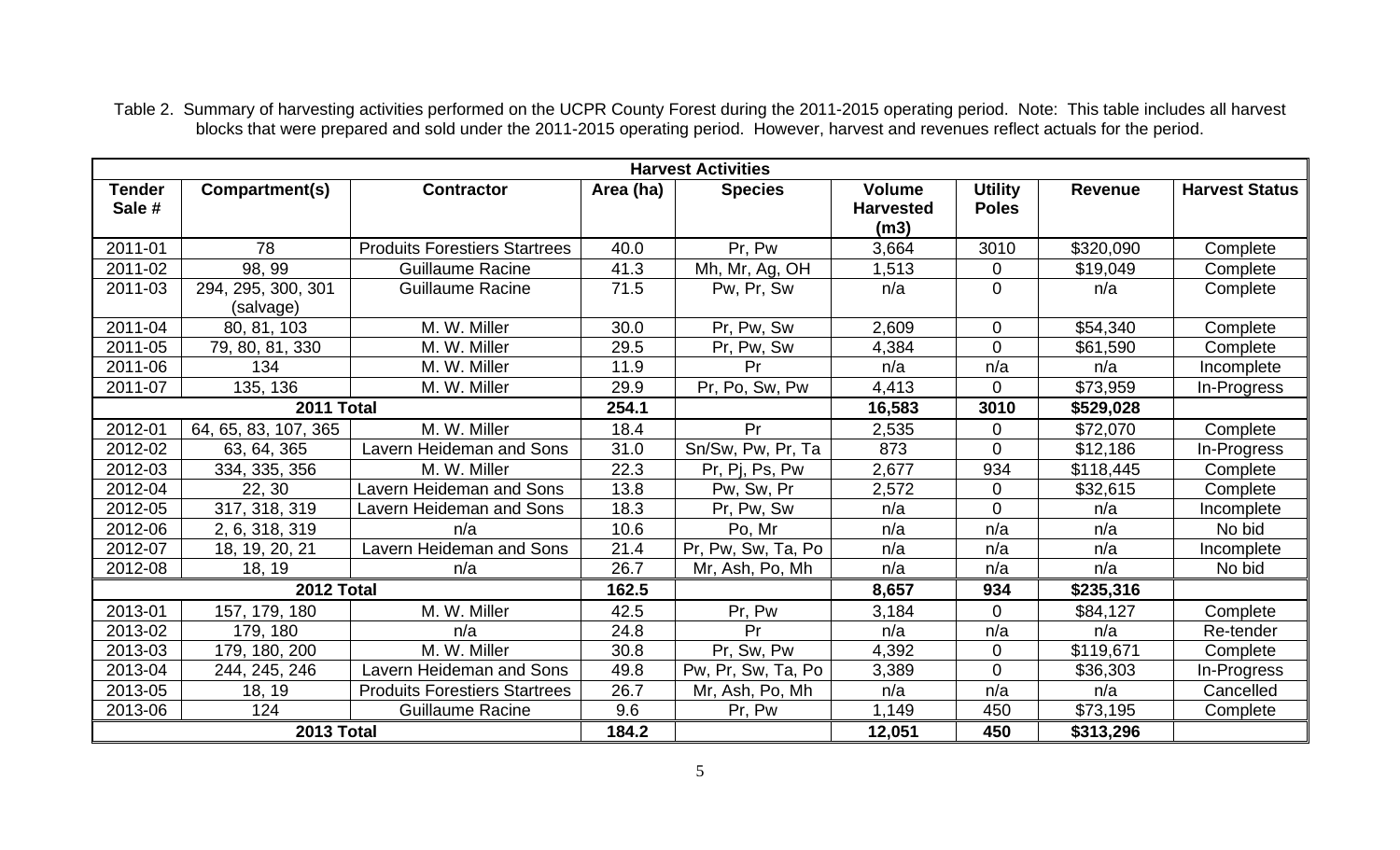|                         | <b>Harvest Activities</b>       |                                            |           |                                  |                                           |                                |             |                       |  |  |
|-------------------------|---------------------------------|--------------------------------------------|-----------|----------------------------------|-------------------------------------------|--------------------------------|-------------|-----------------------|--|--|
| <b>Tender</b><br>Sale # | Compartment(s)                  | <b>Contractor</b>                          | Area (ha) | <b>Species</b>                   | <b>Volume</b><br><b>Harvested</b><br>(m3) | <b>Utility</b><br><b>Poles</b> | Revenue     | <b>Harvest Status</b> |  |  |
| 2014-01                 | 210, 211, 230                   | n/a                                        | 28.2      | Mr, Po, Bf, OH                   | n/a                                       | n/a                            | n/a         | No bid                |  |  |
| 2014-02                 | 171, 193, 208, 209,<br>210, 374 | <b>Lavern Heideman and Sons</b>            | 37.0      | Pr, Sw                           | 2,865                                     | $\mathbf 0$                    | \$70,196    | In-Progress           |  |  |
| 2014-03                 | 228, 229, 230                   | <b>Lavern Heideman and Sons</b>            | 64.6      | Pr, Pw, Sw                       | n/a                                       | n/a                            | n/a         | Incomplete            |  |  |
| 2014-04                 | 204, 205                        | <b>Lavern Heideman and Sons</b>            | 44.7      | Pw, Ta, Sw, Pr,<br>Mr, Po        | 477                                       | n/a                            | \$12,890    | Incomplete            |  |  |
| 2014-05                 | 220                             | Lavern Heideman and Sons                   | 10.6      | Pw, Mr, Sw, Ta                   | n/a                                       | n/a                            | n/a         | Incomplete            |  |  |
| 2014-06                 | 82, 83, 105                     | <b>Lavern Heideman and Sons</b>            | 68.1      | Pr, Pw, Mr, Sw                   | n/a                                       | n/a                            | n/a         | Incomplete            |  |  |
| 2014-07                 | 179, 180                        | <b>Lavern Heideman and Sons</b>            | 24.6      | Pr, Pw                           | 3,896                                     | ,465                           | \$196,490   | Complete              |  |  |
|                         | 2014 Total                      |                                            | 277.8     |                                  | 7,238                                     | 1,465                          | \$279,576   |                       |  |  |
| 2015-01                 | 255, 256, 264, 265              | M.W. Miller                                | 60.4      | Pw, Sw, Pr, Ta/La,<br>Mr, Sn, Po | n/a                                       | n/a                            | n/a         | Incomplete            |  |  |
| 2015-02                 | 163, 184, 185, 202,<br>203, 343 | M.W. Miller                                | 63.7      | Pw, Ta/La, Pr, Mr                | n/a                                       | n/a                            | n/a         | Incomplete            |  |  |
| 2015-03                 | 225, 226, 242, 243              | Lavern Heideman and Sons                   | 58.3      | Pr, Pw, Po                       | n/a                                       | n/a                            | n/a         | Incomplete            |  |  |
| 2015-04                 | 210, 211, 230                   | <b>Colin Morrison Timber</b><br>Management | 28.2      | Mr, Po, Bf, OH                   | n/a                                       | n/a                            | n/a         | Incomplete            |  |  |
|                         | 2015 Total                      |                                            |           |                                  | $\bf{0}$                                  | $\mathbf 0$                    | \$0         |                       |  |  |
|                         | <b>Grand Total</b>              |                                            |           |                                  | 44,529                                    |                                | \$1,357,216 |                       |  |  |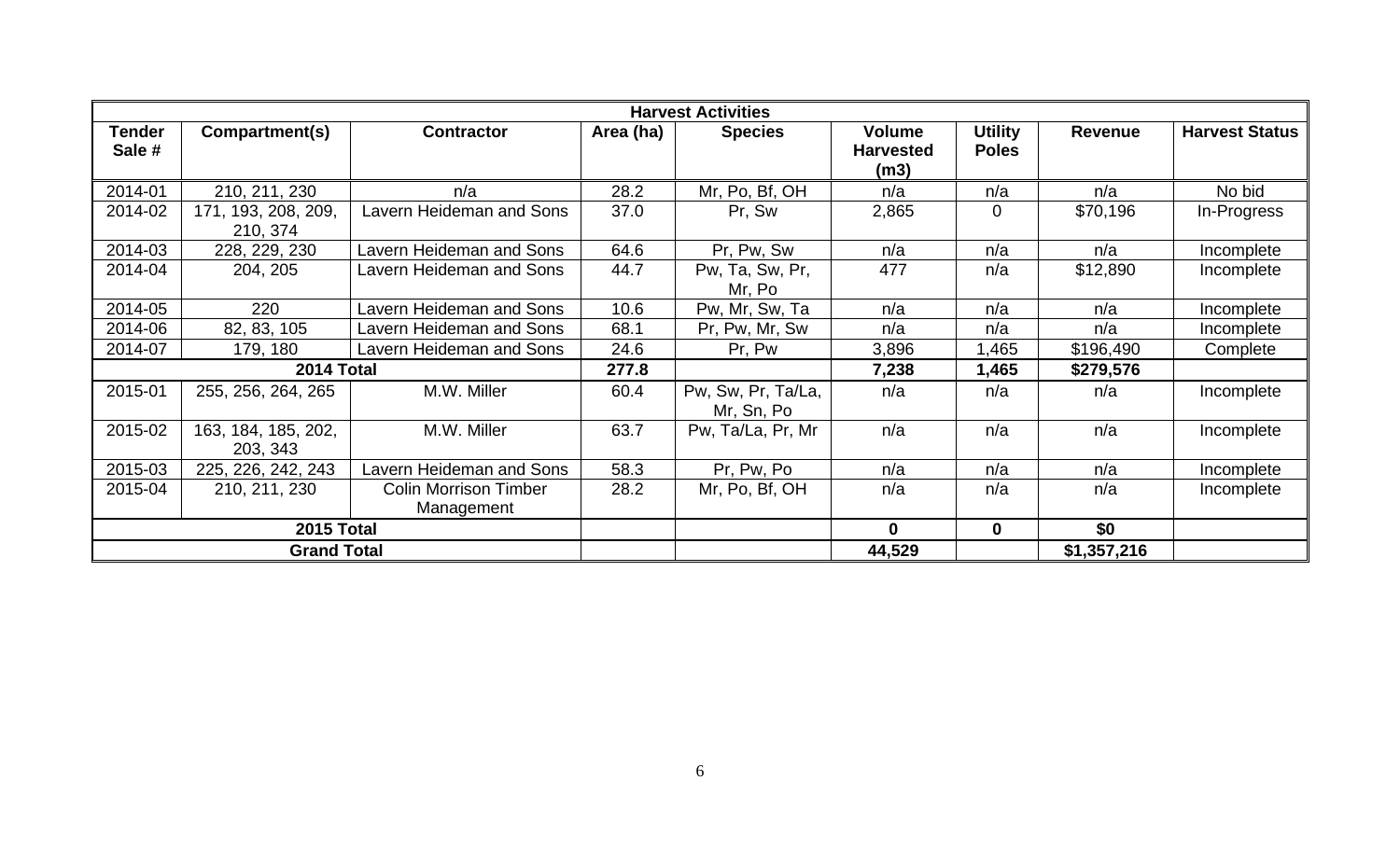|                  |             |                        |                              |                                                         | <b>Treatment Type</b>                  |                                  |                                           |
|------------------|-------------|------------------------|------------------------------|---------------------------------------------------------|----------------------------------------|----------------------------------|-------------------------------------------|
| Year             | Compartment | <b>Sub-Compartment</b> | <b>Forest</b><br><b>Unit</b> | <b>Manual and/or</b><br><b>Chemical</b><br>Tending (ha) | <b>Pre-commercial</b><br>Thinning (ha) | <b>Stand Improvement</b><br>(ha) | <b>Comments</b>                           |
| 2011             | 138         | b                      | Pr                           | 4.6                                                     | 0.0                                    | 0.0                              | Backpack chemical tending                 |
| 2011             | 247         |                        | Pr                           | 0.8                                                     | 0.0                                    | 0.0                              | <b>Brushsaw</b>                           |
| 2011             | 324         | b                      | Pr                           | 0.7                                                     | 0.0                                    | 0.0                              | <b>Brushsaw</b>                           |
| 2011             | 340         | d                      | Pr                           | 2.0                                                     | 0.0                                    | 0.0                              | Brushsaw and chemical tending             |
| <b>Sub-Total</b> |             |                        |                              | 8.3                                                     | 0.0                                    | 0.0                              |                                           |
| 2012             | 139         | $\mathbf b$            | Pr                           | 1.7                                                     | 0.0                                    | 0.0                              | <b>Brushsaw</b>                           |
| <b>Sub-Total</b> |             |                        |                              | 1.7                                                     | 0.0                                    | 0.0                              |                                           |
| 2013             | 294         | a                      | Sw                           | 2.0                                                     | 0.0                                    | 0.0                              | <b>Brushsaw</b>                           |
| 2013             | 295         | d                      | Sw                           | 5.4                                                     | 0.0                                    | 0.0                              | Brushsaw                                  |
| <b>Sub-Total</b> |             |                        |                              | 7.4                                                     | 0.0                                    | 0.0                              |                                           |
| 2014             | 294         | d                      | Pw                           | 1.0                                                     | 0.0                                    | 0.0                              | <b>Brushsaw</b>                           |
| 2014             | 300         | b                      | Pr                           | 1.6                                                     | 0.0                                    | 0.0                              | <b>Brushsaw</b>                           |
| <b>Sub-Total</b> |             |                        |                              | 2.6                                                     | 0.0                                    | 0.0                              |                                           |
| 2015             | 163         | g                      | Pw                           | 0.0                                                     | 2.4                                    | 0.0                              | Prepared and included in 2015<br>tenders. |
| 2015             | 185         | h                      | UH                           | 0.0                                                     | 0.0                                    | 6.0                              | Prepared and included in 2015<br>tenders. |
| 2015             | 203         | b                      | UH                           | 0.0                                                     | 0.0                                    | 2.9                              | Prepared and included in 2015<br>tenders. |
| 2015             | 343         | g                      | Pw                           | 0.0                                                     | 2.8                                    | 0.0                              | Prepared and included in 2015<br>tenders. |
| <b>Sub-Total</b> |             |                        |                              | 0.0                                                     | 5.2                                    | 8.9                              |                                           |

Table 3. Summary of tending activities performed during the 2011-2015 operating period.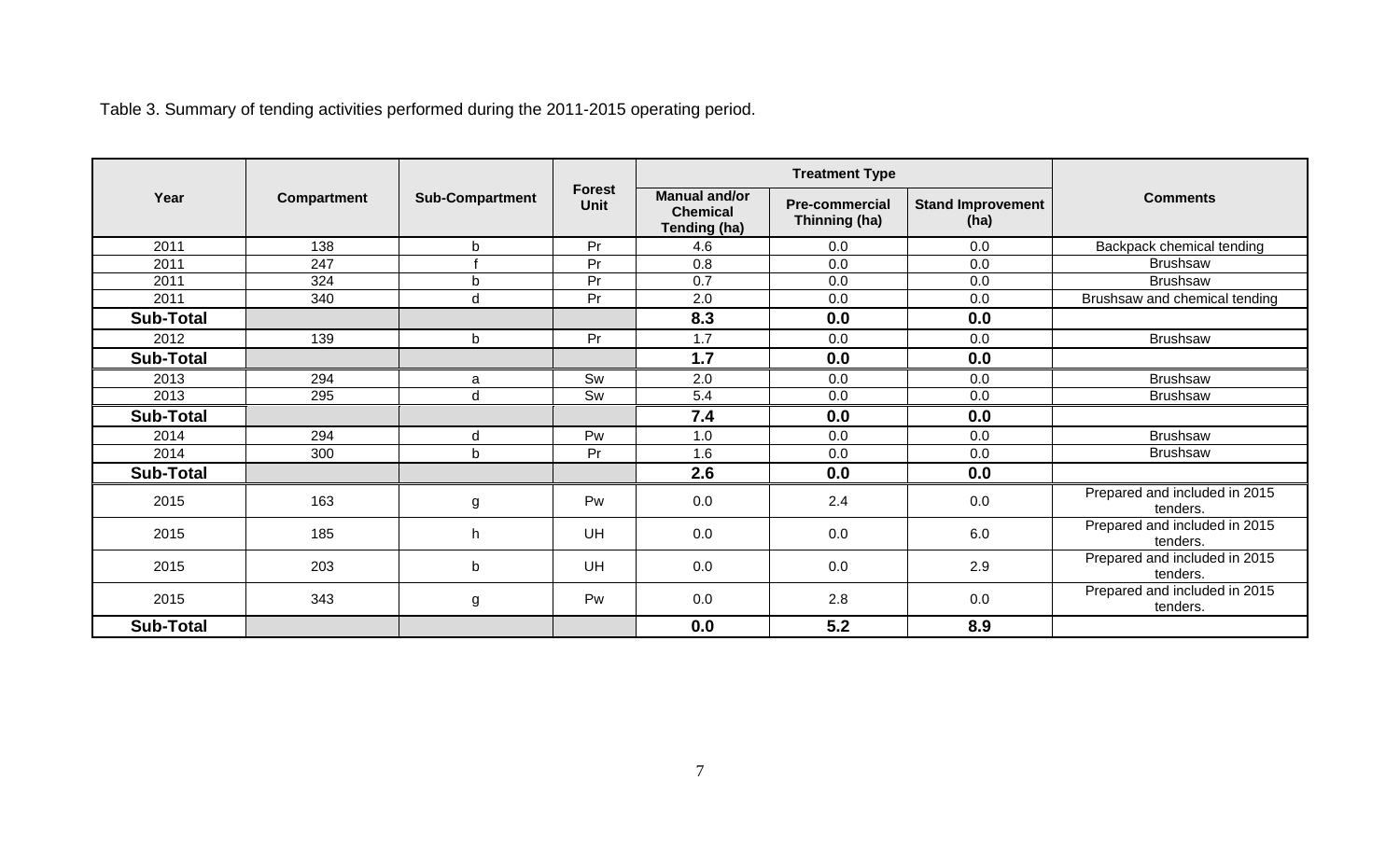Table 4. Summary of renewal activities performed during the 2011-2015 operating period.

|                  |             |                 |                    |                      | <b>Treatment Type</b> |                  |  |
|------------------|-------------|-----------------|--------------------|----------------------|-----------------------|------------------|--|
| Year             | Compartment | Sub-Compartment | <b>Forest Unit</b> | Scarification / Site | <b>Tree Planting</b>  |                  |  |
|                  |             |                 |                    | Preparation<br>(ha)  | Area (ha)             | # of trees       |  |
| 2011             | 139         | a               | Pr                 | 0.0                  | 2.0                   | 2400             |  |
|                  |             | a               | Pw                 | 0.0                  | 2.5                   |                  |  |
| 2011             | 294         | $\mathsf b$     | Sw                 | 1.6                  | 0.0                   |                  |  |
|                  |             | $\sf d$         | Pw                 | 0.0                  | 0.8                   |                  |  |
|                  |             | C               | Pr                 | 4.6                  | 0.0                   | 8,600            |  |
| 2011             | 295         | $\sf d$         | Sw                 | 0.0                  | 2.9                   |                  |  |
|                  |             |                 | Sw                 | 1.5                  | 0.0                   |                  |  |
| 2011             | 300         | $\mathsf b$     | Pr                 | 0.0                  | 0.5                   |                  |  |
| 2011             | 301         | $\mathsf{d}$    | $\overline{Pr}$    | 0.0                  | 1.8                   | 4,000            |  |
|                  |             | $\mathsf b$     | Pw                 | 1.0                  | 0.0                   | 0                |  |
| 2011             | 341         | $\mathbf{C}$    | Pw                 | 1.0                  | 0.0                   | $\pmb{0}$        |  |
| 2011             | 357         | a               | ΙH                 | 5.9                  | 0.0                   | $\pmb{0}$        |  |
| 2011             | 375         | h.              | $\overline{OC}$    | 1.5                  | 0.0                   | $\overline{0}$   |  |
| <b>Sub-Total</b> |             |                 |                    | 17.1                 | 10.5                  | 15,000           |  |
| 2012             | 294         | b               | Sw                 | 1.6                  | 0.0                   | $\mathbf 0$      |  |
| 2012             | 295         | ${\bf c}$       | Pr                 | 4.6                  | 0.0                   | $\pmb{0}$        |  |
|                  |             |                 | Sw                 | 1.5                  | 0.0                   | $\pmb{0}$        |  |
| 2012             | 340         | $\sf d$         | Pr                 | 1.7                  | $0.0\,$               | $\pmb{0}$        |  |
| 2012             | 341         | $\mathsf b$     | Pw                 | 1.0                  | 0.0                   | $\pmb{0}$        |  |
|                  |             | ${\bf C}$       | Pw                 | 1.0                  | 0.0                   | $\pmb{0}$        |  |
| 2012             | 357         | a               | ΙH                 | 5.9                  | 0.0                   | $\pmb{0}$        |  |
| 2012             | 375         | h               | OC                 | 1.5                  | 0.0                   | $\pmb{0}$        |  |
| <b>Sub-Total</b> |             |                 |                    | 18.8                 | 0.0                   | $\boldsymbol{0}$ |  |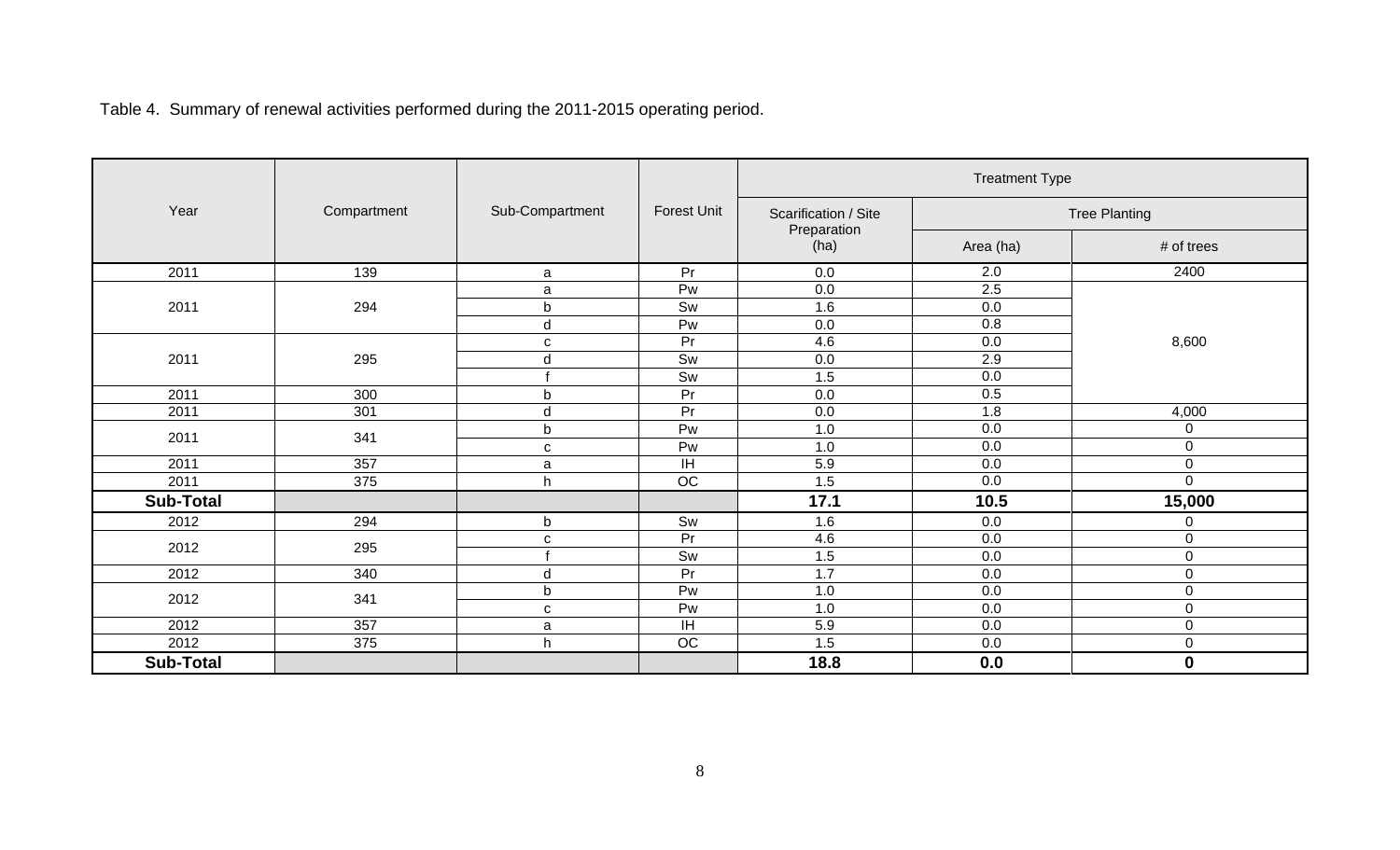### Table 4. continued

|                  |             |                 |                    | <b>Treatment Type</b> |           |                      |  |  |
|------------------|-------------|-----------------|--------------------|-----------------------|-----------|----------------------|--|--|
| Year             | Compartment | Sub-Compartment | <b>Forest Unit</b> | Scarification / Site  |           | <b>Tree Planting</b> |  |  |
|                  |             |                 |                    | Preparation (ha)      | Area (ha) | # of trees           |  |  |
| 2013             | 79          | a               | Sw                 | 13.4                  | 0.0       | 0                    |  |  |
| 2013             | 140         | b               | Pw                 | 3.3                   | 0.0       | 0                    |  |  |
| 2013             | 219         | a               | Pw                 | 3.9                   | 0.0       | $\pmb{0}$            |  |  |
|                  |             | b               | Pr                 | 1.7                   | 0.0       | $\mathbf 0$          |  |  |
| 2013             | 294         | b               | Sw                 | 0.0                   | 1.6       | 2,325                |  |  |
|                  |             | с               | Pr                 | 0.0                   | 4.6       | 5,015                |  |  |
| 2013             | 295         | d               | Sw                 | 0.0                   | 1.2       | 1,235                |  |  |
|                  |             |                 | Sw                 | 0.0                   | 1.5       | 2,325                |  |  |
| 2013             | 340         | d               | Pr                 | 0.0                   | 1.7       | 1,350                |  |  |
| 2013             | 341         | b               | Pw                 | 0.0                   | 1.0       | 2,800                |  |  |
|                  |             | C               | Pw                 | 0.0                   | 1.0       |                      |  |  |
| 2013             | 357         | a               | IH.                | 0.0                   | 5.9       | $\mathbf 0$          |  |  |
| 2013             | 375         | h               | OC                 | 0.0                   | 1.5       | 2,800                |  |  |
| <b>Sub-Total</b> |             |                 |                    | 22.3                  | 20.0      | 17,850               |  |  |
| 2014             | 79          | a               | Sw                 | 13.4                  | 0.0       | 0.0                  |  |  |
| 2014             | 85          | d               | Pw                 | 2.0                   | 0.0       | 0.0                  |  |  |
| 2014             | 98          | b               | UH                 | 1.0                   | 0.0       | 0.0                  |  |  |
|                  | 111         | a               | Sw                 | 15.9                  | 0.0       | 0.0                  |  |  |
| 2014             |             | d               | Sw                 | 1.6                   | 0.0       | 0.0                  |  |  |
| 2014             | 140         | b               | Pw                 | 3.3                   | 0.0       | 0.0                  |  |  |
| 2014             | 219         | a               | Pr                 | 0.0                   | 3.9       | 8,080                |  |  |
|                  |             | b               | Pw                 | 0.0                   | 1.7       |                      |  |  |
| 2014             | 357         | a               | IH.                | 0.0                   | 1.2       | 1,770                |  |  |
| <b>Sub-Total</b> |             |                 |                    | 35.9                  | 6.8       | 9,850                |  |  |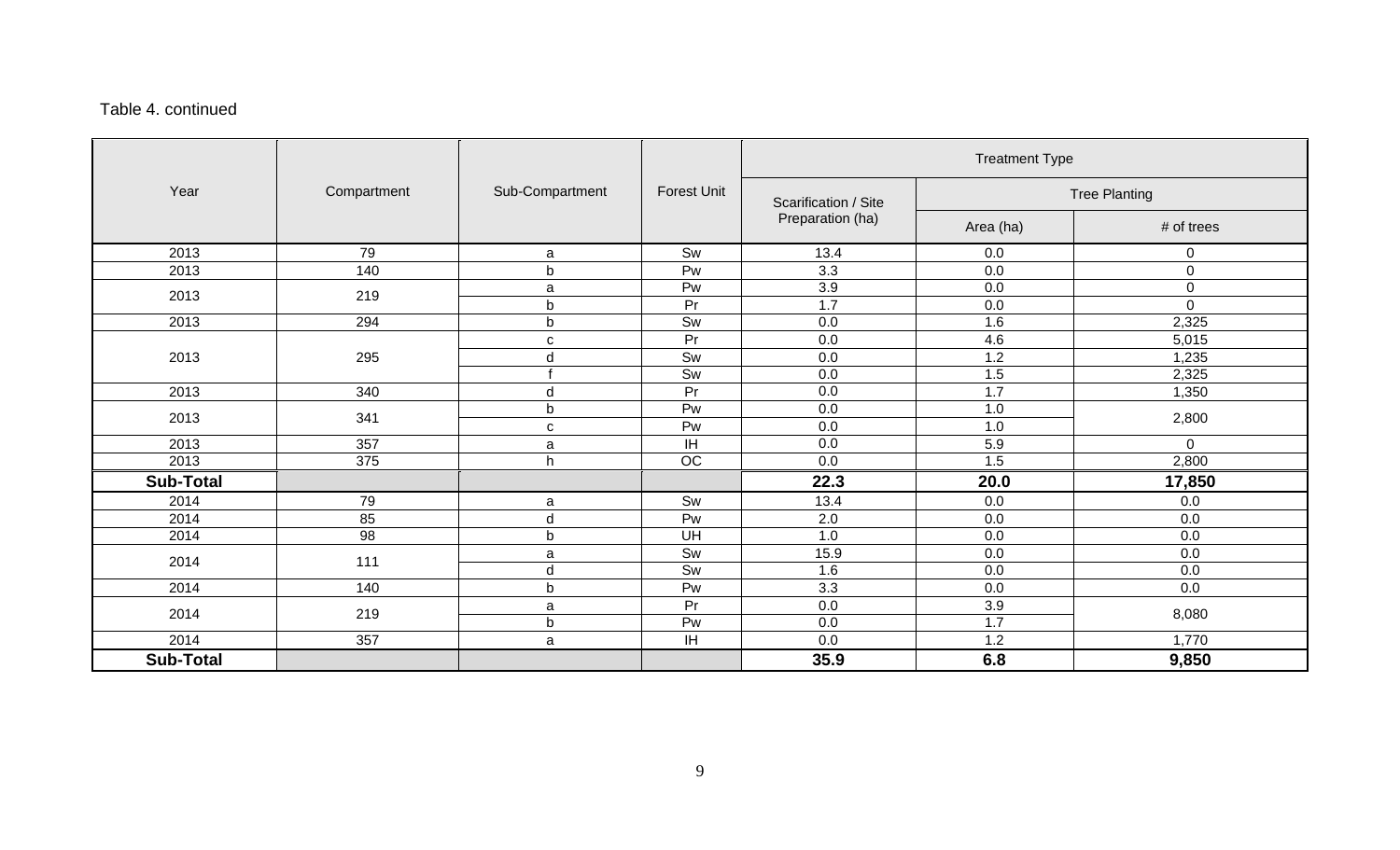### Table 4. continued

|                  |             |                 |             | <b>Treatment Type</b> |           |                      |  |
|------------------|-------------|-----------------|-------------|-----------------------|-----------|----------------------|--|
| Year             | Compartment | Sub-Compartment | Forest Unit | Scarification / Site  |           | <b>Tree Planting</b> |  |
|                  |             |                 |             | Preparation (ha)      | Area (ha) | # of trees           |  |
| 2015             | 79          | a               | Sw          | 0.0                   | 8.8       | 13,560               |  |
| 2015             | 85          | d               | Pw          | 2.0                   | 0.0       | 0                    |  |
| 2015             | 98          | b               | UH          | 0.0                   | 1.0       | 620                  |  |
| 2015             | 111         | a               | Sw          | 15.9                  | 0.0       | 0                    |  |
|                  |             | d               | Sw          | 1.6                   | 0.0       | $\Omega$             |  |
|                  |             | C               | Sw          | 1.0                   | 0.0       | $\Omega$             |  |
| 2015             | 135         |                 | Sw          | 0.6                   | 0.0       | $\mathbf 0$          |  |
|                  |             |                 | Sw          | 2.1                   | 0.0       | $\Omega$             |  |
|                  |             |                 | Sw          | 3.7                   | 0.0       | $\mathbf 0$          |  |
| 2015             | 136         | C               | Pr          | 3.8                   | 0.0       | $\Omega$             |  |
| 2015             | 140         | n               | Pw          | 0.0                   | 3.3       | 5915                 |  |
| <b>Sub-Total</b> |             |                 |             | 27.3                  | 13.1      | 20,095               |  |
| 2011-2015 Total  |             |                 |             | 121.4                 | 50.4      | 62,975               |  |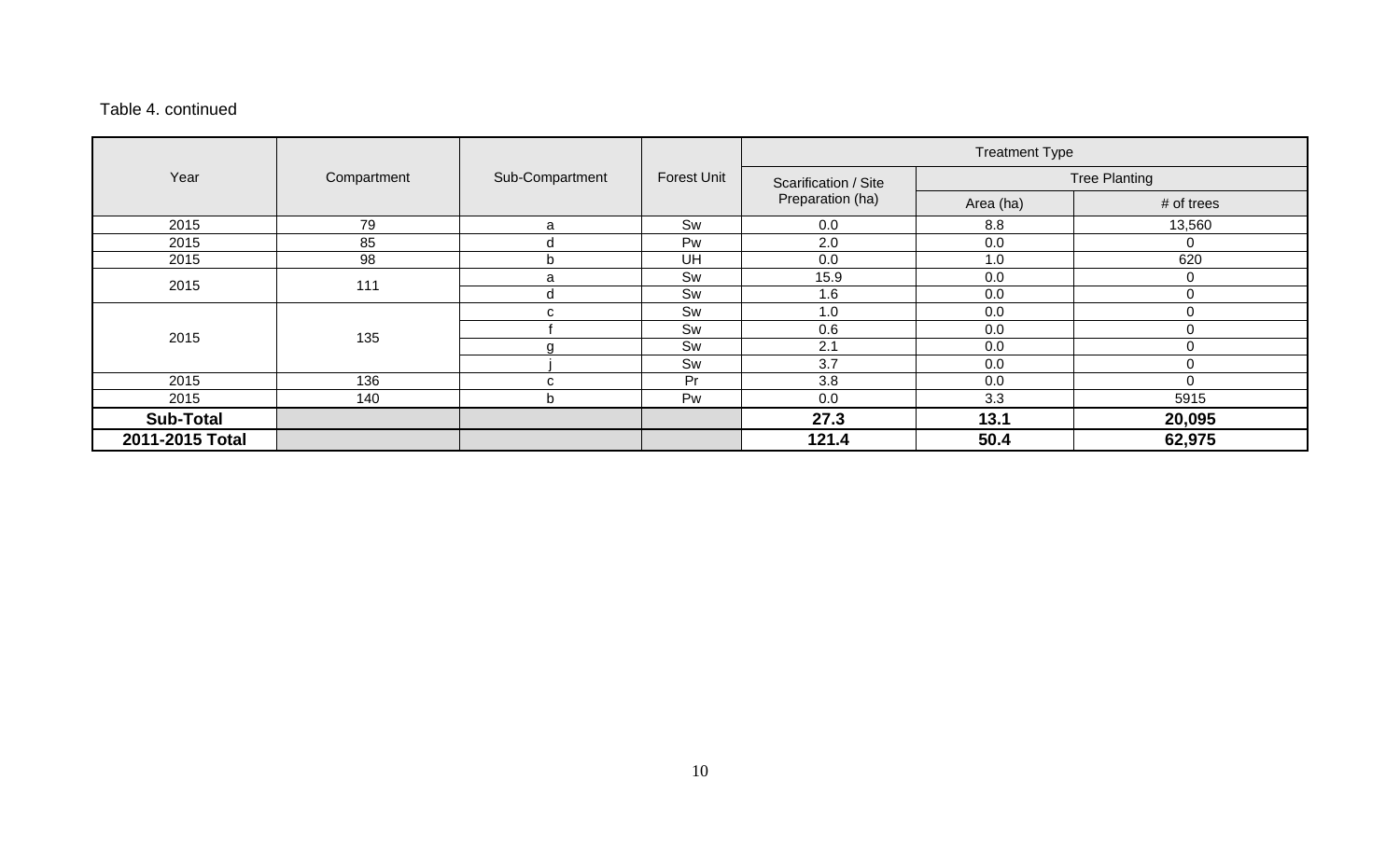<span id="page-10-0"></span>Table 5. Summary of road construction and maintenance for the 2011-2015 operating period.

| Year(s)      | <b>Road Name</b>                               | Road Type                    | # of km | Type of Work |
|--------------|------------------------------------------------|------------------------------|---------|--------------|
| Annual       | 25 Trail                                       | Permanent                    | 11.1    | Maintenance  |
| Annual       | 4, 6, 7, 8, 9,<br>10, 11<br>Concession         | Permanent                    | 18.2    | Maintenance  |
| Annual       | De La Tour                                     | Permanent                    | 1.8     | Maintenance  |
| Annual       | <b>Gagnon Trail</b>                            | Permanent                    | 6.3     | Maintenance  |
| Annual       | <b>Perron Trail</b>                            | Permanent                    | 6.8     | Maintenance  |
| <b>Total</b> |                                                |                              |         | 42.4 km      |
| 2011         | Cumberland<br>Trail (2011-<br>01)              | <b>Forest Access</b><br>Road | 0.4     | Maintenance  |
| 2011         | <b>JGL Logging</b><br>Road                     | <b>Forest Access</b><br>Road | 0.8     | Maintenance  |
| 2011         | <b>Walnut Trail</b><br>$(2010-03)$             | <b>Forest Access</b><br>Road | 0.2     | Maintenance  |
| 2011         | Whispering<br><b>Pines Road</b><br>$(2010-04)$ | <b>Forest Access</b><br>Road | 0.4     | Maintenance  |
| 2012         | Lepage Trail<br>$(2011-06)$                    | <b>Forest Access</b><br>Road | 0.7     | Maintenance  |
| 2013         | Cathedral<br>Road (2013-<br>06)                | <b>Forest Access</b><br>Road | 0.9     | Maintenance  |
| 2013         | Forêt Morin<br>Road (2013-<br>(03)             | <b>Forest Access</b><br>Road | 0.9     | Maintenance  |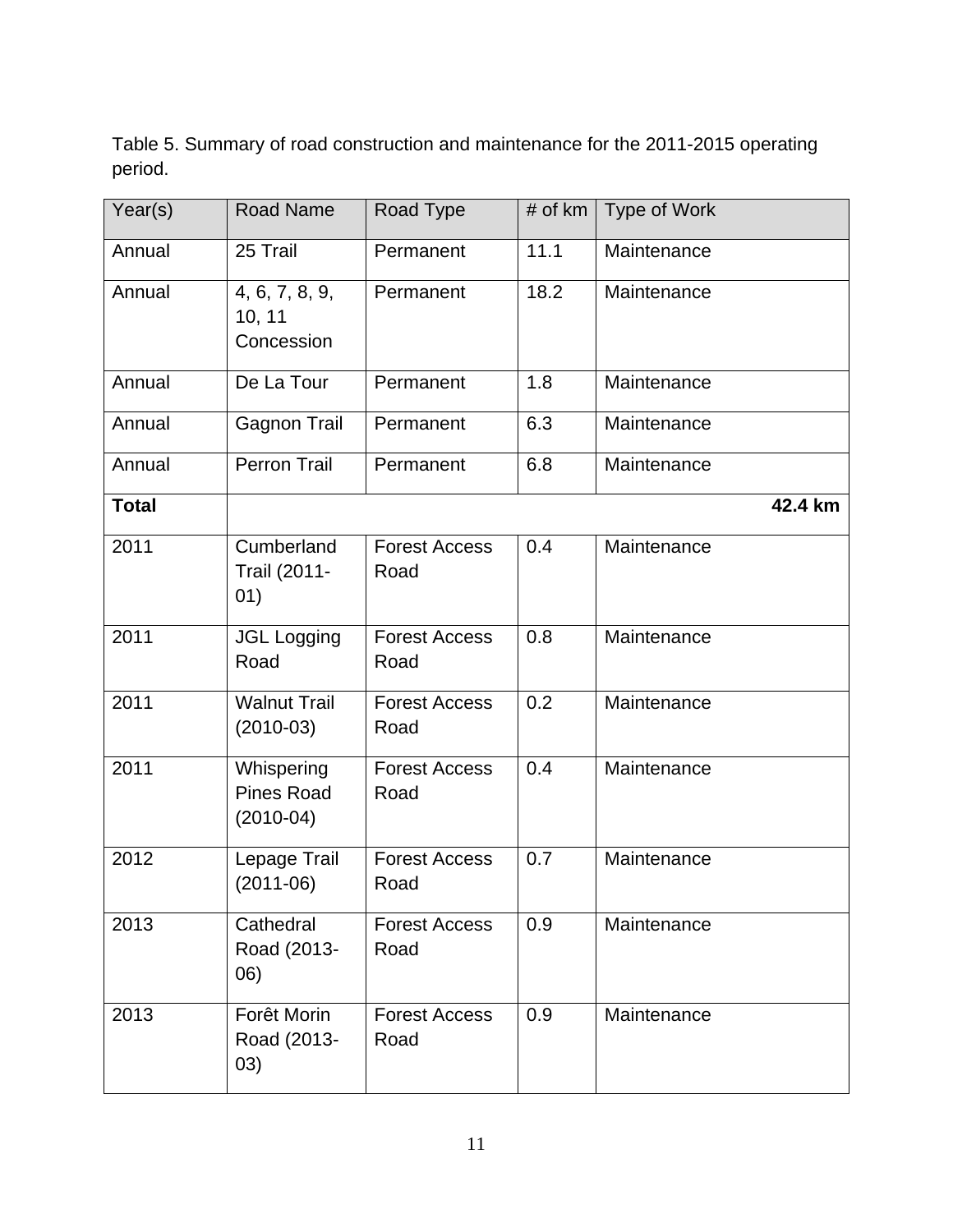| 2013         | Railway Road<br>$(2010-05)$             | <b>Forest Access</b><br>Road | 0.4 | Maintenance    |
|--------------|-----------------------------------------|------------------------------|-----|----------------|
| 2013         | Sugarbush<br>Road (2011-<br>02)         | <b>Forest Access</b><br>Road | 1.2 | Maintenance    |
| 2014         | <b>White Pine</b><br>Road               | <b>Forest Access</b><br>Road | 0.7 | Maintenance    |
| <b>Total</b> |                                         |                              |     | 6.6 km         |
| 2012         | <b>Wildlife Trail</b><br>$(2011-07)$    | <b>Forest Access</b><br>Road | 0.2 | Reconstruction |
| 2012         | <b>Seed Tree</b><br>Road (2011-<br>(07) | <b>Forest Access</b><br>Road | 1.0 | Reconstruction |
| 2013         | <b>Boileau Road</b>                     | Permanent                    | 0.6 | Reconstruction |
| 2015         | <b>Chemin Des</b><br>Pins               | Permanent                    | 3.0 | Reconstruction |
| <b>Total</b> |                                         |                              |     | 4.8 km         |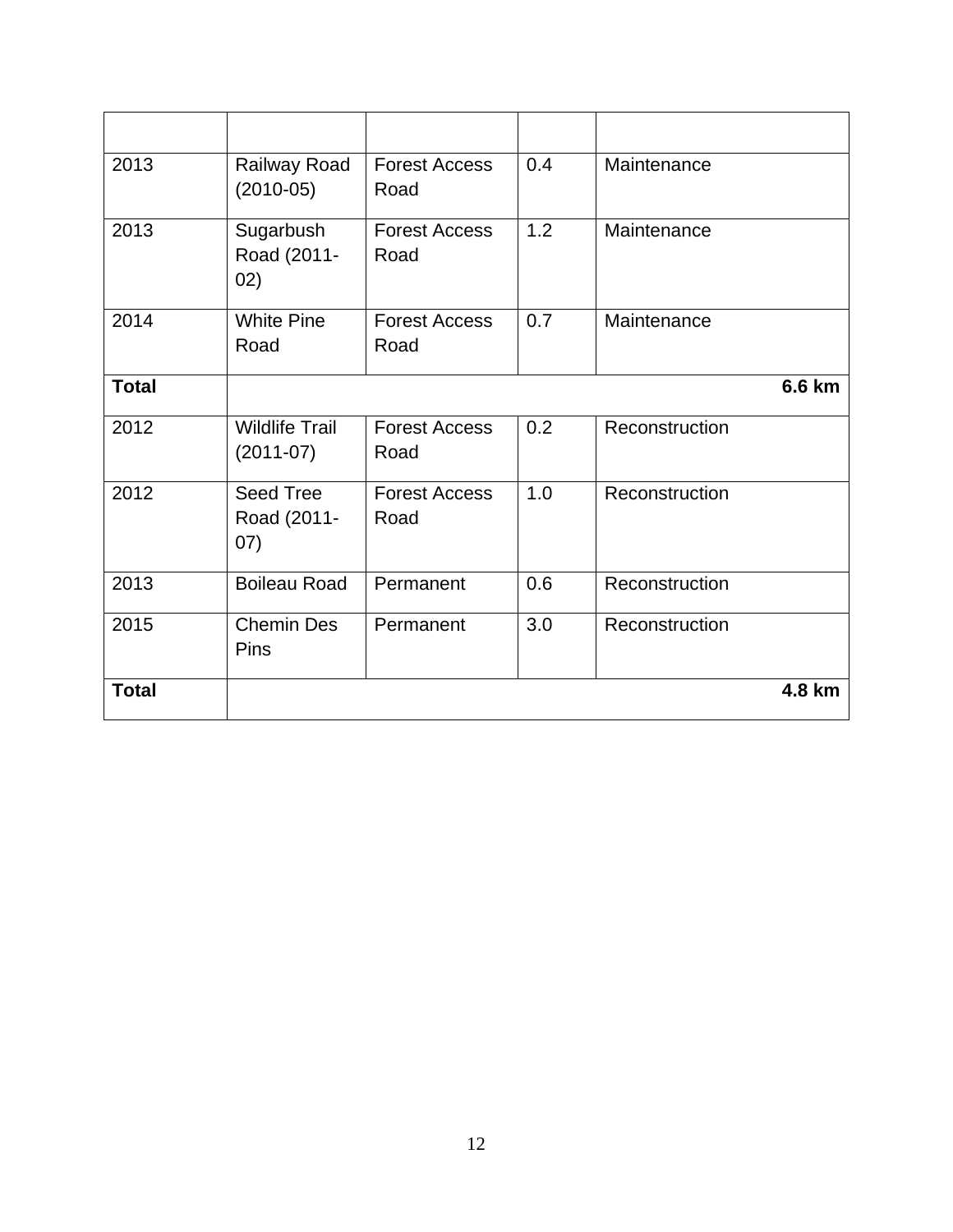# **C-2.0 FIVE YEAR OPERATING PLAN**

## <span id="page-12-0"></span>**C-2.1 Management Direction**

UCPR County Forest is guided by two documents that provide direction concerning the long-term sustainability of its management; UCPR County Forest Lands – Forest Management Plan and the Protection and Development Plan of Larose Forest.

The Forest Management Plan outlines the goals and objectives for the management of the Forest. It also provides management targets and describes the tools that will be used to meet those targets (e.g. silvicultural treatment options, operational prescriptions for areas of concern, etc.). Finally, it provides the means of evaluating management efforts in an effort to adapt should deficiencies be discovered.

The Protection and Development Plan of Larose Forest (PDP) focused primarily on the recreational and environmental aspects of the management of the "Main Block" of the UCPR County Forest. In 2010, an update to the PDP was prepared that incorporated forest management into the document to ensure consistency and to further ensure the sustainable management of the Larose Forest.

## <span id="page-12-1"></span>**C-2.2 Commercial Harvest**

### <span id="page-12-2"></span>**C-2.2.1 Annual Harvest Area**

An annual harvest area (AHA) is one method of ensuring the long-term sustainability of forest management. It refers to the annual harvest level that could continue indefinitely without exceeding the productive capacity of the forest. An AHA is calculated based on assumptions made regarding the length of time required for stands to grow enough merchantable volume to support a commercial harvest (i.e. cutting cycle) and the area that could support a commercial harvest during the term of the next cutting cycle (i.e. harvest eligibility). Due to species variability and differences due to stage of management, an AHA is calculated for each forest unit and by treatment type (see Section B-2 of the Forest Management Plan for a more detailed description of the forest).

As part of UCPR's commitment to adaptive management, the annual harvest areas are recalculated for each five year period. The updated annual harvest area calculations for this operations plan took into account the management direction contained in the Forest Management Plan and the updated PDP, as well as changes in ownership, updates to forest management guides (e.g. Forest Management Guide for Conserving Biodiversity at the Stand and Site Scales), updates to the forest resource inventory and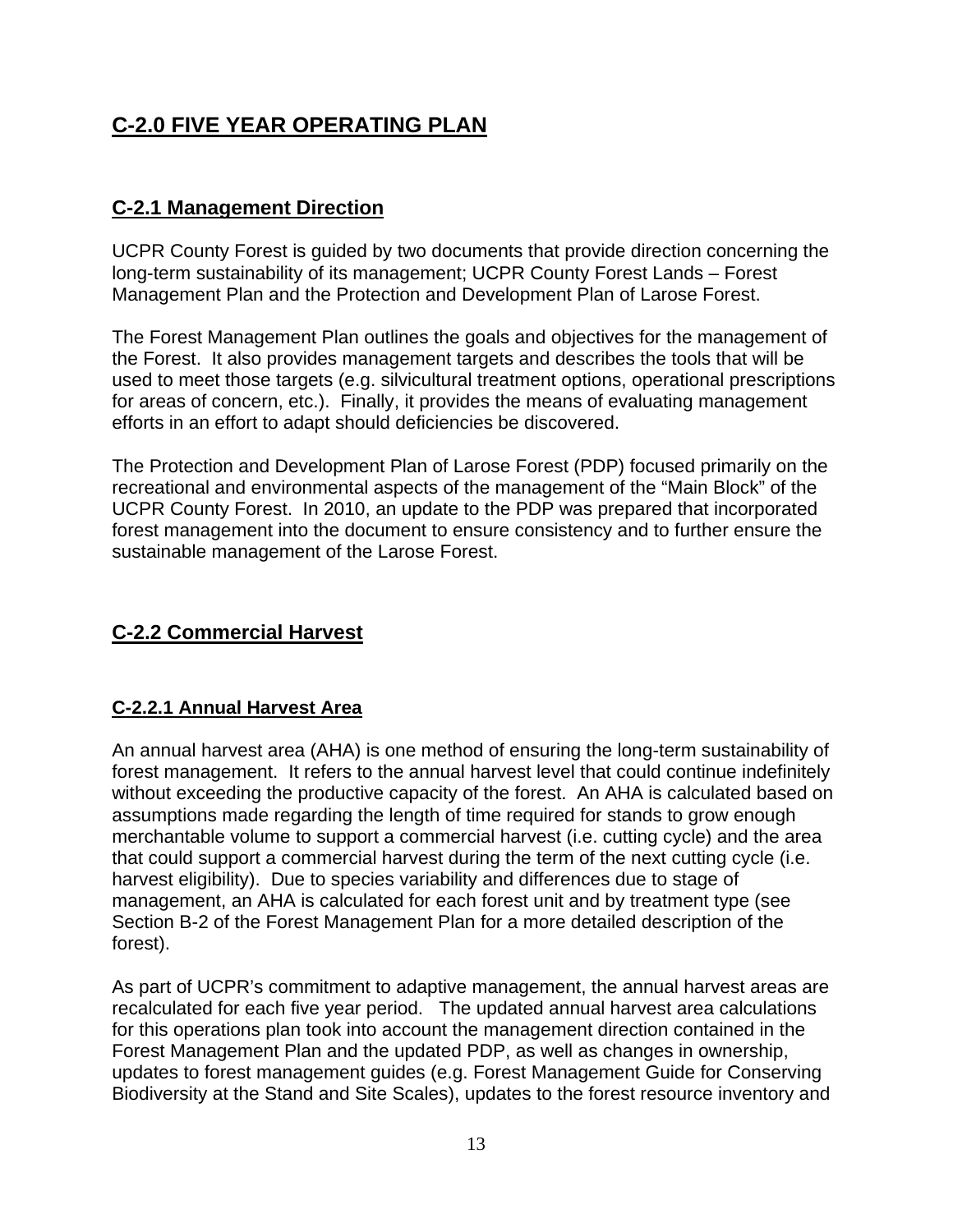knowledge gained through the implementation of the previous operations plans. The annual harvest area for each forest unit is summarized in Table 4. The annual harvest area for the UCPR forest represents roughly 2% of the forested land base.

### 1) Cutting Cycle and Stage of Management

Cutting cycle is a term used to describe the length of time expected between treatments for an average stand of merchantable age. The length of time between treatments varies depending on the species involved and the type of silvicultural treatments it has been and will be subjected to. Typically, plantation thinning is on a shorter cutting cycle (e.g. red pine) than single-tree selection in an upland hardwood forest or a clearcut in a poplar stand.

Two stands of the same forest unit but located on different site types, of different age and/or subjected to different natural events (e.g. ice storm, disease, etc.) or human intervention (e.g. thinning, underplanting, etc.) will likely be at different stages of management. In order to meet the objectives for the stand, each stand will need to be subjected to a unique silvicultural treatment based upon its stage of management and the objectives outlined in the Forest Management Plan. Every silvicultural treatment affects a stand in a different way that will ultimately affect the length of the cutting cycle. Silvicultural treatment options are described further in Section B-4.0 of the Forest Management Plan.

Cutting cycles should continue to be evaluated as more current information about the forest (species composition, stocking, diameter, etc.) becomes available and once the response to silvicultural treatments have been monitored. Forest information that has been collected since 2005 and data from the monitoring of silvicultural treatments have been used to predict the likely stage of management and to set appropriate cutting cycles.

### 2) Harvest Eligibility

Harvest eligibility is an estimate of the amount of area that is likely to support a commercial harvest operation during the next cutting cycle. Several factors impact the amount of area that is eligible for harvest.

These include:

- 1) Stands that are less than merchantable age/size,
- 2) Stands that have low stocking levels (failed plantations, ice-storm damaged stands),
- 3) Stands with operability limitations due to poor access, poor drainage, or small area of the potential treatment site,
- 4) Areas unable to support a commercially viable harvest at any age (e.g. cleared, beaver meadows, treed bogs, etc.)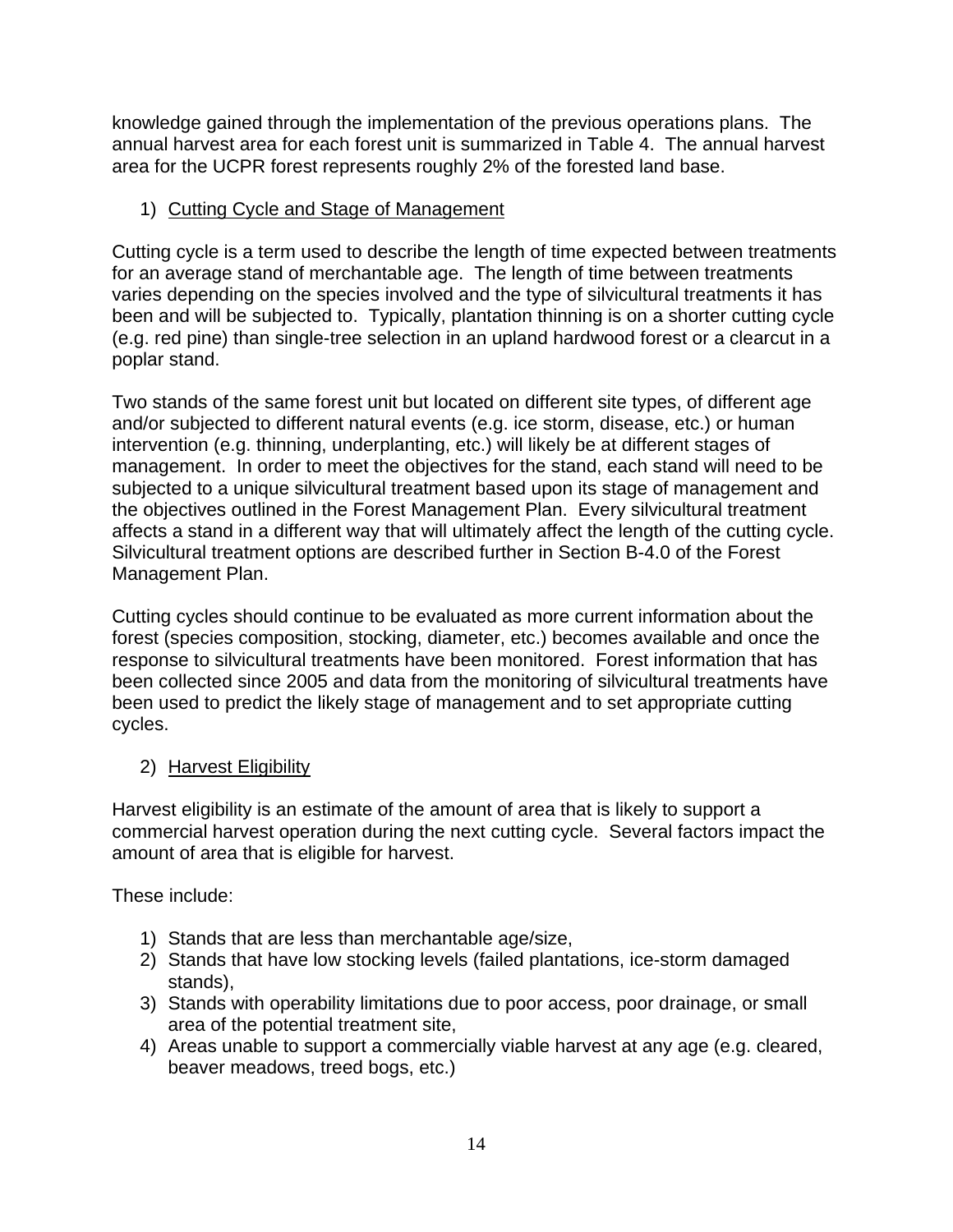5) Areas where forest management is excluded to meet other objectives (e.g. Protected Area, High Conservation Value Forest, Areas of Concern, etc.)

The AHA is calculated for each forest unit as follows:

#### **AHA (ha/yr) = (Area of Forest Unit (ha) x Proportion Eligible for Harvest (%)) Cutting Cycle (yrs)**

#### <span id="page-14-0"></span>**C-2.2.1.1 Conversion**

The areas provided under the title of "conversion" are sites that are typically capable of growing forest products, but for one reason or another are not currently doing so and have minimal potential to improve without intervention. Some examples include plantations of species that were not well suited for the site, severe ice storm damage and insect or disease infestation.

White spruce was widely planted on the UCPR County Forest, but unfortunately it is poorly suited to the wet sand sites that it was planted on. As a result, there has been widespread decline of white spruce on the UCPR County Forest and the regeneration of spruce is not a priority on many sites. Conversion to other forest units is expected to be quite common and will result in a steady decline in the representation of white spruce on the UCPR County Forest.

Several red pine plantations have exhibited decline and mortality in recent years, primarily due to Armillaria root rot. In plantations that have suffered significant decline, a salvage harvest is likely to be performed to recover maximum value from the forest products before the trees succumb to the disease. Since Armillaria resides in the soil and tree roots and since persists long after the trees die or after they are harvested, replacing the salvaged trees with red pine is not possible. Conversion to another forest unit is necessary in this situation. There are limited opportunities to establish new red pine plantations on the landscape and as a result the representation of red pine on the UCPR County Forest is expected to decline somewhat over time.

A preliminary evaluation of candidate sites for conversion has been performed using aerial photography and knowledge of the forest managers. Field investigation will confirm suitability for conversion.

#### <span id="page-14-1"></span>**C-2.2.2 Intensive Management Areas**

Intensive Forest Management Areas (IFMA) have been identified in the update to the Protection and Development Plan. These areas represent existing plantations or areas that could be converted to plantations that have potential to grow high value forest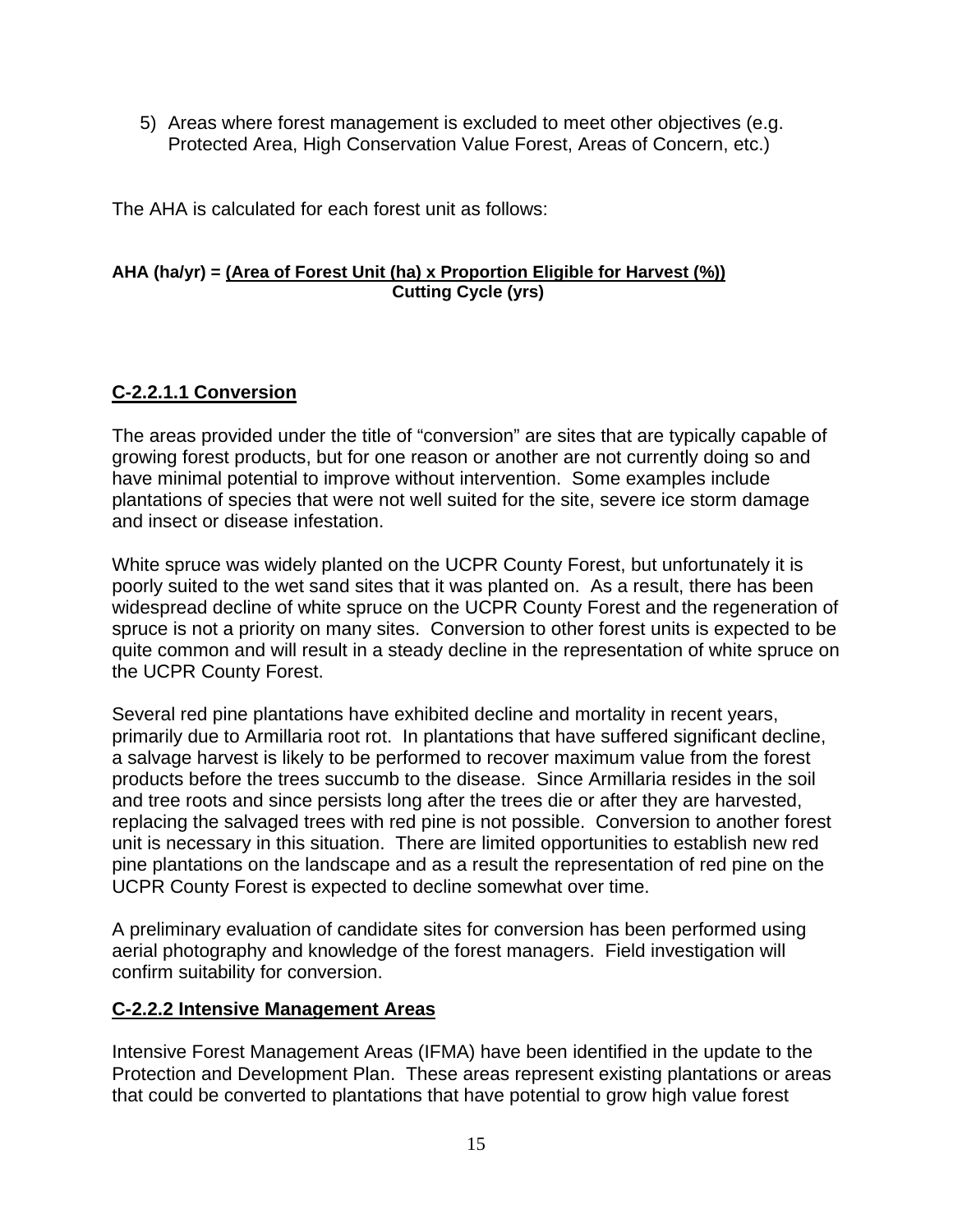products over a shorter timeframe than normal when subjected to intensive plantation management. Approximately 769 ha of existing plantations were identified as being candidates for intensive forest management; 590 ha of red pine and 179 ha of white pine. No forested sites were identified to be converted to plantation. During the term of this plan, 181.1 ha of red pine plantation and 18.8 ha of white pine plantation have been identified as potential harvest areas. Suitability of these sites for intensive forest management areas will be confirmed to determine whether or not this is a viable option for the site. In order to maintain Forest Stewardship Council (FSC) certification on the UCPR County Forest, no more than 5% of the forested landbase (i.e. 485 ha) can be converted from natural forest to plantation and the combined area of existing and converted plantations may not exceed 10% of the forested landbase (i.e. 969 ha). For more information on what is considered plantation and on their management, consult the FSC Forest Certification Standards for the Great Lakes – St. Lawrence Region.

The PDP update also identified approximately 546 ha that may be suitable for Intensive Wildlife Management Areas. They represent areas where human intervention may improve the quality of the candidate sites from a wildlife perspective. Candidate areas typically have little merchantable material present and as a result interventions have been scheduled to occur in conjunction with a harvest operation whenever possible to reduce the cost. A total of 153.5 ha of potential intensive wildlife management areas have been identified for treatment during the 2016-2020 operational planning period.

| <b>Forest</b><br><b>Unit</b> | <b>Treatment Type</b>              | Area (ha)        | <b>Eligibility</b> | <b>Cutting</b><br><b>Cycle</b> | <b>Annual</b><br><b>Harvest</b><br>Area (ha) | <b>Five Year</b><br><b>Harvest</b><br><b>Target</b><br>(ha) |
|------------------------------|------------------------------------|------------------|--------------------|--------------------------------|----------------------------------------------|-------------------------------------------------------------|
|                              | Thinning                           | 1,192.8<br>(75%) | 65%                | 12                             | 64.6                                         | 323.0                                                       |
|                              | Uniform<br>Shelterwood             | 238.6<br>(15%)   | 50%                | 20                             | 6.0                                          | 30.0                                                        |
| <b>Red Pine</b>              | Clearcut with<br><b>Seed Trees</b> | 79.5 (5%)        |                    |                                | n/a                                          | n/a                                                         |
|                              | Conversion                         | 79.5 (5%)        |                    |                                | n/a                                          | n/a                                                         |
|                              | <b>Sub-Total</b>                   | 1,590.4          |                    |                                | 70.6                                         | 353.0                                                       |
|                              | Thinning                           | 257.6<br>(30%)   | 70%                | 15                             | 12.0                                         | 60.0                                                        |
| <b>White Pine</b>            | <b>Uniform</b><br>Shelterwood      | 515.1<br>(60%)   | 70%                | 20                             | 18.0                                         | 90.0                                                        |
|                              | Conversion                         | 85.8<br>(10%)    |                    |                                | n/a                                          | n/a                                                         |
|                              | <b>Sub-Total</b>                   | 858.5            |                    |                                | 30.0                                         | 150.0                                                       |

Table 4. Annual harvest area for the UCPR County Forest summarized by forest unit and by stage of management for the 2016-2020 operational planning period.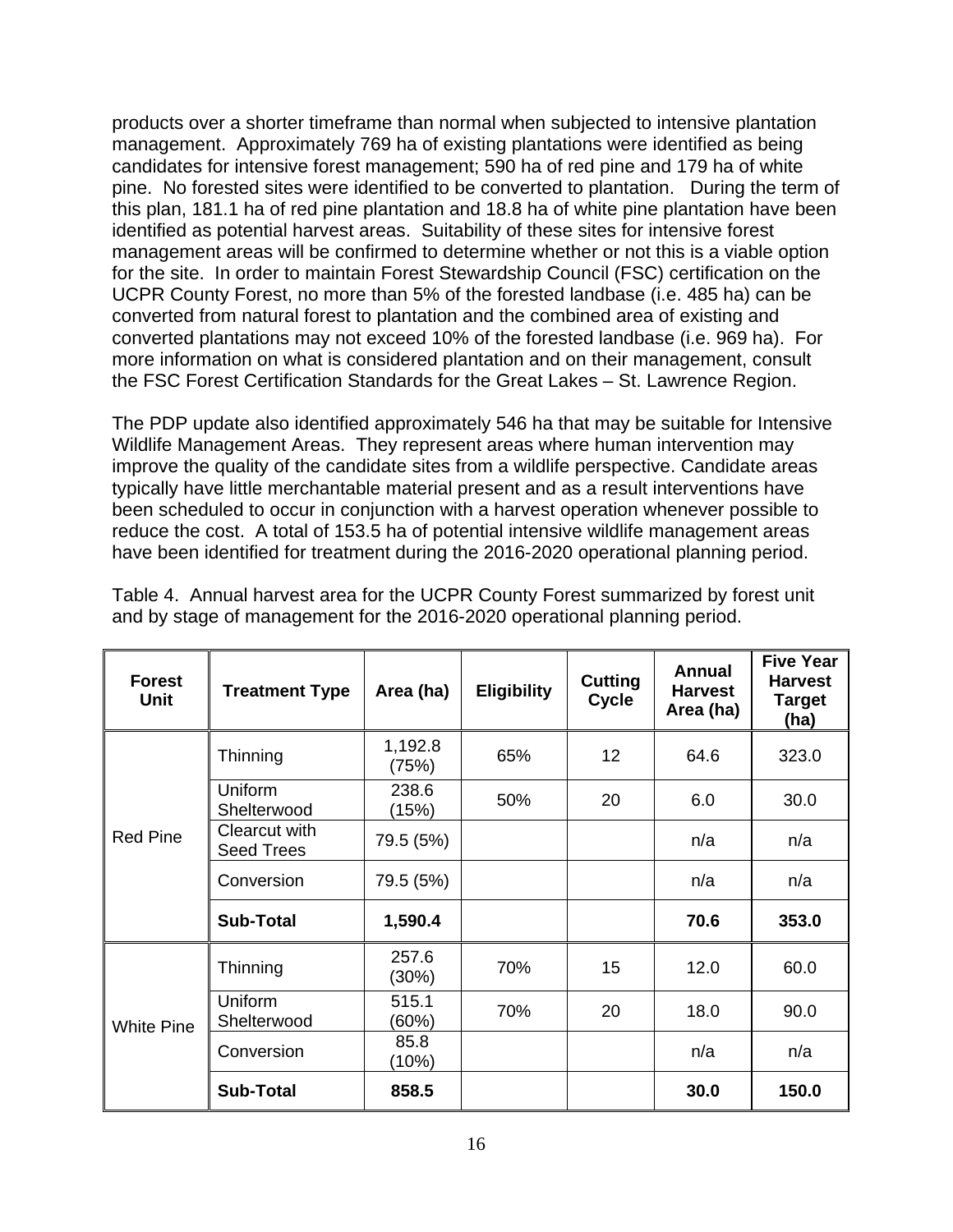| <b>Forest</b><br><b>Unit</b>              | <b>Treatment Type</b>                            | Area (ha)        | <b>Eligibility</b> | <b>Cutting</b><br><b>Cycle</b> | <b>Annual</b><br><b>Harvest</b><br>Area (ha) | <b>Five Year</b><br><b>Harvest</b><br><b>Target</b><br>(ha) |
|-------------------------------------------|--------------------------------------------------|------------------|--------------------|--------------------------------|----------------------------------------------|-------------------------------------------------------------|
|                                           | Thinning                                         | 404.3<br>(20%)   | 25%                | 20                             | 5.1                                          | 25.5                                                        |
| White                                     | Uniform<br>Shelterwood                           | 505.4<br>(25%)   | 75%                | 20                             | 19.0                                         | 95.0                                                        |
| Spruce                                    | Conversion                                       | 1,112.0<br>(55%) |                    |                                | n/a                                          | n/a                                                         |
|                                           | <b>Sub-Total</b>                                 | 2,021.7          |                    |                                | 24.1                                         | 120.5                                                       |
|                                           | Thinning                                         | 86.9<br>(25%)    | 40%                | 20                             | 1.7                                          | 8.5                                                         |
|                                           | Uniform<br>Shelterwood                           | 52.1<br>(15%)    | 40%                | 20                             | 1.0                                          | 5.0                                                         |
| Other<br>Conifer                          | Clearcut                                         | 191.2<br>(55%)   | 30%                | 80                             | 0.7                                          | 3.5                                                         |
|                                           | Conversion                                       | 17.4 (5%)        |                    |                                | n/a                                          | n/a                                                         |
|                                           | <b>Sub-Total</b>                                 | 347.7            |                    |                                | 3.4                                          | 17.0                                                        |
|                                           | Clearcut                                         | 1,441.7<br>(62%) | 30%                | 80                             | 5.4                                          | 27.0                                                        |
| Intolerant                                | Conversion                                       | 581.3<br>(25%)   |                    |                                | n/a                                          | n/a                                                         |
| Hardwood                                  | <b>Intensive Wildlife</b><br>Management<br>Areas | 546.3<br>(23%)   | 25%                | 20                             | 6.8                                          | 34.0                                                        |
|                                           | <b>Sub-Total</b>                                 | 2,325.3          |                    |                                | 12.2                                         | 61.0                                                        |
| Mid-<br><b>Tolerant</b>                   | Single-Tree and<br><b>Group Selection</b>        | 367.5<br>(20%)   | 50%                | 20                             | 9.2                                          | 46.0                                                        |
| Uniform<br>and<br>Shelterwood<br>Tolerant |                                                  | 1,469.6<br>(80%) | 10%                | 20                             | 7.3                                          | 36.5                                                        |
| Hardwood                                  | <b>Sub-Total</b>                                 | 1,837.6          |                    |                                | 16.5                                         | 82.5                                                        |
| <b>Grand Total</b>                        |                                                  | 9,693.6          |                    |                                | 156.8                                        | 784.0                                                       |

### <span id="page-16-0"></span>**C-2.2.3 Compartments Selected For Harvest Operations**

Candidate harvest areas have been selected (Appendix A), and priority has been placed on plantations that have not received thinning in the past, although any area that is beyond the recommended rotation for the forest unit/stage of management combination may be eligible for treatment. Operational feasibility has influenced where and when the harvest areas should be prepared and the total harvest amount by forest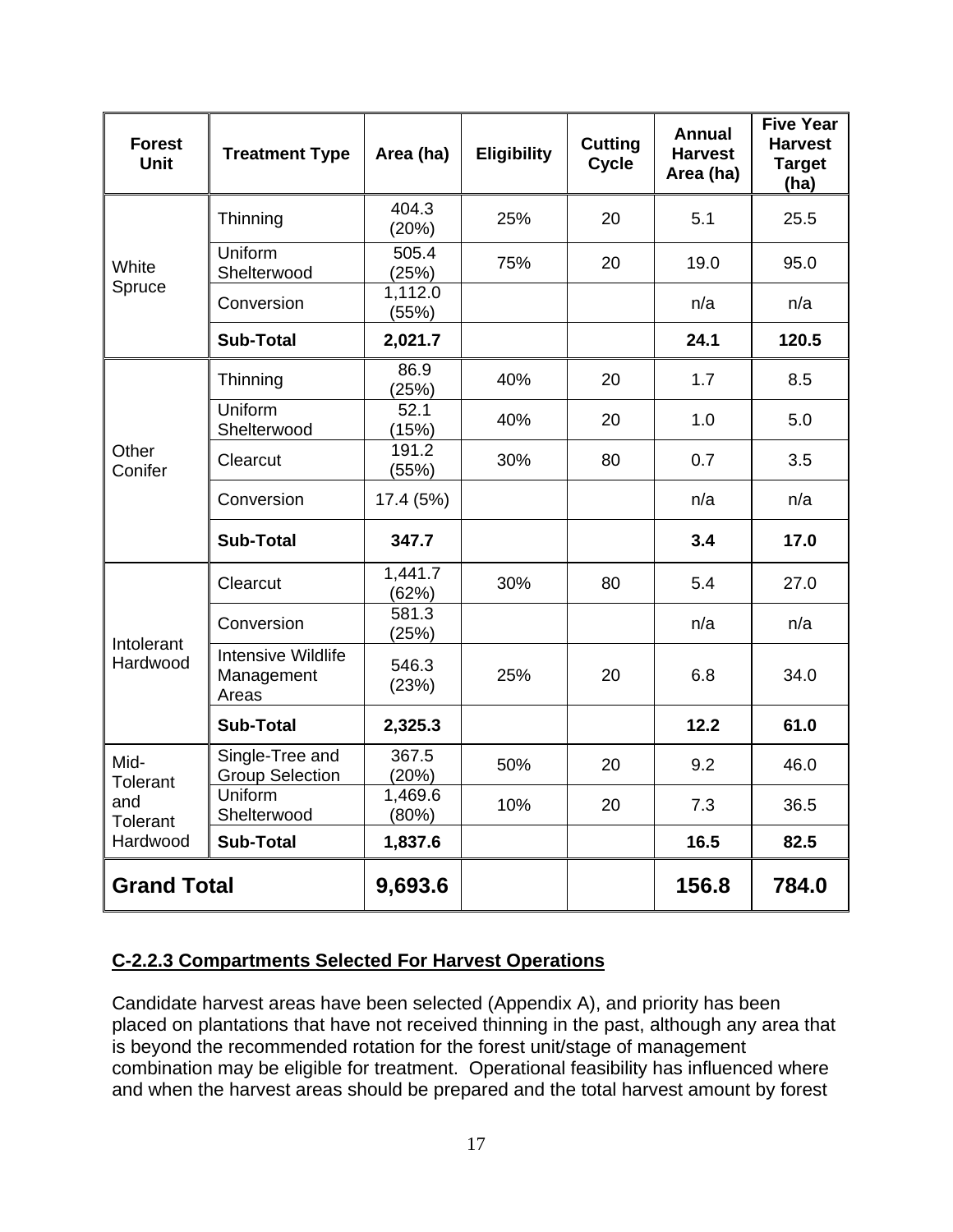unit and treatment type. As a result, the area selected for operations may vary from the calculated AHA (Table 5).

|                     | <b>Treatment</b>                                                             |      | Area (ha) by Harvest Year |      |      |      | <b>Annual</b>               | 5 Year                                  | <b>Planned 5</b>               |
|---------------------|------------------------------------------------------------------------------|------|---------------------------|------|------|------|-----------------------------|-----------------------------------------|--------------------------------|
| <b>Forest Unit</b>  | <b>Type</b>                                                                  | 2016 | 2017                      | 2018 | 2019 | 2020 | <b>Harvest</b><br>Area (ha) | <b>Harvest</b><br><b>Target</b><br>(ha) | Year<br><b>Harvest</b><br>(ha) |
|                     | Thinning                                                                     | 73.9 | 63.8                      | 79.3 | 58.1 | 69.3 | 65.5                        | 327.5                                   | 343.7                          |
| <b>Red Pine</b>     | Uniform<br>Shelterwood<br>Regeneration<br>and 1 <sup>st</sup><br>Removal Cut | 13.2 | 5.2                       | 0.0  | 12.4 | 3.7  | 8.1                         | 40.5                                    | 33.2                           |
|                     | Conversion                                                                   | 1.0  | 7.6                       | 0.0  | 1.2  | 0.0  | n/a                         | n/a                                     | 9.8                            |
|                     | <b>Sub-Total</b><br>(w/o<br><b>Conversion)</b>                               | 87.1 | 69.0                      | 79.3 | 70.5 | 73.0 | 73.6                        | 368.0                                   | 378.9                          |
|                     | <b>Sub-Total</b>                                                             | 88.1 | 76.6                      | 79.3 | 71.7 | 73.0 | n/a                         | n/a                                     | 388.7                          |
|                     | Thinning                                                                     | 2.5  | 14.9                      | 9.5  | 30.3 | 6.4  | 12.0                        | 60.0                                    | 63.6                           |
| <b>White Pine</b>   | Uniform<br>Shelterwood<br>Regeneration<br>and 1 <sup>st</sup><br>Removal Cut | 14.4 | 17.7                      | 16.0 | 35.2 | 0.0  | 18.0                        | 90.0                                    | 83.3                           |
|                     | Conversion                                                                   | 0.0  | 0.0                       | 0.0  | 0.0  | 0.0  | n/a                         | n/a                                     | 0.0                            |
|                     | <b>Sub-Total</b><br>(w/o<br>Conversion)                                      | 16.9 | 32.6                      | 25.5 | 65.5 | 6.4  | 30.0                        | 150.0                                   | 146.9                          |
|                     | <b>Sub-Total</b>                                                             | 16.9 | 32.6                      | 25.5 | 65.5 | 6.4  | n/a                         | n/a                                     | 146.9                          |
|                     | Thinning                                                                     | 7.1  | 9.1                       | 0.0  | 6.6  | 0.0  | 5.1                         | 25.5                                    | 22.8                           |
|                     | Uniform<br>Shelterwood<br>Regeneration<br>and 1 <sup>st</sup><br>Removal Cut | 0.0  | 24.6                      | 14.4 | 15.6 | 21.3 | 19.0                        | 95.0                                    | 100.0                          |
|                     | Conversion                                                                   | 1.4  | 24.5                      | 8.1  | 0.0  | 6.4  | n/a                         | n/a                                     | 40.4                           |
| <b>White Spruce</b> | Intensive<br>Wildlife<br>Management<br>Areas                                 | 0.0  | 0.0                       | 0.0  | 0.0  | 11.7 | n/a                         | n/a                                     | 11.7                           |
|                     | <b>Sub-Total</b><br>(w/o<br><b>Conversion</b><br>and IWMA)                   | 7.1  | 33.7                      | 14.4 | 22.2 | 45.4 | 24.1                        | 120.5                                   | 122.8                          |

Table 5. Total area selected for harvest operations summarized by harvest year, forest unit and treatment type.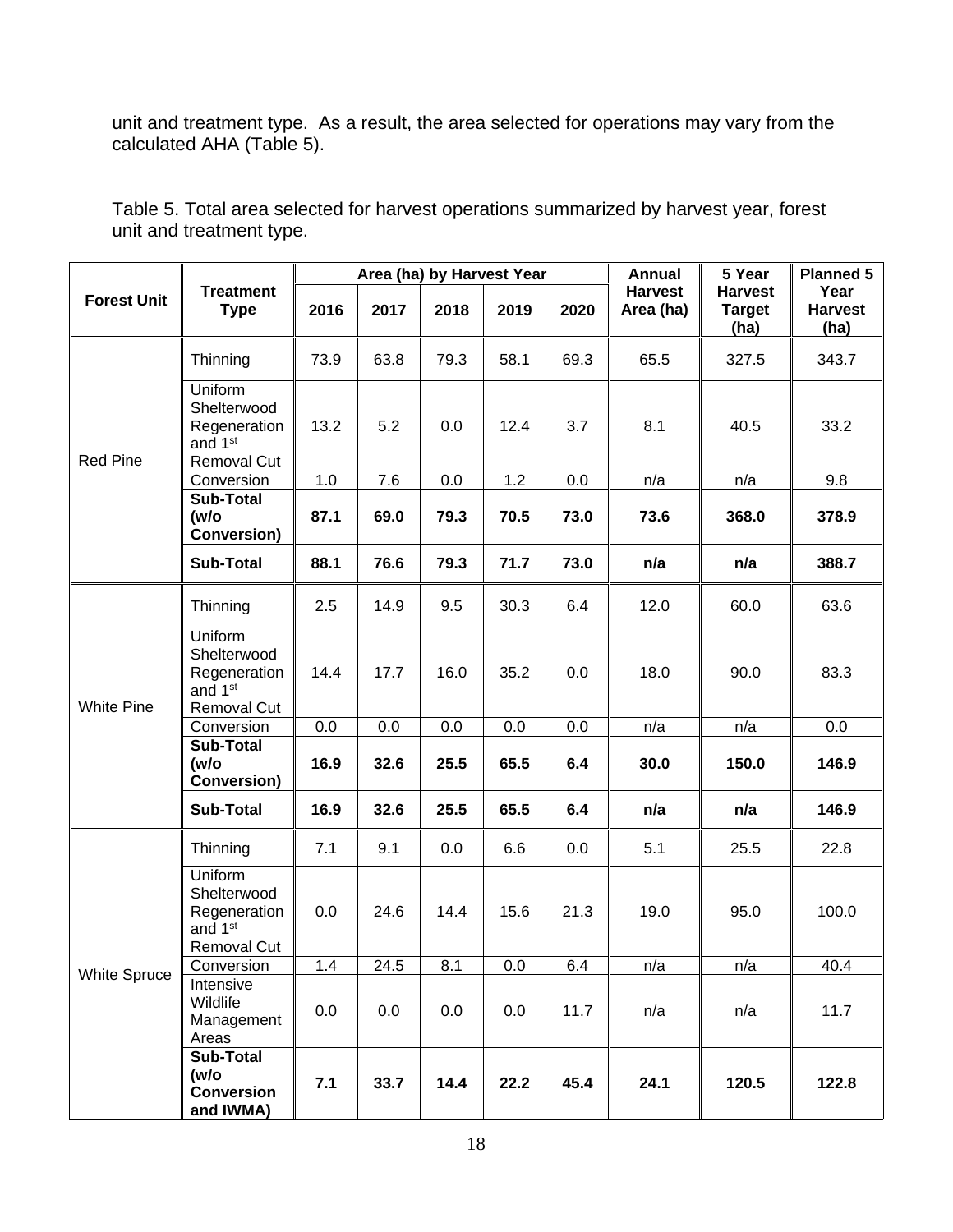|                                                |                                                                              |                  |       | Area (ha) by Harvest Year |       |       | <b>Annual</b>               | 5 Year                                  | <b>Planned 5</b>               |
|------------------------------------------------|------------------------------------------------------------------------------|------------------|-------|---------------------------|-------|-------|-----------------------------|-----------------------------------------|--------------------------------|
| <b>Forest Unit</b>                             | <b>Treatment</b><br><b>Type</b>                                              | 2016             | 2017  | 2018                      | 2019  | 2020  | <b>Harvest</b><br>Area (ha) | <b>Harvest</b><br><b>Target</b><br>(ha) | Year<br><b>Harvest</b><br>(ha) |
|                                                | <b>Sub-Total</b>                                                             | 8.5              | 58.2  | 22.5                      | 22.2  | 63.5  | n/a                         | n/a                                     | 174.9                          |
|                                                | Thinning                                                                     | 0.0              | 9.5   | 0.0                       | 0.0   | 2.2   | 0.7                         | 3.5                                     | 11.7                           |
| <b>Other Conifer</b>                           | Uniform<br>Shelterwood<br>Regeneration<br>and 1 <sup>st</sup><br>Removal Cut | 0.0              | 3.0   | 0.0                       | 0.0   | 0.0   | 1.0                         | 5.0                                     | 7.1                            |
|                                                | Clearcut                                                                     | 0.0              | 0.0   | 0.0                       | 0.0   | 0.0   | 0.6                         | $\overline{3.0}$                        | 0.0                            |
| Conversion                                     |                                                                              | $\overline{2.7}$ | 0.0   | 0.0                       | 0.0   | 0.0   | n/a                         | n/a                                     | $\overline{2.7}$               |
| <b>Sub-Total</b><br>(w/o<br><b>Conversion)</b> |                                                                              | 0.0              | 12.5  | 0.0                       | 0.0   | 2.2   | 2.3                         | 11.5                                    | 14.7                           |
|                                                | Sub-Total (w<br><b>Conversion</b>                                            | 2.7              | 12.5  | 0.0                       | 0.0   | 2.2   | n/a                         | n/a                                     | 17.4                           |
|                                                | Clearcut                                                                     | 0.0              | 4.0   | 14.5                      | 9.0   | 1.7   | 5.2                         | 26.0                                    | 29.2                           |
|                                                | Conversion                                                                   | 0.0              | 0.0   | 0.0                       | 0.0   | 10.9  | n/a                         | n/a                                     | 10.9                           |
| Intolerant<br>Hardwood                         | Intensive<br>Wildlife<br>Management<br>Areas                                 | 13.1             | 24.5  | 0.0                       | 45.3  | 35.1  | n/a                         | n/a                                     | 118.0                          |
| (HH)                                           | <b>Sub-Total</b><br>(w/o)<br><b>Conversion</b><br>and IWMA)                  | 0.0              | 4.0   | 14.5                      | 9.0   | 1.7   | 5.2                         | 26.0                                    | 29.2                           |
|                                                | <b>Sub-Total</b>                                                             | 13.1             | 28.5  | 14.5                      | 54.3  | 47.7  | n/a                         | n/a                                     | 158.9                          |
|                                                | Single-Tree<br>and Group<br>Selection                                        | 15.1             | 12.9  | 0.0                       | 22.2  | 0.0   | 9.1                         | 45.5                                    | 61.6                           |
| Mid-Tolerant<br>and Tolerant                   | Uniform<br>Shelterwood<br>Regeneration<br>and 1 <sup>st</sup><br>Removal Cut | 3.9              | 3.5   | 0.0                       | 0.0   | 22.4  | 7.3                         | 36.5                                    | 18.4                           |
| Hardwood<br>(LH and UH)                        | Intensive<br>Wildlife<br>Management<br>Areas                                 | 7.1              | 0.0   | 0.0                       | 0.0   | 0.0   | n/a                         | n/a                                     | 7.1                            |
|                                                | <b>Sub-Total</b><br>(w/o IWMA)                                               | 19.0             | 16.4  | 0.0                       | 22.2  | 22.4  | 16.4                        | 82.0                                    | 80.0                           |
|                                                | <b>Sub-Total</b>                                                             | 26.1             | 16.4  | 0.0                       | 22.2  | 22.4  | n/a                         | n/a                                     | 87.1                           |
|                                                | <b>Total Area w/o Conversion</b><br>and IWMA                                 |                  | 168.2 | 133.7                     | 189.4 | 151.1 | 151.6                       | 758.0                                   | 795.7                          |
|                                                | <b>Total Area</b>                                                            |                  | 224.8 | 141.8                     | 220.3 | 234.5 |                             |                                         | 1,024.3                        |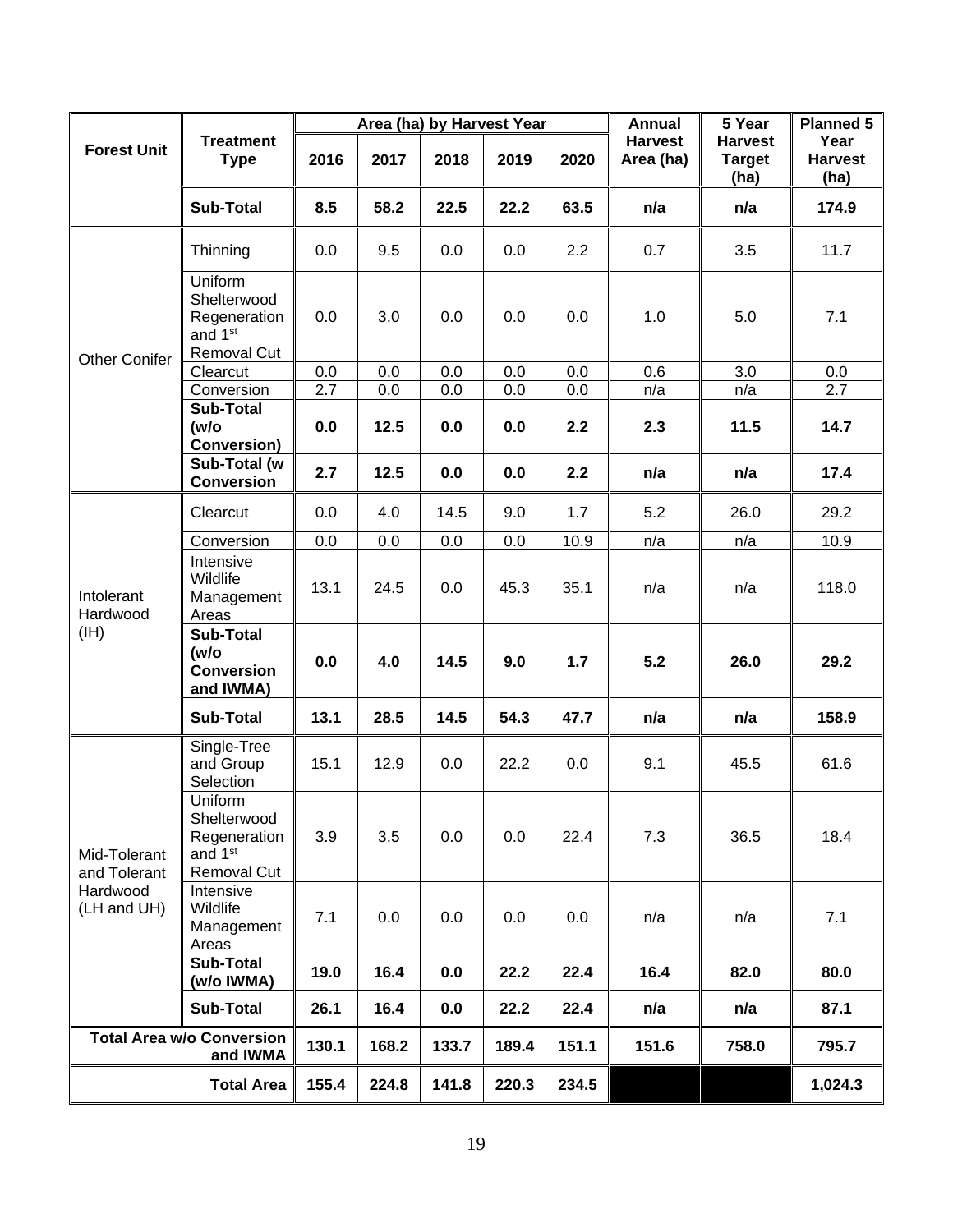## <span id="page-19-0"></span>**C-2.2.4 Contingency Harvest Areas**

To compensate for areas that are ultimately found not to be feasible, contingency areas have been included in this plan as additional commercial harvest options. Should these areas not be required during the term of this plan, they may be carried forward to the 2021-2025 Five Year Operating Plan. Contingency areas are described in Appendix A.

### <span id="page-19-1"></span>**C-2.2.5 Salvage Harvest**

Unforeseen circumstances can lead to an unscheduled harvest operation to salvage trees before significant value is lost due to disease, insect damage, flooding or extreme weather events (e.g. wind or ice storms). It is not possible to forecast how much of this type of harvest may occur over the term of this plan since the effects of the damaging agents typically present themselves suddenly and can cause rapid decline. An effort has been made to estimate the amount of salvage harvest that may occur during the term of the plan and the area eligible for harvest has been adjusted when calculating the Annual Harvest Area. If significant salvage is required, the Annual Harvest Area may require adjustment before the end of the plan term.

## <span id="page-19-2"></span>**C-2.3 Renewal and Tending**

Renewal and tending operations are silvicultural treatments that are undertaken where the revenue generated, if any, does not offset the cost of the treatment. Some examples include, tree planting, tending, stand improvement, etc.). These types of treatments may be required to meet the objectives and targets that are described in the Forest Management Plan.

Some examples of positive impacts of renewal and tending include;

- 1) management of non-native, invasive species,
- 2) reintroduction of under-represented tree species,
- 3) movement toward a pre-settlement forest condition,
- 4) the maintenance of healthy, vigorous, well-formed trees that improve the stand's resistance to disease, insect outbreaks and extreme weather events,
- 5) increased growth rates (i.e. shorter cutting cycle),
- 6) a higher proportion of high quality forest products in subsequent commercial harvests (e.g. veneer vs. sawlog vs. pulp distribution),
- 7) the establishment and/or release of adequate amounts of desirable regeneration,
- 8) the creation of opportunities to stimulate forest diversity which allow for adaptation in the face of ever-changing forest product markets.

Renewal and tending operations do not contribute toward the target harvest level since they have already been accounted for when the AHA was calculated. Where appropriate, these stands were not considered eligible for commercial harvest and the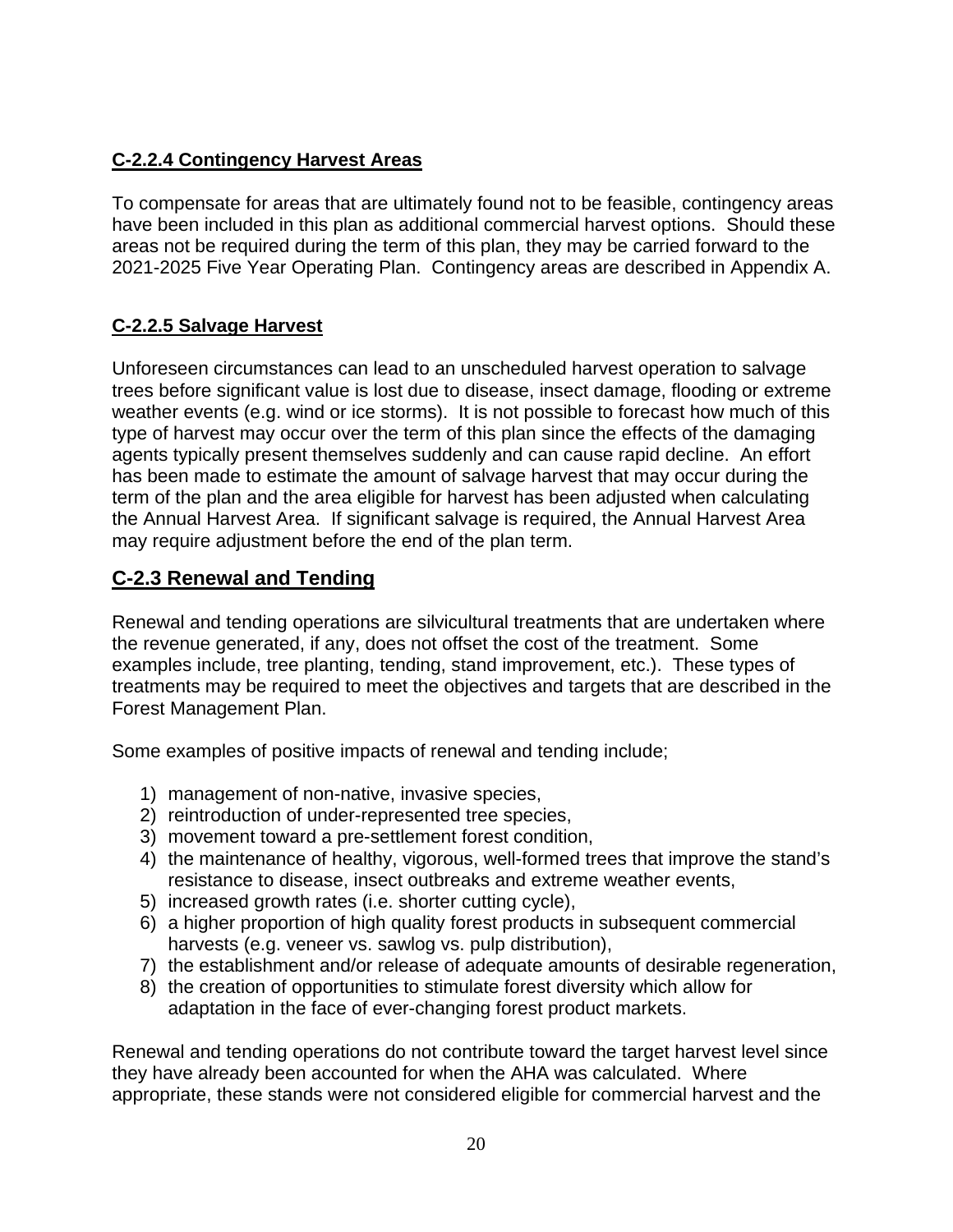AHA was adjusted accordingly.

### <span id="page-20-0"></span>**C-2.3.1 Regeneration**

Adequate regeneration after harvest treatments is a priority for the County Forest and natural regeneration is the preferred option. However, there are situations where stocking of desirable regeneration is insufficient or where suitable seed sources are not available. In these cases, additional silvicultural treatments may be required to meet the long-term objectives for the site. Site preparation (mechanical and/or chemical), prescribed burning, scarification and tree planting may be undertaken to ensure that the UCPR County Forest is successfully regenerated to desirable species after harvesting. Note that establishing regeneration is not the primary goal of plantation thinning. However, if desirable regeneration exists prior to thinning or becomes established after thinning, it will be encouraged.

Forecasting and scheduling specific treatments to be applied to ensure successful establishment of desirable regeneration is difficult to do in advance with any certainty. Harvest prescriptions may vary from what is anticipated, harvest operations can take several years and on-site investigation after harvest is required to determine if desirable regeneration is establishing naturally or if additional silvicultural treatments are required.

Throughout the period of this plan, post-harvest monitoring will be performed on areas as harvest is completed, focusing on areas where regeneration establishment was identified as a target in the forest operations prescription to confirm where and what additional treatments may be required.

### <span id="page-20-1"></span>**C-2.3.2 Manual and Chemical Tending**

Many woody and non-woody plant species (e.g. buckthorn, raspberry, ferns, etc.) compete with desirable regeneration for space, light, nutrients, etc. resulting in suppressed growth or even mortality of desirable regeneration. To ensure that desirable regeneration survives and thrives to maturity and produces a quality forest product in the future, such competition must be controlled. It is safe to assume that most sites that are treated with a uniform shelterwood regeneration harvest will require tending of some kind to ensure desirable regeneration reaches maturity. Due to numerous factors (e.g. site productivity, seed source, drainage, etc.) it is not possible to predict what type of tending treatment will be required, as well as when that treatment should be scheduled. Manual and/or chemical tending areas will be sought out during the period of the plan and will be scheduled as they are encountered.

#### <span id="page-20-2"></span>**C-2.3.3 Non-commercial Silvicultural Treatments**

In an effort to promote a healthy and productive forest, non-commercial silvicultural treatment such as pre-commercial thinning and stand improvement may be prescribed.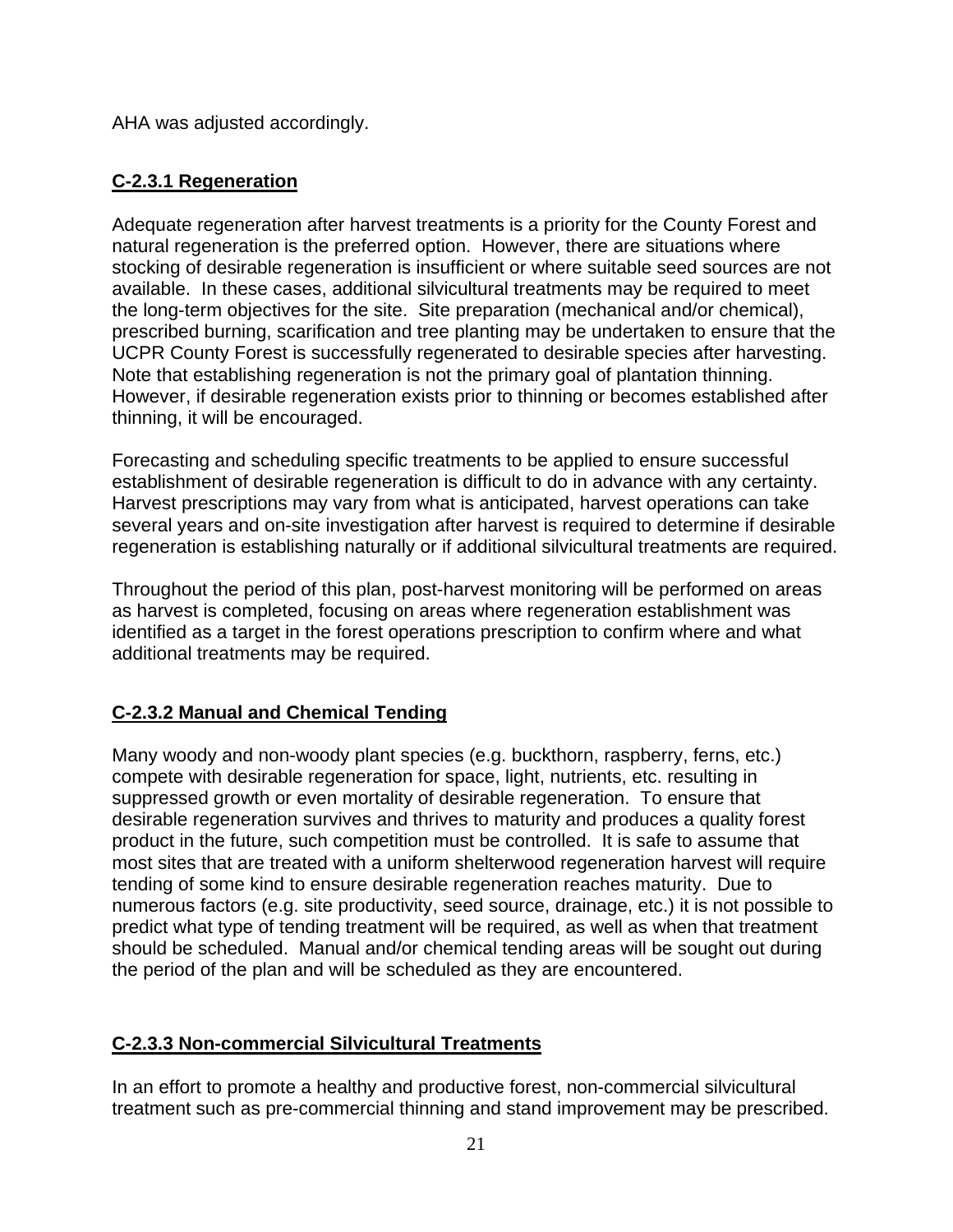Pre-commercial thinning is performed on even-aged stands, usually young conifer, to release the dominant and co-dominant trees from lateral competition, thus allowing them to grow faster. Stand improvement treatments are performed on uneven-aged stands, usually second-growth mid-tolerant and/or tolerant hardwoods, focusing on the removal of defective stems (e.g. disease, insect, mechanical damage, etc.) to improve the health of the residual stand, to improve growth rates of the better quality stems and to promote stand structure. Both treatments can be used to alter species composition to favour higher value species, uncommon/rare trees, promote wildlife values (e.g. mast producers), etc.

Although these types of treatments do not typically generate enough revenue to offset the initial cost of the treatment, the improvements to the future value and the shorter time it takes to obtain that value make these treatments viable options.

A total of 11.1 ha have been selected as candidate sites for pre-commercial thinning and ha stand improvement treatments during the 5 year period of this plan (Appendix C).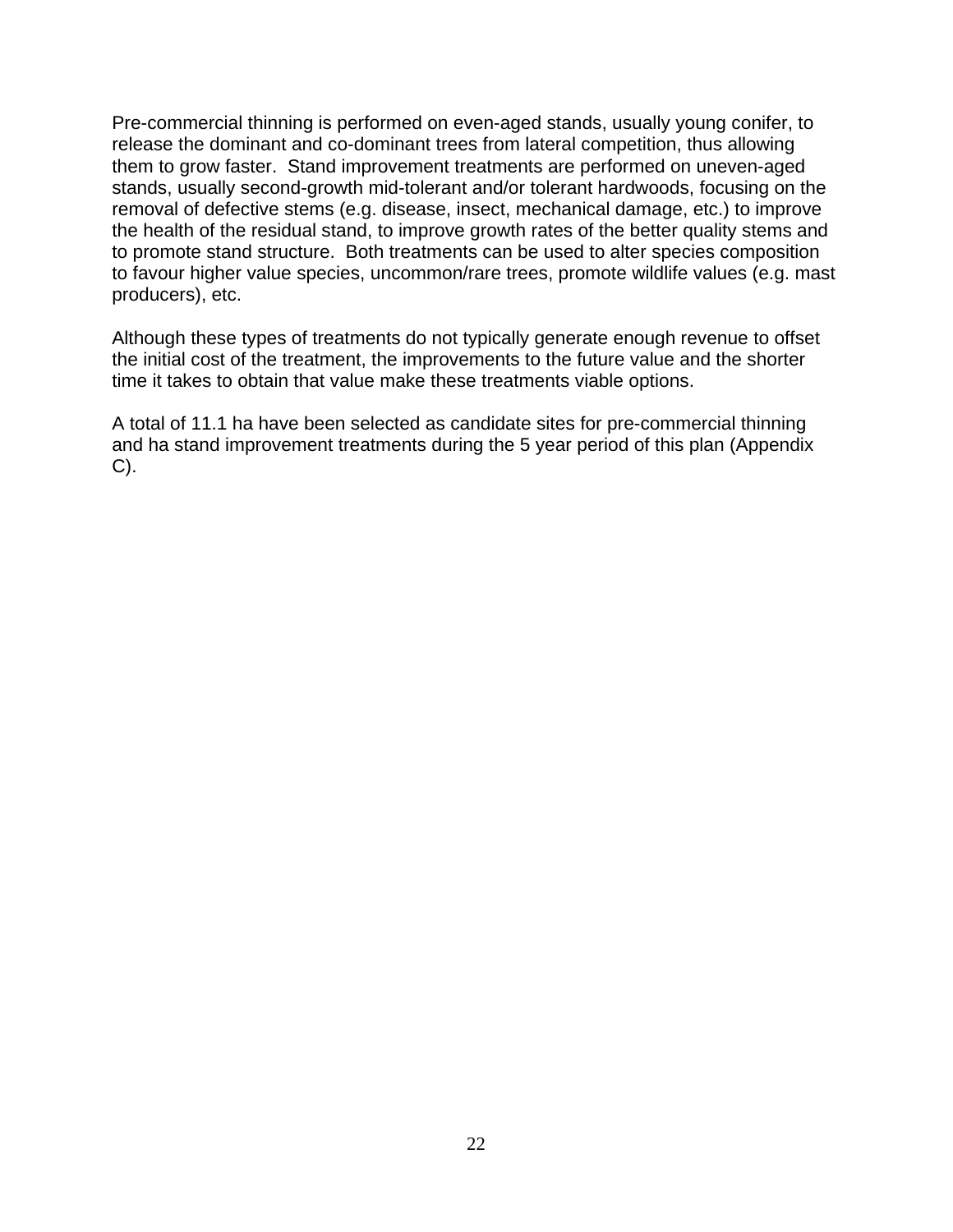# <span id="page-22-0"></span>**Appendix A – Compartments Selected For Harvest Operations For The 2016- 2020 Operating Period**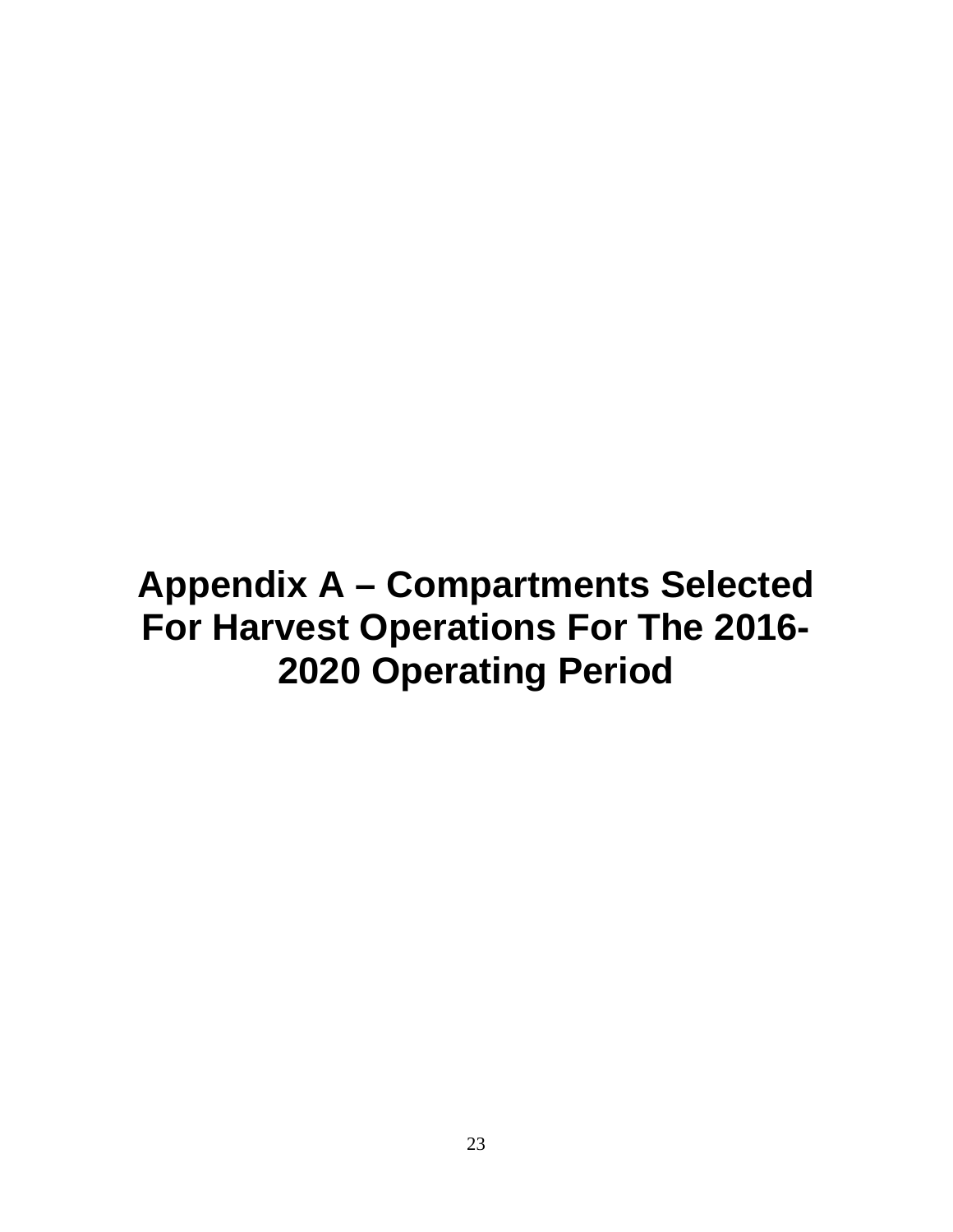# **Areas Selected For Operations – 2016 Operating Year**

|                               |                       | Age               | <b>Stand</b> |                                            | <b>Potential Intensive</b><br><b>Management Areas</b> | <b>Treatment Type</b> |                                      |                                                 |                 |                   |                                        |
|-------------------------------|-----------------------|-------------------|--------------|--------------------------------------------|-------------------------------------------------------|-----------------------|--------------------------------------|-------------------------------------------------|-----------------|-------------------|----------------------------------------|
| <b>Stand</b><br><b>Number</b> | <b>Forest</b><br>Unit | <b>in</b><br>2016 | Area<br>(ha) | <b>Forest</b><br><b>Management</b><br>(ha) | Wildlife<br><b>Management</b><br>(ha)                 | <b>Thinning</b>       | <b>Uniform</b><br><b>Shelterwood</b> | Single-<br>Tree or<br>Group<br><b>Selection</b> | <b>Clearcut</b> | <b>Conversion</b> | <b>Total</b><br><b>Harvest</b><br>Area |
| 292                           | Pr                    | 83                | 3.3          | 0.0                                        | 0.0                                                   | 0.0                   | 3.3                                  | 0.0                                             | 0.0             | 0.0               | 3.3                                    |
| 295                           | Pr                    | 83                | 8.5          | 6.9                                        | 0.0                                                   | 7.5                   | 0.0                                  | 0.0                                             | 0.0             | 1.0               | 8.5                                    |
| 297                           | Pr                    | 84                | 45.7         | 40.7                                       | 0.0                                                   | 45.7                  | 0.0                                  | 0.0                                             | 0.0             | 0.0               | 45.7                                   |
| 599                           | Pr                    | 65                | 11.2         | 0.0                                        | 0.0                                                   | 10.0                  | 0.0                                  | 0.0                                             | 0.0             | 0.0               | 10.0                                   |
| 672                           | Pr                    | 66                | 3.5          | 0.0                                        | 0.0                                                   | 3.5                   | 0.0                                  | 0.0                                             | 0.0             | 0.0               | 3.5                                    |
| 1182                          | Pr                    | 57                | 5.7          | 0.0                                        | 0.0                                                   | 0.0                   | 5.7                                  | 0.0                                             | 0.0             | 0.0               | 5.7                                    |
| 1190                          | Pr                    | 66                | 9.5          | 0.0                                        | 0.0                                                   | 6.4                   | 0.0                                  | 0.0                                             | 0.0             | 0.0               | 6.4                                    |
| 1328                          | Pr                    | 66                | 0.8          | 0.0                                        | 0.0                                                   | 0.8                   | 0.0                                  | 0.0                                             | 0.0             | 0.0               | 0.8                                    |
| 1830                          | Pr                    | 83                | 4.2          | 0.0                                        | 0.0                                                   | 0.0                   | 4.2                                  | 0.0                                             | 0.0             | 0.0               | 4.2                                    |
| <b>Total</b>                  | Pr                    |                   | 92.4         | 47.6                                       | 0.0                                                   | 73.9                  | 13.2                                 | 0.0                                             | 0.0             | 1.0               | 88.1                                   |
| 285                           | Pw                    | 82                | 10.9         | 0.0                                        | 0.0                                                   | 0.0                   | 10.9                                 | 0.0                                             | 0.0             | 0.0               | 10.9                                   |
| 296                           | Pw                    | 57                | 2.5          | 0.0                                        | 0.0                                                   | 2.5                   | 0.0                                  | 0.0                                             | 0.0             | 0.0               | 2.5                                    |
| 1327                          | Pw                    | 66                | 1.6          | 0.0                                        | 0.0                                                   | 0.0                   | 1.6                                  | 0.0                                             | 0.0             | 0.0               | 1.6                                    |
| 1831                          | Pw                    | 82                | 1.9          | 0.0                                        | 0.0                                                   | 0.0                   | 1.9                                  | 0.0                                             | 0.0             | 0.0               | 1.9                                    |
| <b>Total</b>                  | Pw                    |                   | 16.9         | 0.0                                        | 0.0                                                   | 2.5                   | 14.4                                 | 0.0                                             | 0.0             | 0.0               | 16.9                                   |
| 598                           | Sw                    | 65                | 7.1          | 0.0                                        | 0.0                                                   | 7.1                   | 0.0                                  | 0.0                                             | 0.0             | 0.0               | 7.1                                    |
| 1829                          | Sw                    | 37                | 1.4          | 0.0                                        | 0.0                                                   | 0.0                   | 0.0                                  | 0.0                                             | 0.0             | 1.4               | 1.4                                    |
| <b>Total</b>                  | Sw                    |                   | 8.5          | 0.0                                        | 0.0                                                   | 7.1                   | 0.0                                  | 0.0                                             | 0.0             | 1.4               | 8.5                                    |
| 1822                          | <b>OC</b>             | 88                | 2.7          | 0.0                                        | 0.0                                                   | 0.0                   | 0.0                                  | 0.0                                             | 0.0             | 2.7               | 2.7                                    |
| <b>Total</b>                  | <b>OC</b>             |                   | 2.7          | 0.0                                        | 0.0                                                   | 0.0                   | 0.0                                  | 0.0                                             | 0.0             | 2.7               | 2.7                                    |
| 1331                          | ΙH                    | 66                | 21.6         | 0.0                                        | 13.1                                                  | 0.0                   | 0.0                                  | 0.0                                             | 0.0             | 0.0               | 0.0                                    |
| <b>Total</b>                  | <b>IH</b>             |                   | 21.6         | 0.0                                        | 13.1                                                  | 0.0                   | 0.0                                  | 0.0                                             | 0.0             | 0.0               | 0.0                                    |
| 462                           | LH                    | 59                | 2.0          | 0.0                                        | 0.0                                                   | 0.0                   | 0.0                                  | 2.0                                             | 0.0             | 0.0               | 2.0                                    |
| 600                           | LH                    | 81                | 12.2         | 0.0                                        | 7.1                                                   | 0.0                   | 3.9                                  | 0.0                                             | 0.0             | 0.0               | 3.9                                    |
| 2105                          | LH                    | 70                | 23.0         | 0.0                                        | 0.0                                                   | 0.0                   | 0.0                                  | 13.1                                            | 0.0             | 0.0               | 13.1                                   |
| Total                         | UH/LH                 |                   | 37.2         | 0.0                                        | 7.1                                                   | 0.0                   | 3.9                                  | 15.1                                            | 0.0             | 0.0               | 19.0                                   |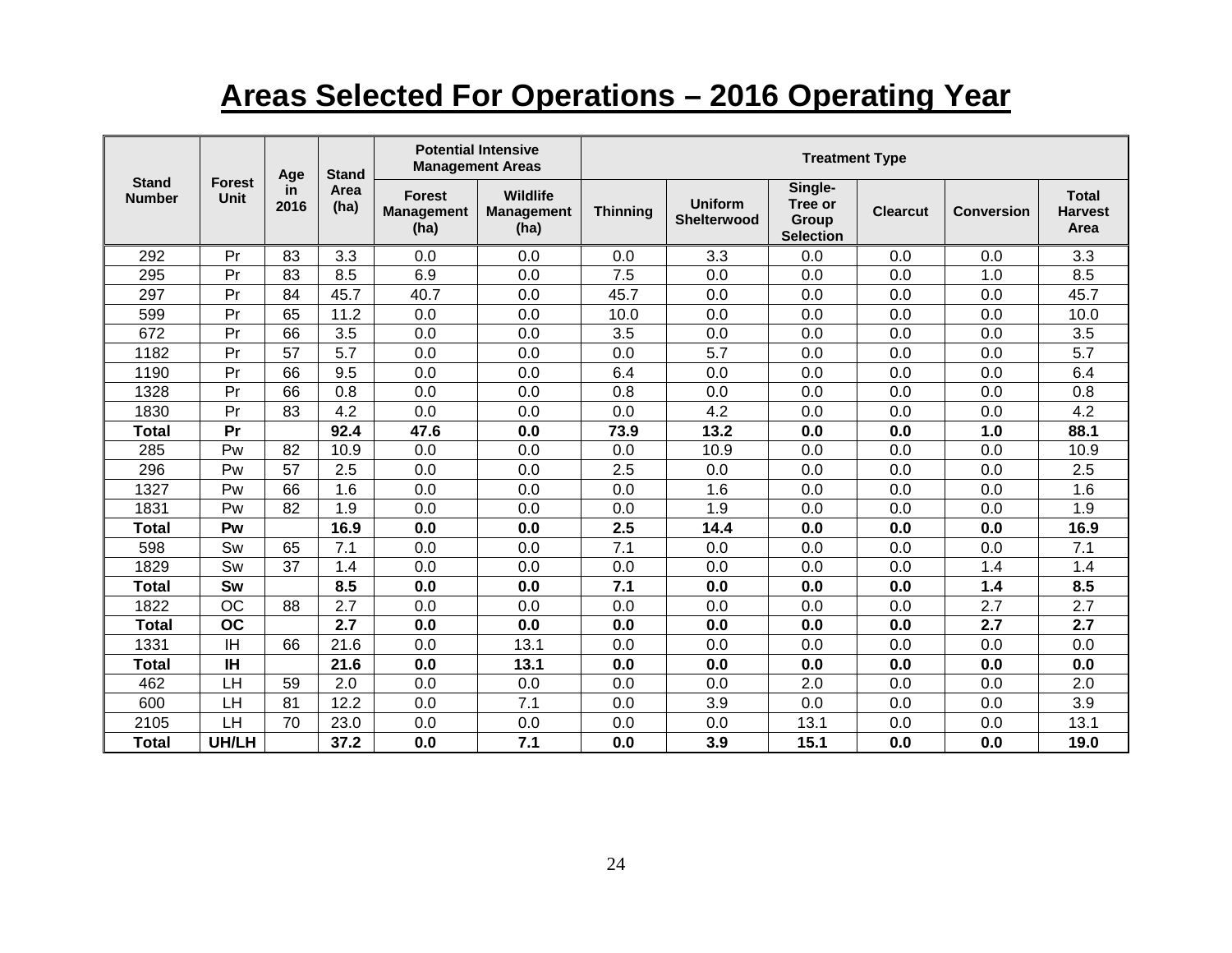# **Areas Selected For Operations – 2017 Operating Year**

|                               |                       | Age         | <b>Stand</b>     |                                            | <b>Potential Intensive</b><br><b>Management Areas</b> | <b>Treatment Type</b> |                               |                                                 |                 |            |                                        |
|-------------------------------|-----------------------|-------------|------------------|--------------------------------------------|-------------------------------------------------------|-----------------------|-------------------------------|-------------------------------------------------|-----------------|------------|----------------------------------------|
| <b>Stand</b><br><b>Number</b> | <b>Forest</b><br>Unit | in.<br>2016 | Area<br>(ha)     | <b>Forest</b><br><b>Management</b><br>(ha) | <b>Wildlife</b><br><b>Management</b><br>(ha)          | <b>Thinning</b>       | <b>Uniform</b><br>Shelterwood | Single-<br>Tree or<br>Group<br><b>Selection</b> | <b>Clearcut</b> | Conversion | <b>Total</b><br><b>Harvest</b><br>Area |
| 286                           | Pr                    | 57          | 2.2              | 0.0                                        | 0.0                                                   | 0.0                   | 2.2                           | 0.0                                             | 0.0             | 0.0        | 2.2                                    |
| 287                           | Pr                    | 57          | 1.6              | 0.0                                        | 0.0                                                   | 0.0                   | 1.6                           | 0.0                                             | 0.0             | 0.0        | 1.6                                    |
| 289                           | Pr                    | 83          | 0.7              | 0.0                                        | 0.0                                                   | 0.7                   | 0.0                           | 0.0                                             | 0.0             | 0.0        | 0.7                                    |
| 366                           | Pr                    | 83          | 7.1              | 0.0                                        | 0.0                                                   | 7.1                   | 0.0                           | 0.0                                             | 0.0             | 0.0        | $\overline{7.1}$                       |
| 372                           | Pr                    | 90          | 6.0              | 0.0                                        | 0.0                                                   | 6.0                   | 0.0                           | 0.0                                             | 0.0             | 0.0        | 6.0                                    |
| 373                           | Pr                    | 90          | 1.4              | 0.0                                        | 0.0                                                   | 0.0                   | 1.4                           | 0.0                                             | 0.0             | 0.0        | 1.4                                    |
| 697                           | Pr                    | 70          | 35.5             | 28.1                                       | 0.0                                                   | 27.9                  | 0.0                           | 0.0                                             | 0.0             | 7.6        | 35.5                                   |
| 1020                          | Pr                    | 55          | 2.1              | 0.0                                        | 0.0                                                   | 0.8                   | 0.0                           | 0.0                                             | 0.0             | 0.0        | 0.8                                    |
| 1212                          | Pr                    | 70          | 18.3             | 16.9                                       | 0.0                                                   | 18.3                  | 0.0                           | 0.0                                             | 0.0             | 0.0        | 18.3                                   |
| 1213                          | Pr                    | 70          | 1.5              | 0.0                                        | 0.0                                                   | 1.5                   | 0.0                           | 0.0                                             | 0.0             | 0.0        | 1.5                                    |
| 1823                          | Pr                    | 70          | $\overline{1.5}$ | $\overline{1.5}$                           | 0.0                                                   | $\overline{1.5}$      | 0.0                           | 0.0                                             | 0.0             | 0.0        | 1.5                                    |
| <b>Total</b>                  | Pr                    |             | 77.9             | 46.5                                       | 0.0                                                   | 63.8                  | 5.2                           | 0.0                                             | 0.0             | 7.6        | 76.6                                   |
| 299                           | Pw                    | 87          | 2.6              | 0.0                                        | 0.0                                                   | 2.6                   | 0.0                           | 0.0                                             | 0.0             | 0.0        | 2.6                                    |
| 689                           | Pw                    | 65          | 10.5             | 0.0                                        | 0.0                                                   | 0.0                   | 10.5                          | 0.0                                             | 0.0             | 0.0        | 10.5                                   |
| 764                           | Pw                    | 67          | 7.2              | 0.0                                        | 0.0                                                   | 0.0                   | 7.2                           | 0.0                                             | 0.0             | 0.0        | 7.2                                    |
| 800                           | Pw                    | 64          | 4.5              | 0.0                                        | 0.0                                                   | 4.5                   | 0.0                           | 0.0                                             | 0.0             | 0.0        | 4.5                                    |
| 1295                          | Pw                    | 87          | 0.5              | 0.5                                        | 0.0                                                   | 0.5                   | 0.0                           | 0.0                                             | 0.0             | 0.0        | 0.5                                    |
| 1453                          | Pw                    | 64          | 7.3              | 0.0                                        | 0.0                                                   | 7.3                   | 0.0                           | 0.0                                             | 0.0             | 0.0        | 7.3                                    |
| <b>Total</b>                  | Pw                    |             | 32.6             | 0.5                                        | 0.0                                                   | 14.9                  | 17.7                          | 0.0                                             | 0.0             | 0.0        | 32.6                                   |
| 367                           | Sw                    | 80          | 2.1              | 0.0                                        | 0.0                                                   | 0.0                   | 0.0                           | 0.0                                             | 0.0             | 2.1        | 2.1                                    |
| 368                           | Sw                    | 80          | 3.4              | 0.0                                        | 0.0                                                   | 0.0                   | 0.0                           | 0.0                                             | 0.0             | 3.4        | 3.4                                    |
| 370                           | Sw                    | 88          | 3.5              | 0.0                                        | 0.0                                                   | 0.0                   | 0.0                           | 0.0                                             | 0.0             | 3.5        | 3.5                                    |
| 755                           | Sw                    | 59          | 3.1              | 0.0                                        | 0.0                                                   | 0.0                   | 0.0                           | 0.0                                             | 0.0             | 3.1        | $\overline{3.1}$                       |
| 756                           | Sw                    | 67          | 3.7              | 0.0                                        | 0.0                                                   | 0.0                   | 3.7                           | 0.0                                             | 0.0             | 0.0        | 3.7                                    |
| 758                           | Sw                    | 67          | 1.6              | 0.0                                        | 0.0                                                   | 0.0                   | 0.0                           | 0.0                                             | 0.0             | 1.6        | 1.6                                    |
| 799                           | Sw                    | 66          | 18.2             | 0.0                                        | 0.0                                                   | 0.0                   | 18.2                          | 0.0                                             | 0.0             | 0.0        | 18.2                                   |
| 801                           | Sw                    | 52          | 12.4             | 0.0                                        | 0.0                                                   | 9.1                   | 0.0                           | 0.0                                             | 0.0             | 0.0        | 9.1                                    |
| 1194                          | Sw                    | 70          | 3.9              | 0.0                                        | 0.0                                                   | 0.0                   | 0.0                           | 0.0                                             | 0.0             | 3.9        | 3.9                                    |
| 1452                          | Sw                    | 64          | 3.7              | 0.0                                        | 0.0                                                   | 0.0                   | 0.0                           | 0.0                                             | 0.0             | 3.7        | 3.7                                    |
| 1455                          | Sw                    | 59          | 2.1              | 0.0                                        | 0.0                                                   | 0.0                   | 0.0                           | 0.0                                             | 0.0             | 2.1        | 2.1                                    |
| 1456                          | Sw                    | 71          | 1.1              | 0.0                                        | 0.0                                                   | 0.0                   | 0.0                           | 0.0                                             | 0.0             | 1.1        | 1.1                                    |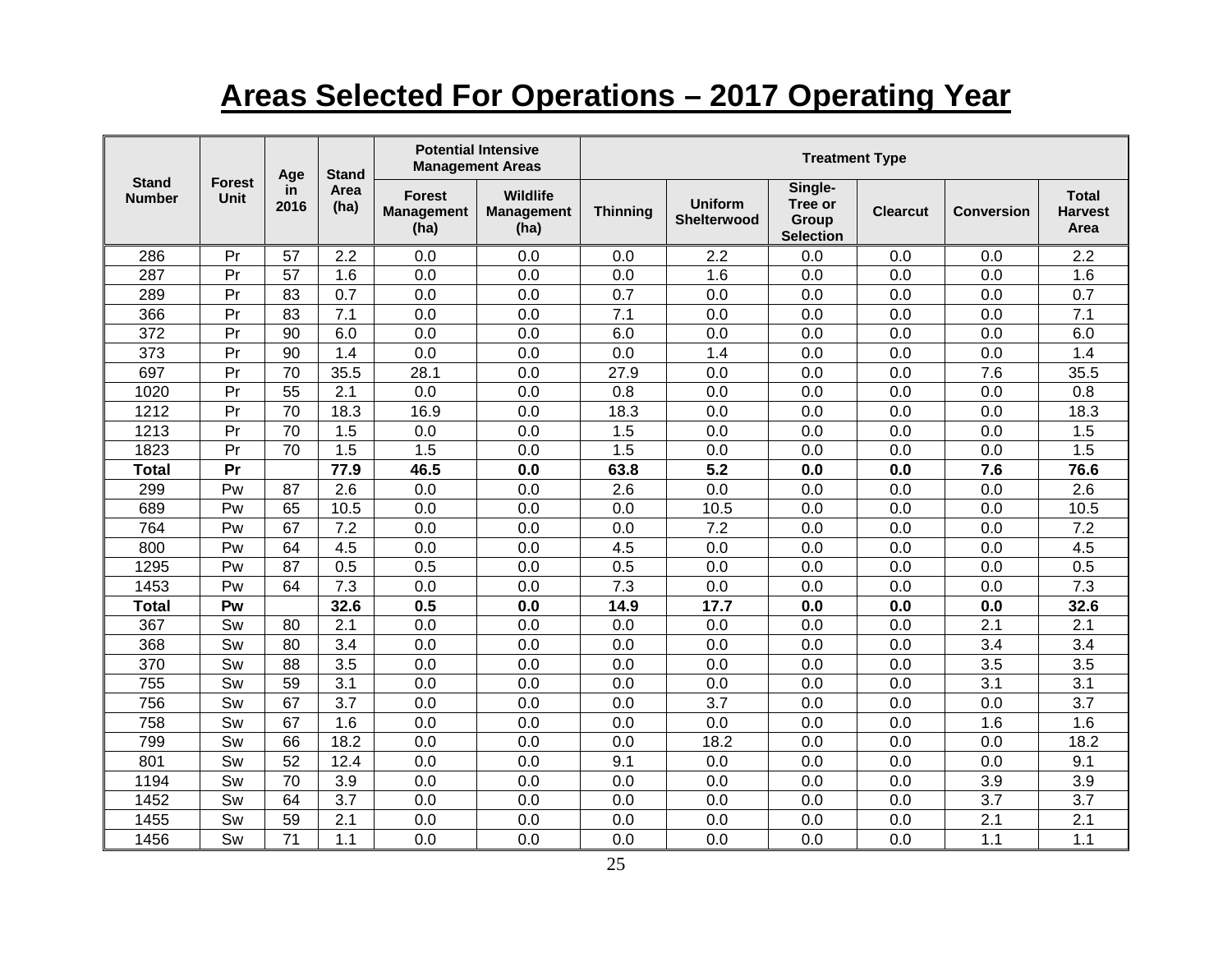|                               |             | Age<br><b>Forest</b><br><u>in</u> | <b>Stand</b> | <b>Potential Intensive</b><br><b>Management Areas</b> |                                              |                 | <b>Treatment Type</b>         |                                                        |                 |                   |                                        |  |  |
|-------------------------------|-------------|-----------------------------------|--------------|-------------------------------------------------------|----------------------------------------------|-----------------|-------------------------------|--------------------------------------------------------|-----------------|-------------------|----------------------------------------|--|--|
| <b>Stand</b><br><b>Number</b> | <b>Unit</b> | 2016                              | Area<br>(ha) | <b>Forest</b><br><b>Management</b><br>(ha)            | <b>Wildlife</b><br><b>Management</b><br>(ha) | <b>Thinning</b> | <b>Uniform</b><br>Shelterwood | Single-<br>Tree or<br><b>Group</b><br><b>Selection</b> | <b>Clearcut</b> | <b>Conversion</b> | <b>Total</b><br><b>Harvest</b><br>Area |  |  |
| 1457                          | Sw          | 69                                | 2.7          | 0.0                                                   | 0.0                                          | 0.0             | 2.7                           | 0.0                                                    | 0.0             | 0.0               | 2.7                                    |  |  |
| Total                         | Sw          |                                   | 61.5         | 0.0                                                   | 0.0                                          | 9.1             | 24.6                          | 0.0                                                    | 0.0             | 24.5              | 58.2                                   |  |  |
| 2                             | ОC          | 57                                | 7.7          | 0.0                                                   | 0.0                                          | 7.7             | 0.0                           | 0.0                                                    | 0.0             | 0.0               | 7.7                                    |  |  |
| 374                           | <b>OC</b>   | 88                                | 1.8          | 0.0                                                   | 0.0                                          | 1.8             | 0.0                           | 0.0                                                    | 0.0             | 0.0               | 1.8                                    |  |  |
| 754                           | <b>OC</b>   | 96                                | 3.0          | 0.0                                                   | 0.0                                          | 0.0             | 3.0                           | 0.0                                                    | 0.0             | 0.0               | 3.0                                    |  |  |
| Total                         | <b>OC</b>   |                                   | 12.5         | 0.0                                                   | 0.0                                          | 9.5             | 3.0                           | 0.0                                                    | 0.0             | 0.0               | 12.5                                   |  |  |
| 3                             | IH          | 61                                | 26.0         | 0.0                                                   | 24.5                                         | 0.0             | 0.0                           | 0.0                                                    | 0.0             | 0.0               | 0.0                                    |  |  |
| 698                           | <b>IH</b>   | 73                                | 14.1         | 0.0                                                   | 0.0                                          | 0.0             | 0.0                           | 0.0                                                    | 4.0             | 0.0               | 4.0                                    |  |  |
| Total                         | IΗ          |                                   | 40.1         | 0.0                                                   | 24.5                                         | 0.0             | 0.0                           | 0.0                                                    | 4.0             | 0.0               | 4.0                                    |  |  |
| 695                           | LH          | 79                                | 3.5          | 0.0                                                   | 0.0                                          | 0.0             | 3.5                           | 0.0                                                    | 0.0             | 0.0               | 3.5                                    |  |  |
| 1019                          | UH          | 76                                | 12.9         | 0.0                                                   | 0.0                                          | 0.0             | 0.0                           | 12.9                                                   | 0.0             | 0.0               | 12.9                                   |  |  |
| Total                         | UH/LH       |                                   | 16.4         | 0.0                                                   | 0.0                                          | 0.0             | 3.5                           | 12.9                                                   | 0.0             | 0.0               | 16.4                                   |  |  |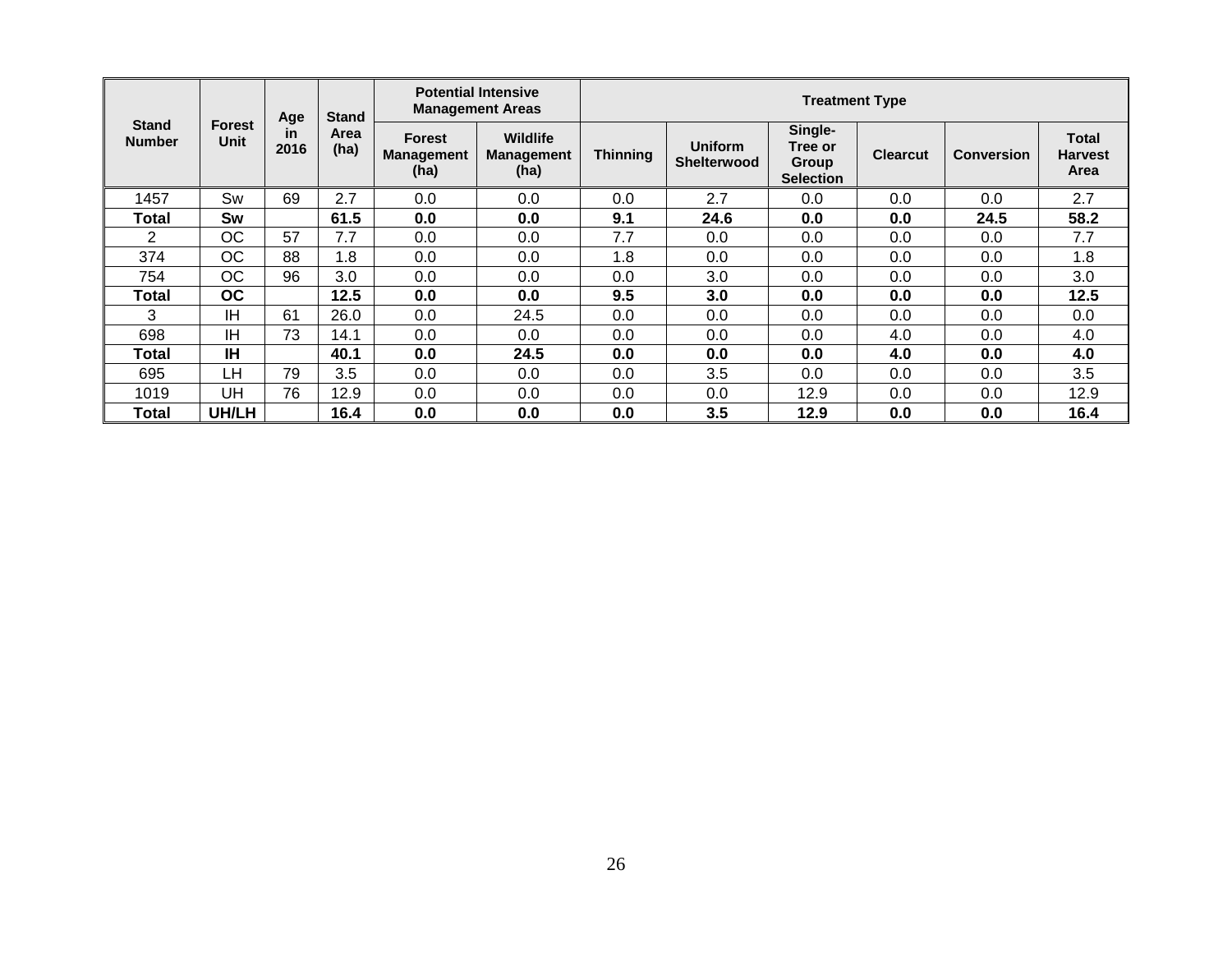# **Areas Selected For Operations – 2018 Operating Year**

|                               |                       | Age        | <b>Stand</b> | <b>Potential Intensive</b><br><b>Management Areas</b> |                                              | <b>Treatment Type</b> |                                      |                                                 |                 |                   |                                        |
|-------------------------------|-----------------------|------------|--------------|-------------------------------------------------------|----------------------------------------------|-----------------------|--------------------------------------|-------------------------------------------------|-----------------|-------------------|----------------------------------------|
| <b>Stand</b><br><b>Number</b> | <b>Forest</b><br>Unit | in<br>2016 | Area<br>(ha) | <b>Forest</b><br><b>Management</b><br>(ha)            | <b>Wildlife</b><br><b>Management</b><br>(ha) | <b>Thinning</b>       | <b>Uniform</b><br><b>Shelterwood</b> | Single-<br>Tree or<br>Group<br><b>Selection</b> | <b>Clearcut</b> | <b>Conversion</b> | <b>Total</b><br><b>Harvest</b><br>Area |
| 161                           | Pr                    | 79         | 9.2          | 6.8                                                   | 0.0                                          | 9.2                   | 0.0                                  | 0.0                                             | 0.0             | 0.0               | 9.2                                    |
| 164                           | Pr                    | 78         | 29.8         | 27.5                                                  | 0.0                                          | 29.8                  | 0.0                                  | 0.0                                             | 0.0             | 0.0               | 29.8                                   |
| 195                           | Pr                    | 78         | 0.4          | 0.0                                                   | 0.0                                          | 0.4                   | 0.0                                  | 0.0                                             | 0.0             | 0.0               | 0.4                                    |
| 260                           | Pr                    | 69         | 7.9          | 0.0                                                   | 0.0                                          | 2.3                   | 0.0                                  | 0.0                                             | 0.0             | 0.0               | 2.3                                    |
| 278                           | Pr                    | 80         | 8.4          | 8.4                                                   | 0.0                                          | 8.4                   | 0.0                                  | 0.0                                             | 0.0             | 0.0               | 8.4                                    |
| 279                           | Pr                    | 80         | 1.0          | 0.0                                                   | 0.0                                          | 1.0                   | 0.0                                  | 0.0                                             | 0.0             | 0.0               | 1.0                                    |
| 280                           | Pr                    | 80         | 1.3          | 1.3                                                   | 0.0                                          | 1.3                   | 0.0                                  | 0.0                                             | 0.0             | 0.0               | 1.3                                    |
| 675                           | Pr                    | 71         | 19.4         | 0.0                                                   | 0.0                                          | 19.4                  | 0.0                                  | 0.0                                             | 0.0             | 0.0               | 19.4                                   |
| 1777                          | Pr                    | 66         | 1.0          | 0.0                                                   | 0.0                                          | 1.0                   | 0.0                                  | 0.0                                             | 0.0             | 0.0               | 1.0                                    |
| 1832                          | Pr                    | 80         | 0.2          | 0.0                                                   | 0.0                                          | 0.2                   | 0.0                                  | 0.0                                             | 0.0             | 0.0               | 0.2                                    |
| 1845                          | Pr                    | 80         | 6.3          | 6.3                                                   | 0.0                                          | 6.3                   | 0.0                                  | 0.0                                             | 0.0             | 0.0               | 6.3                                    |
| Total                         | Pr                    |            | 84.9         | 50.3                                                  | 0.0                                          | 79.3                  | 0.0                                  | 0.0                                             | 0.0             | 0.0               | 79.3                                   |
| 160                           | Pw                    | 52         | 3.7          | 0.0                                                   | 0.0                                          | 3.7                   | 0.0                                  | 0.0                                             | 0.0             | 0.0               | 3.7                                    |
| 196                           | Pw                    | 78         | 0.8          | 0.0                                                   | 0.0                                          | 0.8                   | 0.0                                  | 0.0                                             | 0.0             | 0.0               | 0.8                                    |
| 257                           | Pw                    | 69         | 16.0         | 0.0                                                   | 0.0                                          | 0.0                   | 16.0                                 | 0.0                                             | 0.0             | 0.0               | 16.0                                   |
| 2042                          | Pw                    | 78         | 5.0          | 3.6                                                   | 0.0                                          | 5.0                   | 0.0                                  | 0.0                                             | 0.0             | 0.0               | 5.0                                    |
| <b>Total</b>                  | Pw                    |            | 25.5         | 3.6                                                   | 0.0                                          | 9.5                   | 16.0                                 | 0.0                                             | 0.0             | 0.0               | 25.5                                   |
| 192                           | Sw                    | 76         | 1.6          | 0.0                                                   | 0.0                                          | 0.0                   | 1.6                                  | 0.0                                             | 0.0             | 0.0               | 1.6                                    |
| 193                           | Sw                    | 44         | 2.4          | 0.0                                                   | 0.0                                          | 0.0                   | 0.0                                  | 0.0                                             | 0.0             | 2.4               | 2.4                                    |
| 194                           | Sw                    | 76         | 4.4          | 0.0                                                   | 0.0                                          | 0.0                   | 4.4                                  | 0.0                                             | 0.0             | 0.0               | 4.4                                    |
| 1539                          | Sw                    | 64         | 3.0          | 0.0                                                   | 0.0                                          | 0.0                   | 0.0                                  | 0.0                                             | 0.0             | 3.0               | 3.0                                    |
| 1844                          | Sw                    | 76         | 2.7          | 0.0                                                   | 0.0                                          | 0.0                   | 0.0                                  | 0.0                                             | 0.0             | 2.7               | 2.7                                    |
| 1852                          | Sw                    | 73         | 2.1          | 0.0                                                   | 0.0                                          | 0.0                   | 2.1                                  | 0.0                                             | 0.0             | 0.0               | 2.1                                    |
| 1853                          | Sw                    | 73         | 6.3          | 0.0                                                   | 0.0                                          | 0.0                   | 6.3                                  | 0.0                                             | 0.0             | 0.0               | 6.3                                    |
| <b>Total</b>                  | Sw                    |            | 22.5         | 0.0                                                   | 0.0                                          | 0.0                   | 14.4                                 | 0.0                                             | 0.0             | 8.1               | 22.5                                   |
| 1847                          | ΙH                    | $B-S$      | 27.5         | 0.0                                                   | 0.0                                          | 0.0                   | 0.0                                  | 0.0                                             | 14.5            | 0.0               | 14.5                                   |
| <b>Total</b>                  | <b>IH</b>             |            | 27.5         | 0.0                                                   | 0.0                                          | 0.0                   | 0.0                                  | 0.0                                             | 14.5            | 0.0               | 14.5                                   |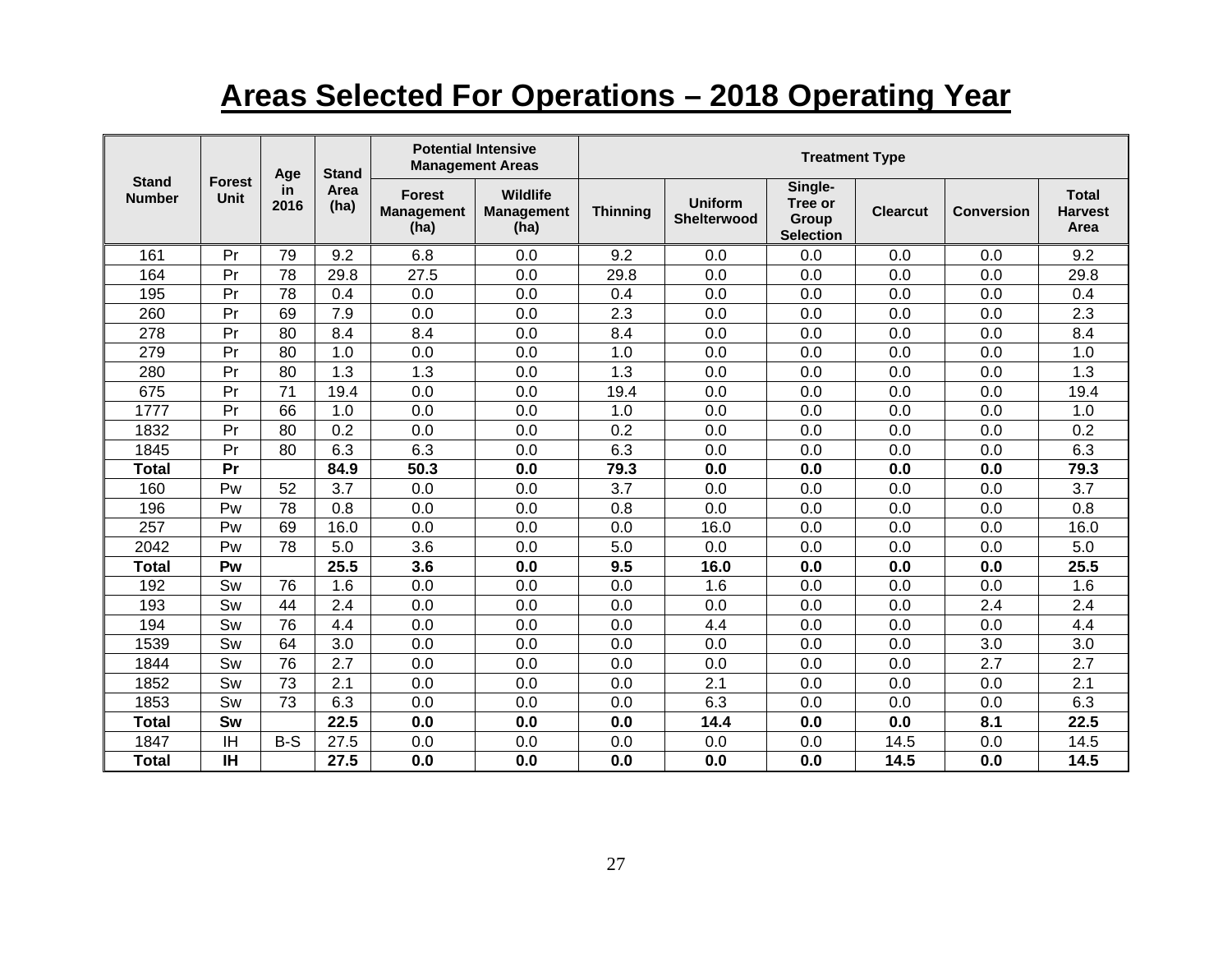# **Areas Selected For Operations – 2019 Operating Year**

| <b>Stand</b><br>Age<br><b>Stand</b><br><b>Forest</b> |             |                 |              |                                            | <b>Potential Intensive</b><br><b>Management Areas</b> | <b>Treatment Type</b> |                               |                                                 |                 |                   |                                        |
|------------------------------------------------------|-------------|-----------------|--------------|--------------------------------------------|-------------------------------------------------------|-----------------------|-------------------------------|-------------------------------------------------|-----------------|-------------------|----------------------------------------|
| <b>Number</b>                                        | <b>Unit</b> | in<br>2016      | Area<br>(ha) | <b>Forest</b><br><b>Management</b><br>(ha) | Wildlife<br><b>Management</b><br>(ha)                 | <b>Thinning</b>       | <b>Uniform</b><br>Shelterwood | Single-<br>Tree or<br>Group<br><b>Selection</b> | <b>Clearcut</b> | <b>Conversion</b> | <b>Total</b><br><b>Harvest</b><br>Area |
| 165                                                  | Pr          | 79              | 3.5          | 0.0                                        | 0.0                                                   | 3.5                   | 0.0                           | 0.0                                             | 0.0             | 0.0               | 3.5                                    |
| 191                                                  | Pr          | 78              | 4.0          | 4.0                                        | 0.0                                                   | 4.0                   | 0.0                           | 0.0                                             | 0.0             | 0.0               | 4.0                                    |
| 198                                                  | Pr          | 78              | 3.4          | 0.0                                        | 0.0                                                   | 3.8                   | 0.0                           | 0.0                                             | 0.0             | 0.0               | 3.8                                    |
| 446                                                  | Pr          | 66              | 11.1         | 0.0                                        | 0.0                                                   | 0.0                   | 11.1                          | 0.0                                             | 0.0             | 0.0               | 11.1                                   |
| 447                                                  | Pr          | 75              | 2.4          | 0.0                                        | 0.0                                                   | 2.4                   | 0.0                           | 0.0                                             | 0.0             | 0.0               | 2.4                                    |
| 521                                                  | Pr          | 59              | 0.9          | 0.9                                        | 0.0                                                   | 0.9                   | 0.0                           | 0.0                                             | 0.0             | 0.0               | 0.9                                    |
| 523                                                  | Pr          | $\overline{75}$ | 9.1          | 9.1                                        | 0.0                                                   | 9.1                   | 0.0                           | 0.0                                             | 0.0             | 0.0               | 9.1                                    |
| 525                                                  | Pr          | 75              | 0.7          | $\overline{0.7}$                           | 0.0                                                   | 0.7                   | 0.0                           | 0.0                                             | 0.0             | 0.0               | 0.7                                    |
| 1175                                                 | Pr          | 79              | 1.1          | 0.0                                        | 0.0                                                   | 1.1                   | 0.0                           | 0.0                                             | 0.0             | 0.0               | 1.1                                    |
| 1209                                                 | Pr          | 73              | 0.7          | 0.0                                        | 0.0                                                   | 0.7                   | 0.0                           | 0.0                                             | 0.0             | 0.0               | 0.7                                    |
| 1215                                                 | Pr          | $\overline{76}$ | 4.0          | 0.0                                        | 0.0                                                   | 2.8                   | 0.0                           | 0.0                                             | 0.0             | 1.2               | 4.0                                    |
| 1216                                                 | Pr          | 59              | 1.9          | 1.9                                        | 0.0                                                   | 1.9                   | 0.0                           | 0.0                                             | 0.0             | 0.0               | 1.9                                    |
| 1217                                                 | Pr          | 61              | 1.3          | 0.0                                        | 0.0                                                   | 0.0                   | 1.3                           | 0.0                                             | 0.0             | 0.0               | 1.3                                    |
| 1219                                                 | Pr          | 61              | 9.7          | 9.7                                        | 0.0                                                   | 9.7                   | 0.0                           | 0.0                                             | 0.0             | 0.0               | 9.7                                    |
| 1221                                                 | Pr          | $\overline{75}$ | 9.2          | 9.2                                        | 0.0                                                   | 9.2                   | 0.0                           | 0.0                                             | 0.0             | 0.0               | 9.2                                    |
| 1861                                                 | Pr          | 59              | 1.2          | 1.2                                        | 0.0                                                   | 1.2                   | 0.0                           | 0.0                                             | 0.0             | 0.0               | 1.2                                    |
| 1867                                                 | Pr          | $\overline{75}$ | 0.6          | 0.0                                        | 0.0                                                   | 0.6                   | 0.0                           | 0.0                                             | 0.0             | 0.0               | 0.6                                    |
| 1943                                                 | Pr          | 72              | 1.5          | 0.0                                        | 0.0                                                   | 1.5                   | 0.0                           | 0.0                                             | 0.0             | 0.0               | 1.5                                    |
| 2091                                                 | Pr          | 72              | 5.0          | 0.0                                        | 0.0                                                   | 5.0                   | 0.0                           | 0.0                                             | 0.0             | 0.0               | 5.0                                    |
| <b>Total</b>                                         | Pr          |                 | 70.0         | 36.7                                       | 0.0                                                   | 58.1                  | 12.4                          | 0.0                                             | 0.0             | $1.2$             | 71.7                                   |
| 449                                                  | Pw          | 73              | 2.3          | 0.0                                        | 0.0                                                   | 0.0                   | 2.3                           | 0.0                                             | 0.0             | 0.0               | 2.3                                    |
| 524                                                  | Pw          | 75              | 1.6          | 0.0                                        | 0.0                                                   | 1.6                   | 0.0                           | 0.0                                             | 0.0             | 0.0               | 1.6                                    |
| 2041                                                 | Pw          | $\overline{78}$ | 61.6         | 14.7                                       | 0.0                                                   | 28.7                  | 32.9                          | 0.0                                             | 0.0             | 0.0               | 61.6                                   |
| <b>Total</b>                                         | Pw          |                 | 65.5         | 14.7                                       | 0.0                                                   | 30.3                  | 35.2                          | 0.0                                             | 0.0             | 0.0               | 65.5                                   |
| 448                                                  | Sw          | 73              | 4.8          | 0.0                                        | 0.0                                                   | 0.0                   | 4.8                           | 0.0                                             | 0.0             | 0.0               | 4.8                                    |
| 450                                                  | Sw          | 73              | 5.3          | 0.0                                        | 0.0                                                   | 5.3                   | 0.0                           | 0.0                                             | 0.0             | 0.0               | 5.3                                    |
| 518                                                  | Sw          | 59              | 1.3          | 0.0                                        | 0.0                                                   | 1.3                   | 0.0                           | 0.0                                             | 0.0             | 0.0               | 1.3                                    |
| 1214                                                 | Sw          | 76              | 3.6          | 0.0                                        | 0.0                                                   | 0.0                   | 3.6                           | 0.0                                             | 0.0             | 0.0               | 3.6                                    |
| 1865                                                 | Sw          | 73              | 1.5          | 0.0                                        | 0.0                                                   | 0.0                   | 1.5                           | 0.0                                             | 0.0             | 0.0               | 1.5                                    |
| 1866                                                 | Sw          | 73              | 5.7          | 0.0                                        | 0.0                                                   | 0.0                   | 5.7                           | 0.0                                             | 0.0             | 0.0               | 5.7                                    |
| <b>Total</b>                                         | Sw          |                 | 22.2         | 0.0                                        | 0.0                                                   | 6.6                   | 15.6                          | 0.0                                             | 0.0             | 0.0               | 22.2                                   |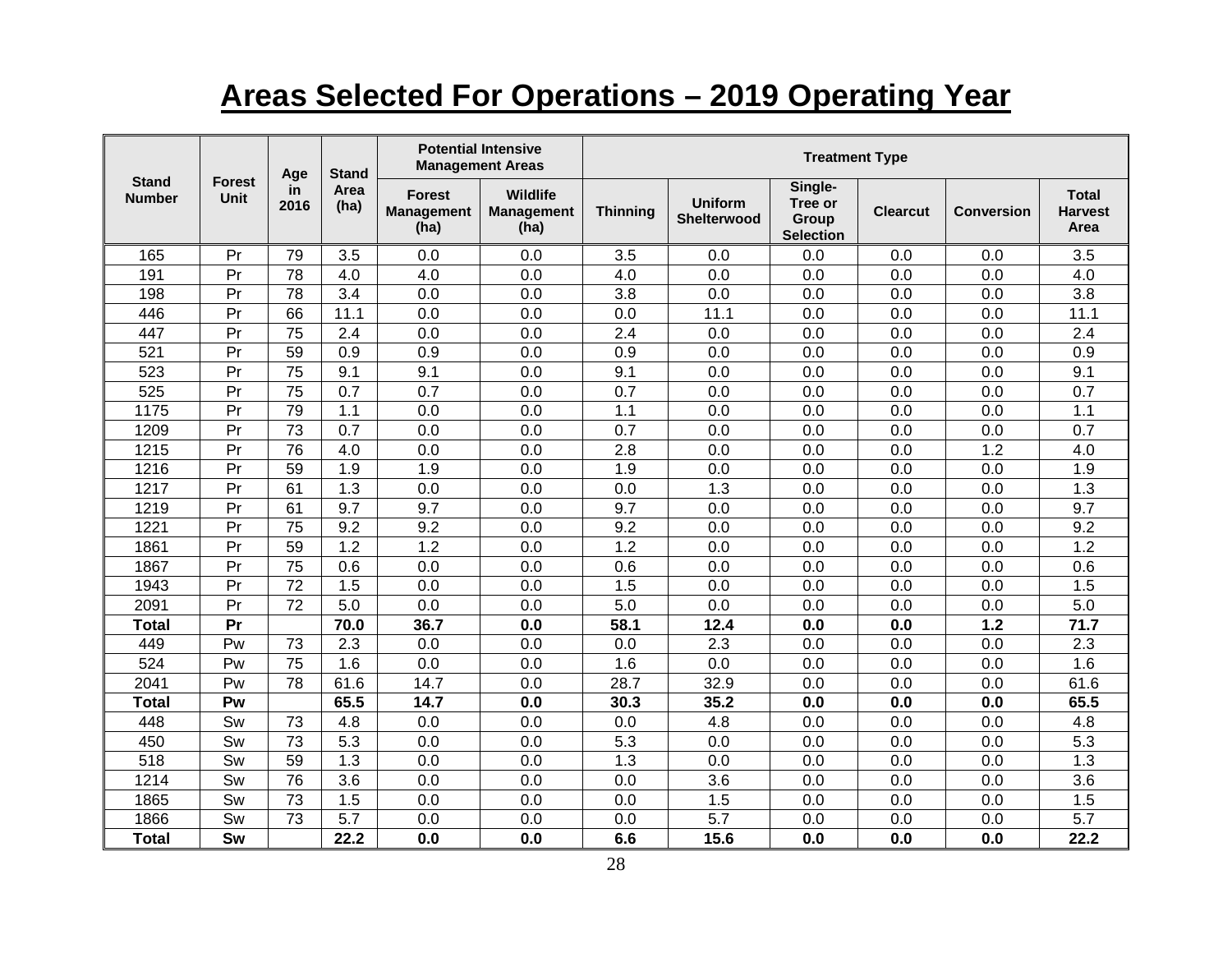|                               |                              | Age  | <b>Stand</b><br>Area<br>in |                                            | <b>Potential Intensive</b><br><b>Management Areas</b> | <b>Treatment Type</b> |                               |                                                        |                 |                   |                                        |
|-------------------------------|------------------------------|------|----------------------------|--------------------------------------------|-------------------------------------------------------|-----------------------|-------------------------------|--------------------------------------------------------|-----------------|-------------------|----------------------------------------|
| <b>Stand</b><br><b>Number</b> | <b>Forest</b><br><b>Unit</b> | 2016 | (ha)                       | <b>Forest</b><br><b>Management</b><br>(ha) | <b>Wildlife</b><br><b>Management</b><br>(ha)          | <b>Thinning</b>       | <b>Uniform</b><br>Shelterwood | Single-<br>Tree or<br><b>Group</b><br><b>Selection</b> | <b>Clearcut</b> | <b>Conversion</b> | <b>Total</b><br><b>Harvest</b><br>Area |
| 358                           | <b>IH</b>                    | 67   | 17.3                       | 0.0                                        | 13.7                                                  | 0.0                   | 0.0                           | 0.0                                                    | 3.6             | 0.0               | 3.6                                    |
| 444                           | <b>IH</b>                    | 79   | 13.1                       | 0.0                                        | 5.5                                                   | 0.0                   | 0.0                           | 0.0                                                    | 0.0             | 0.0               | 0.0                                    |
| 445                           | <b>IH</b>                    | 76   | 11.1                       | 0.0                                        | 9.8                                                   | 0.0                   | 0.0                           | 0.0                                                    | 0.0             | 0.0               | 0.0                                    |
| 451                           | <b>IH</b>                    | 76   | 30.8                       | 0.0                                        | 3.4                                                   | 0.0                   | 0.0                           | 0.0                                                    | 0.0             | 0.0               | 0.0                                    |
| 514                           | ΙH                           | 66   | 58.5                       | 0.0                                        | 7.6                                                   | 0.0                   | 0.0                           | 0.0                                                    | 0.0             | 0.0               | 0.0                                    |
| 1211                          | <b>IH</b>                    | 67   | 2.7                        | 0.0                                        | 0.0                                                   | 0.0                   | 0.0                           | 0.0                                                    | 2.7             | 0.0               | 2.7                                    |
| 1863                          | <b>IH</b>                    | 71   | 5.0                        | 0.0                                        | 2.3                                                   | 0.0                   | 0.0                           | 0.0                                                    | 2.7             | 0.0               | 2.7                                    |
| 1868                          | <b>IH</b>                    | 79   | 2.1                        | 0.0                                        | 1.1                                                   | 0.0                   | 0.0                           | 0.0                                                    | 0.0             | 0.0               | 0.0                                    |
| 1871                          | <b>IH</b>                    | 79   | 1.9                        | 0.0                                        | 0.8                                                   | 0.0                   | 0.0                           | 0.0                                                    | 0.0             | 0.0               | 0.0                                    |
| 1872                          | <b>IH</b>                    | 79   | 2.0                        | 0.0                                        | 1.1                                                   | 0.0                   | 0.0                           | 0.0                                                    | 0.0             | 0.0               | 0.0                                    |
| Total                         | <b>IH</b>                    |      | 144.5                      | 0.0                                        | 45.3                                                  | 0.0                   | 0.0                           | 0.0                                                    | 9.0             | 0.0               | 9.0                                    |
| 204                           | LН                           | 90   | 15.3                       | 0.0                                        | 0.0                                                   | 0.0                   | 0.0                           | 15.3                                                   | 0.0             | 0.0               | 15.3                                   |
| 1838                          | LН                           | 90   | 6.9                        | 0.0                                        | 0.0                                                   | 0.0                   | 0.0                           | 6.9                                                    | 0.0             | 0.0               | 6.9                                    |
| Total                         | UH/LH                        |      | 22.2                       | 0.0                                        | 0.0                                                   | 0.0                   | 0.0                           | 22.2                                                   | 0.0             | 0.0               | 22.2                                   |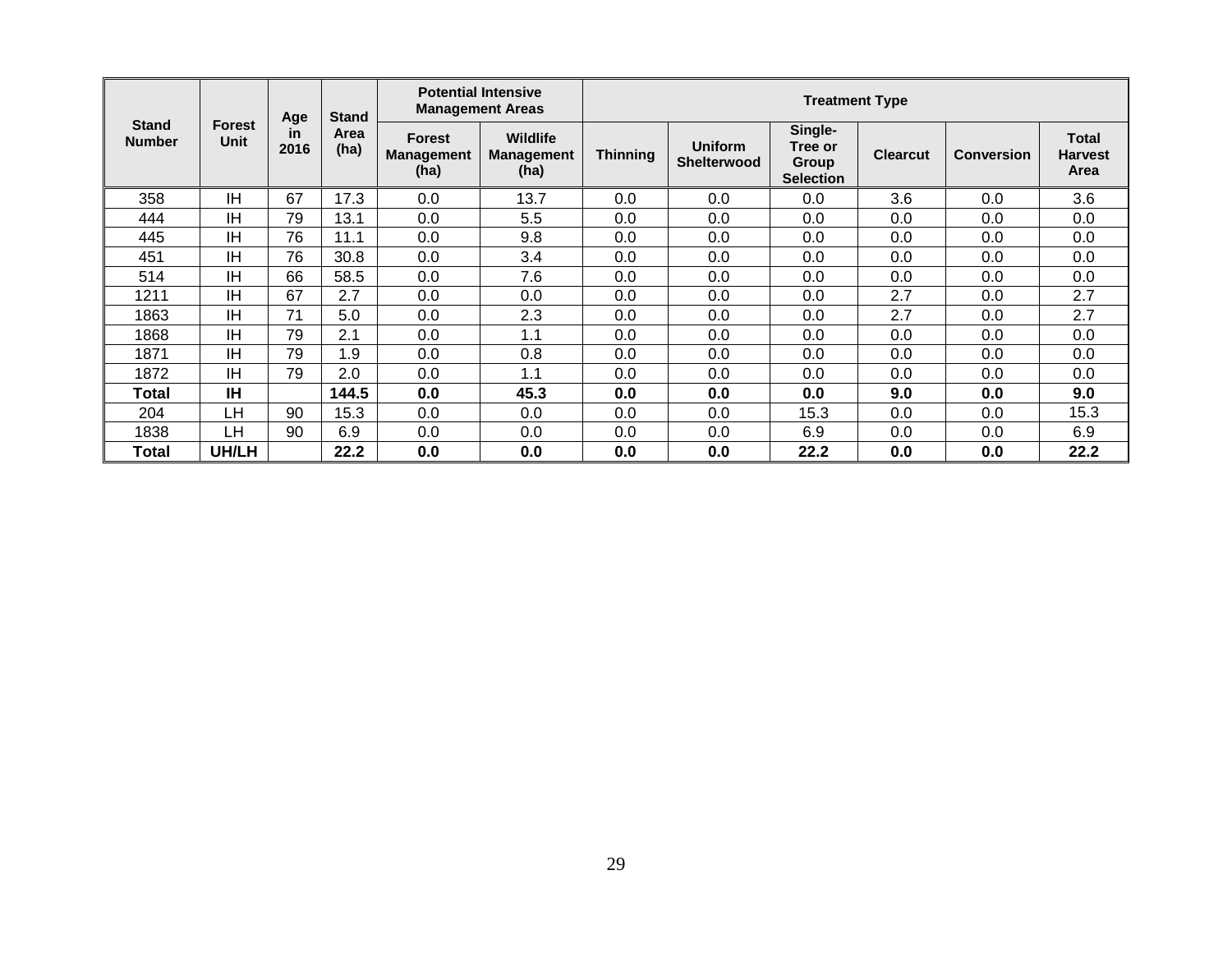# **Areas Selected For Operations – 2020 Operating Year**

|                               |                              | Age         | <b>Stand</b> |                                     | <b>Potential Intensive</b><br><b>Management Areas</b> | <b>Treatment Type</b> |                               |                                                 |                 |                   |                                        |
|-------------------------------|------------------------------|-------------|--------------|-------------------------------------|-------------------------------------------------------|-----------------------|-------------------------------|-------------------------------------------------|-----------------|-------------------|----------------------------------------|
| <b>Stand</b><br><b>Number</b> | <b>Forest</b><br><b>Unit</b> | in.<br>2016 | Area<br>(ha) | Forest<br><b>Management</b><br>(ha) | <b>Wildlife</b><br><b>Management</b><br>(ha)          | <b>Thinning</b>       | <b>Uniform</b><br>Shelterwood | Single-<br>Tree or<br>Group<br><b>Selection</b> | <b>Clearcut</b> | <b>Conversion</b> | <b>Total</b><br><b>Harvest</b><br>Area |
| 186                           | Pr                           | 69          | 5.7          | 5.7                                 | 0.0                                                   | 5.7                   | 0.0                           | 0.0                                             | 0.0             | 0.0               | 5.7                                    |
| 254                           | Pr                           | 69          | 0.9          | 0.0                                 | 0.0                                                   | 0.9                   | 0.0                           | 0.0                                             | 0.0             | 0.0               | 0.9                                    |
| 259                           | Pr                           | 69          | 0.7          | 0.0                                 | 0.0                                                   | 0.7                   | 0.0                           | 0.0                                             | 0.0             | 0.0               | 0.7                                    |
| 260                           | Pr                           | 69          | 7.9          | 0.0                                 | 0.0                                                   | 5.6                   | 0.0                           | 0.0                                             | 0.0             | 0.0               | 5.6                                    |
| 261                           | Pr                           | 69          | 4.4          | 0.0                                 | 0.0                                                   | 4.4                   | 0.0                           | 0.0                                             | 0.0             | 0.0               | 4.4                                    |
| 263                           | Pr                           | 69          | 0.6          | 0.0                                 | 0.0                                                   | 0.0                   | 0.6                           | 0.0                                             | 0.0             | 0.0               | 0.6                                    |
| 270                           | Pr                           | 69          | 0.6          | 0.0                                 | 0.0                                                   | 0.6                   | 0.0                           | 0.0                                             | 0.0             | 0.0               | 0.6                                    |
| 352                           | Pr                           | 69          | 8.3          | 0.0                                 | 0.0                                                   | 8.3                   | 0.0                           | 0.0                                             | 0.0             | 0.0               | 8.3                                    |
| 438                           | Pr                           | 56          | 3.1          | 0.0                                 | 0.0                                                   | 0.0                   | 3.1                           | 0.0                                             | 0.0             | 0.0               | 3.1                                    |
| 733                           | Pr                           | 64          | 2.2          | 0.0                                 | 0.0                                                   | 2.2                   | 0.0                           | 0.0                                             | 0.0             | 0.0               | 2.2                                    |
| 734                           | Pr                           | 64          | 0.4          | 0.0                                 | 0.0                                                   | 0.4                   | 0.0                           | 0.0                                             | 0.0             | 0.0               | 0.4                                    |
| 735                           | Pr                           | 64          | 1.0          | 0.0                                 | 0.0                                                   | 1.0                   | 0.0                           | 0.0                                             | 0.0             | 0.0               | 1.0                                    |
| 736                           | Pr                           | 64          | 0.8          | 0.0                                 | 0.0                                                   | 0.8                   | 0.0                           | 0.0                                             | 0.0             | 0.0               | 0.8                                    |
| 737                           | Pr                           | 64          | 0.3          | 0.0                                 | 0.0                                                   | 0.3                   | 0.0                           | 0.0                                             | 0.0             | 0.0               | 0.3                                    |
| 738                           | Pr                           | 65          | 4.4          | 0.0                                 | 0.0                                                   | 4.4                   | 0.0                           | 0.0                                             | 0.0             | 0.0               | 4.4                                    |
| 740                           | Pr                           | 63          | 7.1          | 0.0                                 | 0.0                                                   | 7.1                   | 0.0                           | 0.0                                             | 0.0             | 0.0               | 7.1                                    |
| 742                           | Pr                           | 63          | 0.4          | 0.0                                 | 0.0                                                   | 0.4                   | 0.0                           | 0.0                                             | 0.0             | 0.0               | 0.4                                    |
| 789                           | Pr                           | 69          | 3.0          | 0.0                                 | 0.0                                                   | 3.0                   | 0.0                           | 0.0                                             | 0.0             | 0.0               | 3.0                                    |
| 790                           | Pr                           | 56          | 4.0          | 0.0                                 | 0.0                                                   | 4.0                   | 0.0                           | 0.0                                             | 0.0             | 0.0               | 4.0                                    |
| 1170                          | Pr                           | 69          | 2.6          | 0.0                                 | 0.0                                                   | 2.6                   | 0.0                           | 0.0                                             | 0.0             | 0.0               | 2.6                                    |
| 1325                          | Pr                           | 65          | 0.3          | 0.0                                 | 0.0                                                   | 0.3                   | 0.0                           | 0.0                                             | 0.0             | 0.0               | 0.3                                    |
| 1716                          | Pr                           | 63          | 0.5          | 0.0                                 | 0.0                                                   | 0.5                   | 0.0                           | 0.0                                             | 0.0             | 0.0               | 0.5                                    |
| 1717                          | Pr                           | 65          | 0.5          | 0.0                                 | 0.0                                                   | 0.5                   | 0.0                           | 0.0                                             | 0.0             | 0.0               | 0.5                                    |
| 1721                          | Pr                           | 66          | 0.2          | 0.0                                 | 0.0                                                   | 0.2                   | 0.0                           | 0.0                                             | 0.0             | 0.0               | 0.2                                    |
| 1722                          | Pr                           | 66          | 0.1          | 0.1                                 | 0.0                                                   | 0.1                   | 0.0                           | 0.0                                             | 0.0             | 0.0               | 0.1                                    |
| 1725                          | Pr                           | 66          | 0.4          | 0.4                                 | 0.0                                                   | 0.4                   | 0.0                           | 0.0                                             | 0.0             | 0.0               | 0.4                                    |
| 1895                          | Pr                           | 67          | 2.5          | 0.0                                 | 0.0                                                   | 2.5                   | 0.0                           | 0.0                                             | 0.0             | 0.0               | 2.5                                    |
| 2062                          | Pr                           | 66          | 12.4         | 12.4                                | 0.0                                                   | 12.4                  | 0.0                           | 0.0                                             | 0.0             | 0.0               | 12.4                                   |
| 2089                          | Pr                           | 64          | 16.7         | 0.0                                 | 16.7                                                  | 0.0                   | 0.0                           | 0.0                                             | 0.0             | 0.0               | 0.0                                    |
| <b>Total</b>                  | Pr                           |             | 91.3         | 18.6                                | 16.7                                                  | 69.3                  | 3.7                           | 0.0                                             | 0.0             | 0.0               | 73.0                                   |
| 262                           | Pw                           | 69          | 2.5          | 0.0                                 | 0.0                                                   | 2.5                   | 0.0                           | 0.0                                             | 0.0             | 0.0               | 2.5                                    |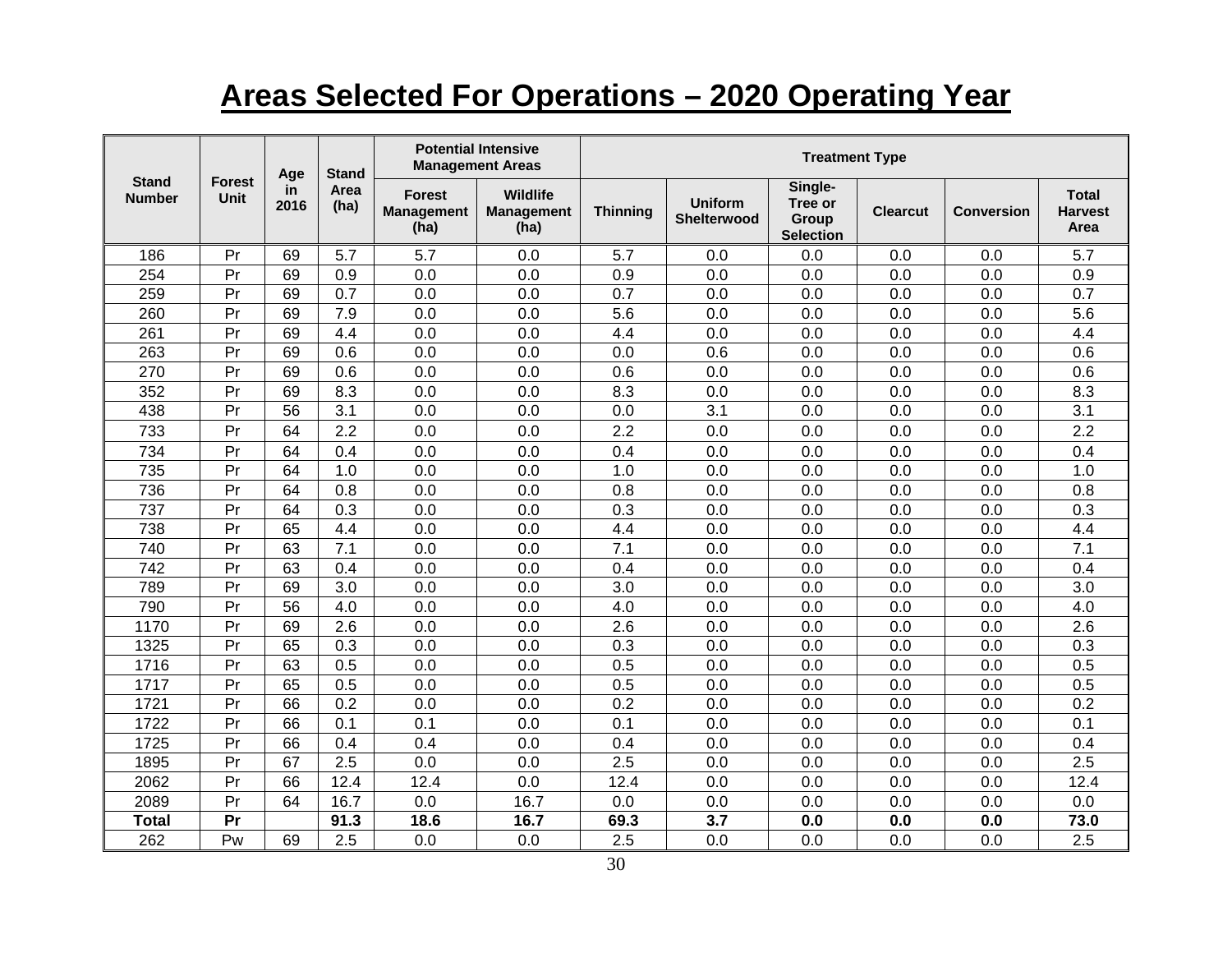|                               |                          | Age        | <b>Stand</b>     |                                            | <b>Potential Intensive</b><br><b>Management Areas</b> | <b>Treatment Type</b> |                               |                                                 |                 |            |                                        |
|-------------------------------|--------------------------|------------|------------------|--------------------------------------------|-------------------------------------------------------|-----------------------|-------------------------------|-------------------------------------------------|-----------------|------------|----------------------------------------|
| <b>Stand</b><br><b>Number</b> | <b>Forest</b><br>Unit    | in<br>2016 | Area<br>(ha)     | <b>Forest</b><br><b>Management</b><br>(ha) | <b>Wildlife</b><br><b>Management</b><br>(ha)          | <b>Thinning</b>       | <b>Uniform</b><br>Shelterwood | Single-<br>Tree or<br>Group<br><b>Selection</b> | <b>Clearcut</b> | Conversion | <b>Total</b><br><b>Harvest</b><br>Area |
| 1887                          | Pw                       | 67         | 2.2              | 0.0                                        | 0.0                                                   | 2.2                   | 0.0                           | 0.0                                             | 0.0             | 0.0        | 2.2                                    |
| 1920                          | Pw                       | 44         | 1.7              | 0.0                                        | 0.0                                                   | $\overline{1.7}$      | 0.0                           | 0.0                                             | 0.0             | 0.0        | 1.7                                    |
| <b>Total</b>                  | Pw                       |            | 6.4              | 0.0                                        | 0.0                                                   | 6.4                   | 0.0                           | 0.0                                             | 0.0             | 0.0        | 6.4                                    |
| 188                           | Sw                       | 67         | 2.6              | 0.0                                        | 0.0                                                   | 0.0                   | 2.6                           | 0.0                                             | 0.0             | 0.0        | 2.6                                    |
| 190                           | Sw                       | 69         | 14.0             | 0.0                                        | 6.4                                                   | 0.0                   | 0.0                           | 0.0                                             | 0.0             | 0.0        | 0.0                                    |
| 252                           | Sw                       | 69         | 12.0             | 0.0                                        | 0.0                                                   | 0.0                   | 12.0                          | 0.0                                             | 0.0             | 0.0        | 12.0                                   |
| 253                           | Sw                       | 69         | 12.1             | 0.0                                        | 0.0                                                   | 0.0                   | 12.1                          | 0.0                                             | 0.0             | 0.0        | 12.1                                   |
| 254                           | $\overline{\mathsf{Sw}}$ | 69         | $\overline{2.5}$ | 0.0                                        | 0.0                                                   | 0.0                   | 2.5                           | 0.0                                             | 0.0             | 0.0        | 2.5                                    |
| 258                           | Sw                       | 69         | 4.2              | 0.0                                        | 0.0                                                   | 0.0                   | $\overline{4.2}$              | 0.0                                             | 0.0             | 0.0        | 4.2                                    |
| 266                           | Sw                       | 69         | 2.7              | 0.0                                        | 0.0                                                   | 0.0                   | 0.0                           | 0.0                                             | 0.0             | 2.7        | 2.7                                    |
| 271                           | Sw                       | 69         | 14.7             | 0.0                                        | 5.3                                                   | 0.0                   | 5.7                           | 0.0                                             | 0.0             | 0.0        | 5.7                                    |
| 739                           | Sw                       | $B-S$      | 3.3              | 0.0                                        | 0.0                                                   | 0.0                   | 0.0                           | 0.0                                             | 0.0             | 3.3        | 3.3                                    |
| 1888                          | Sw                       | 69         | 0.4              | 0.0                                        | 0.0                                                   | 0.0                   | 0.0                           | 0.0                                             | 0.0             | 0.4        | 0.4                                    |
| 1925                          | Sw                       | 69         | 1.8              | 0.0                                        | 0.0                                                   | 0.0                   | 1.8                           | 0.0                                             | 0.0             | 0.0        | 1.8                                    |
| 1926                          | Sw                       | 69         | 1.6              | 0.0                                        | 0.0                                                   | 0.0                   | 1.6                           | 0.0                                             | 0.0             | 0.0        | 1.6                                    |
| 1927                          | Sw                       | 69         | 0.7              | 0.0                                        | 0.0                                                   | 0.0                   | 0.7                           | 0.0                                             | 0.0             | 0.0        | 0.7                                    |
| 1929                          | Sw                       | 69         | 0.5              | 0.0                                        | 0.0                                                   | 0.0                   | 0.5                           | 0.0                                             | 0.0             | 0.0        | 0.5                                    |
| 1934                          | Sw                       | 69         | 0.9              | 0.0                                        | 0.0                                                   | 0.0                   | 0.9                           | 0.0                                             | 0.0             | 0.0        | 0.9                                    |
| 1946                          | Sw                       | 69         | 0.8              | 0.0                                        | 0.0                                                   | 0.0                   | 0.8                           | 0.0                                             | 0.0             | 0.0        | 0.8                                    |
| <b>Total</b>                  | Sw                       |            | 74.8             | 0.0                                        | 11.7                                                  | 0.0                   | 45.4                          | 0.0                                             | 0.0             | 6.4        | 51.8                                   |
| 1057                          | <b>OC</b>                | 57         | 2.2              | 0.0                                        | 0.0                                                   | 2.2                   | 0.0                           | 0.0                                             | 0.0             | 0.0        | 2.2                                    |
| <b>Total</b>                  | <b>OC</b>                |            | 2.2              | 0.0                                        | 0.0                                                   | 2.2                   | 0.0                           | 0.0                                             | 0.0             | 0.0        | 2.2                                    |
| 150                           | $\overline{\mathbb{H}}$  | 67         | 11.9             | 0.0                                        | 11.9                                                  | 0.0                   | 0.0                           | 0.0                                             | 0.0             | 0.0        | 0.0                                    |
| 151                           | <b>IH</b>                | 67         | 1.7              | 0.0                                        | 0.0                                                   | 0.0                   | 0.0                           | 0.0                                             | 1.7             | 0.0        | 1.7                                    |
| 152                           | ΙH                       | 67         | 0.9              | 0.0                                        | 0.0                                                   | 0.0                   | 0.0                           | 0.0                                             | 0.0             | 0.9        | 0.9                                    |
| 154                           | <b>IH</b>                | 75         | 24.0             | 0.0                                        | 13.5                                                  | 0.0                   | 0.0                           | 0.0                                             | 0.0             | 7.3        | 7.3                                    |
| 794                           | <b>IH</b>                | 36         | 3.6              | 0.0                                        | 3.6                                                   | 0.0                   | 0.0                           | 0.0                                             | 0.0             | 0.0        | 0.0                                    |
| 1707                          | <b>IH</b>                | 70         | 5.2              | 0.0                                        | 3.9                                                   | 0.0                   | 0.0                           | 0.0                                             | 0.0             | 0.0        | 0.0                                    |
| 1894                          | <b>IH</b>                | 67         | 2.2              | 0.0                                        | 2.2                                                   | 0.0                   | 0.0                           | 0.0                                             | 0.0             | 2.2        | 2.2                                    |
| 1905                          | <b>IH</b>                | 67         | 0.5              | 0.0                                        | 0.0                                                   | 0.0                   | 0.0                           | 0.0                                             | 0.0             | 0.5        | 0.5                                    |
| <b>Total</b>                  | <b>IH</b>                |            | 50.0             | 0.0                                        | 35.1                                                  | 0.0                   | 0.0                           | 0.0                                             | 1.7             | 10.9       | 12.6                                   |
| 146                           | LH                       | 76         | 11.0             | 0.0                                        | 0.0                                                   | 0.0                   | 11.0                          | 0.0                                             | 0.0             | 0.0        | 11.0                                   |
| 1058                          | LH                       | 76         | 11.4             | 0.0                                        | 0.0                                                   | 0.0                   | 11.4                          | 0.0                                             | 0.0             | 0.0        | 11.4                                   |
| <b>Total</b>                  | UH/LH                    |            | 22.4             | 0.0                                        | 0.0                                                   | 0.0                   | 22.4                          | 0.0                                             | 0.0             | 0.0        | 22.4                                   |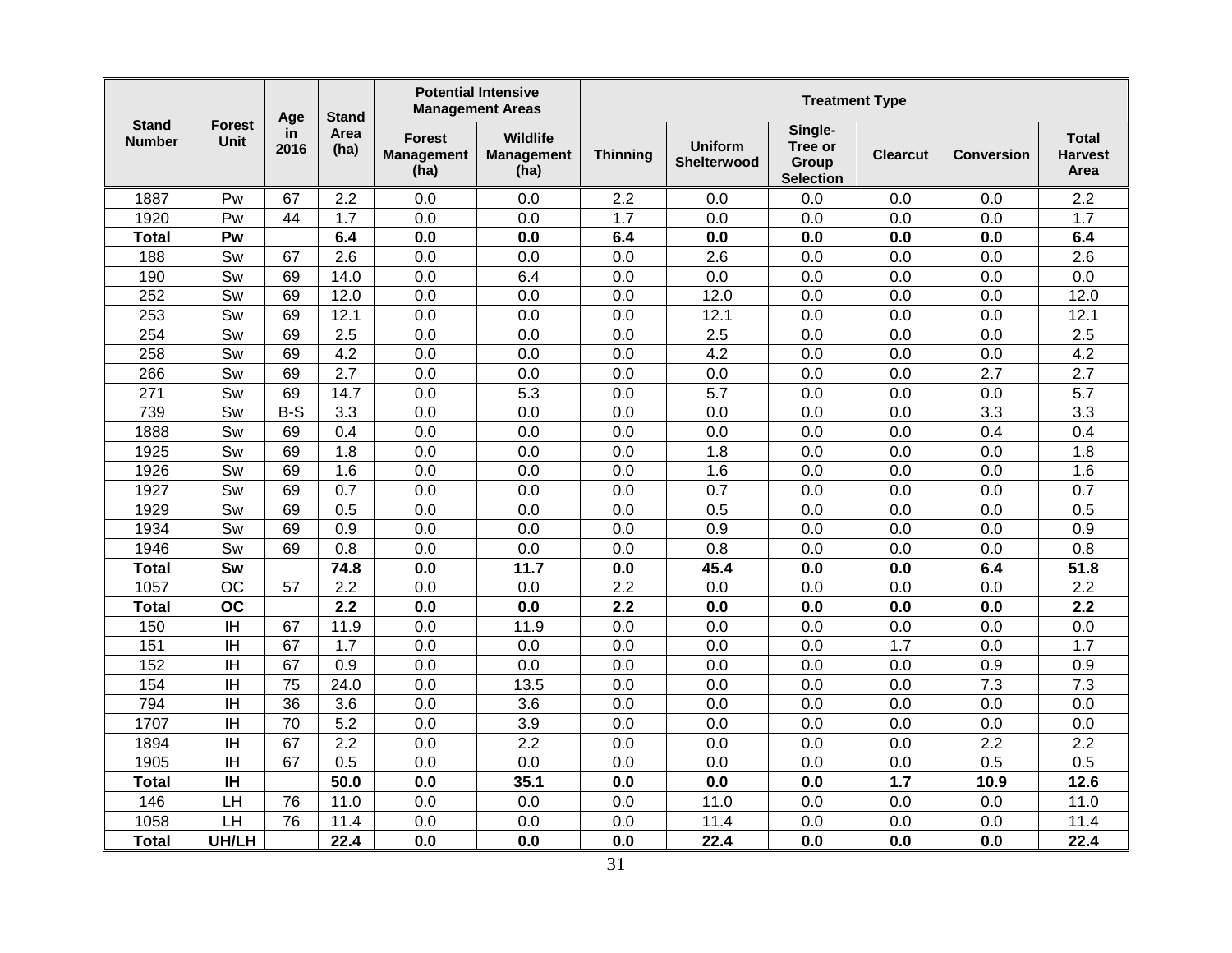# **Areas Selected For Contingency Harvest**

| <b>Forest Unit</b>                          | <b>Treatment Type</b>                                                      | <b>Contingency</b><br>Harvest (ha) |
|---------------------------------------------|----------------------------------------------------------------------------|------------------------------------|
|                                             | Thinning                                                                   | 54.4                               |
| Red Pine (Pr)                               | <b>Uniform Shelterwood Regeneration</b><br>and 1 <sup>st</sup> Removal Cut | 44.3                               |
|                                             | <b>Sub-Total</b>                                                           | 98.7                               |
|                                             | Thinning                                                                   | 24.2                               |
| White Pine (Pw)                             | Uniform Shelterwood Regeneration<br>and 1 <sup>st</sup> Removal Cut        | 15.5                               |
|                                             | <b>Sub-Total</b>                                                           | 39.7                               |
|                                             | Thinning                                                                   | 2.8                                |
| White Spruce (Sw)                           | Uniform Shelterwood Regeneration<br>and 1 <sup>st</sup> Removal Cut        | 20.3                               |
|                                             | Conversion                                                                 | 68.8                               |
|                                             | <b>Sub-Total</b>                                                           | 86.3                               |
|                                             | Thinning                                                                   | 0.0                                |
| <b>Other Conifer</b>                        | <b>Uniform Shelterwood Regeneration</b><br>and 1 <sup>st</sup> Removal Cut | 20.1                               |
| Plantation (OC)                             | Clearcut                                                                   | 15.5                               |
|                                             | <b>Sub-Total</b>                                                           | 35.6                               |
|                                             | Clearcut                                                                   | 30.6                               |
| Intolerant Hardwood<br>(HH)                 | Conversion                                                                 | 11.4                               |
|                                             | <b>Sub-Total</b>                                                           | 56.1                               |
|                                             | Single-Tree and Group Selection                                            | 69.8                               |
| Mid and Tolerant<br>Hardwood<br>(LH and UH) | Uniform Shelterwood Regeneration<br>and 1 <sup>st</sup> Removal Cut        | 6.9                                |
|                                             | <b>Sub-Total</b>                                                           | 76.7                               |
|                                             | <b>Total Area</b>                                                          | 408.9                              |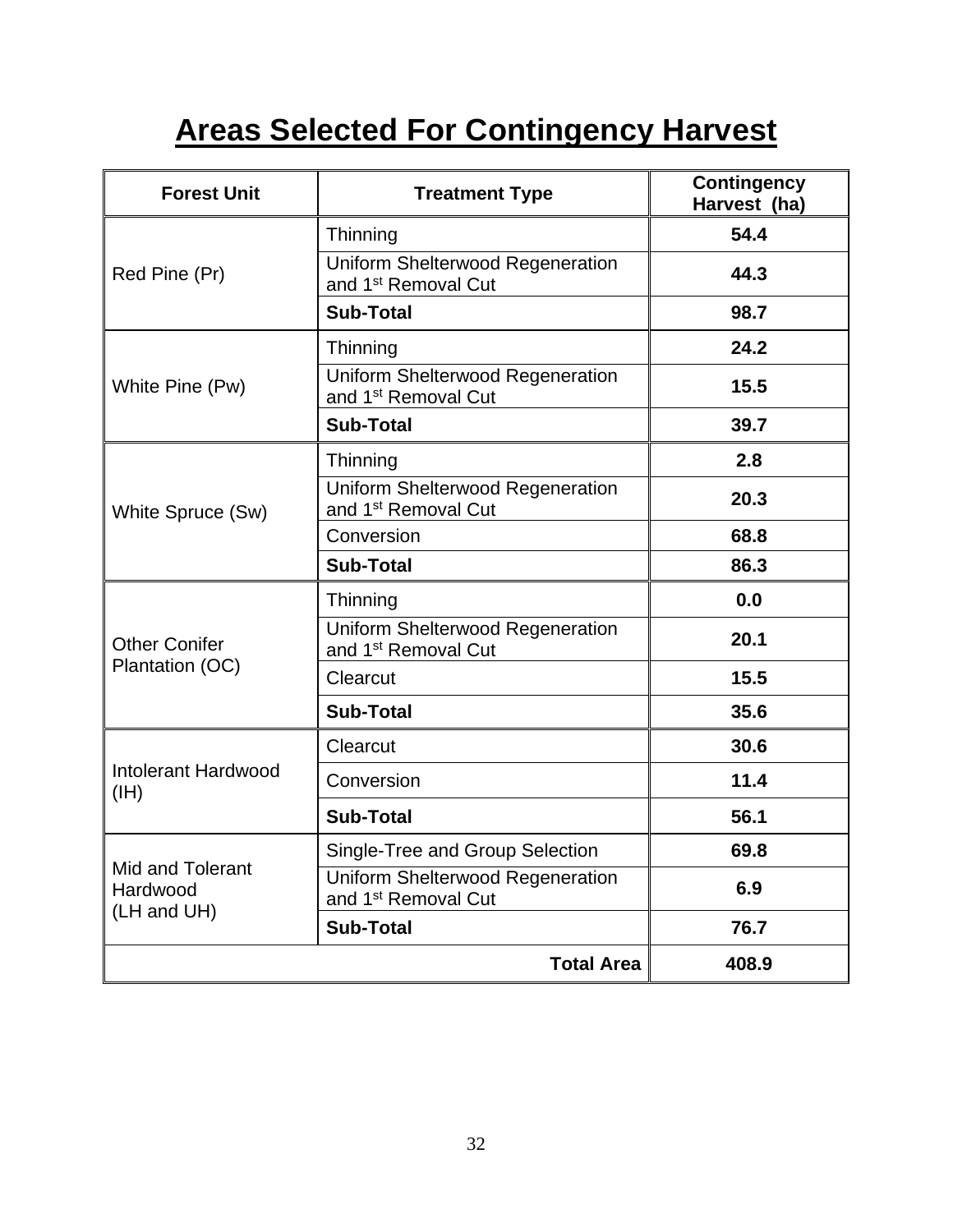# **Areas Selected For Contingency Harvest**

| <b>Stand</b><br><b>Number</b> | <b>Forest</b><br>Unit | Age<br>in.<br>2016 | <b>Stand</b><br>Area<br>(ha) | <b>Potential Intensive</b><br><b>Management Areas</b> |                                       | <b>Treatment Type</b> |                               |                                                        |                 |                   |                                        |
|-------------------------------|-----------------------|--------------------|------------------------------|-------------------------------------------------------|---------------------------------------|-----------------------|-------------------------------|--------------------------------------------------------|-----------------|-------------------|----------------------------------------|
|                               |                       |                    |                              | <b>Forest</b><br><b>Management</b><br>(ha)            | Wildlife<br><b>Management</b><br>(ha) | <b>Thinning</b>       | <b>Uniform</b><br>Shelterwood | Single-<br>Tree or<br><b>Group</b><br><b>Selection</b> | <b>Clearcut</b> | <b>Conversion</b> | <b>Total</b><br><b>Harvest</b><br>Area |
| 200                           | Pr                    | 79                 | 15.3                         | 0.0                                                   | 0.0                                   | 0.0                   | 15.3                          | 0.0                                                    | 0.0             | 0.0               | 15.3                                   |
| 452                           | Pr                    | 65                 | 2.0                          | 0.0                                                   | 0.0                                   | 2.0                   | 0.0                           | 0.0                                                    | 0.0             | 0.0               | 2.0                                    |
| 454                           | Pr                    | 65                 | 5.8                          | 0.0                                                   | 0.0                                   | 5.8                   | 0.0                           | 0.0                                                    | 0.0             | 0.0               | 5.8                                    |
| 455                           | Pr                    | 65                 | 4.1                          | 0.0                                                   | 0.0                                   | 0.0                   | 4.1                           | 0.0                                                    | 0.0             | 0.0               | 4.1                                    |
| 458                           | Pr                    | 65                 | 15.1                         | 0.0                                                   | 0.0                                   | 0.0                   | 15.1                          | 0.0                                                    | 0.0             | 0.0               | 15.1                                   |
| 461                           | Pr                    | 65                 | 23.4                         | 0.0                                                   | 0.0                                   | 23.4                  | 0.0                           | 0.0                                                    | 0.0             | 0.0               | 23.4                                   |
| 593                           | Pr                    | 76                 | 1.6                          | 0.0                                                   | 0.0                                   | 0.0                   | 1.6                           | 0.0                                                    | 0.0             | 0.0               | 1.6                                    |
| 653                           | Pr                    | 66                 | 1.5                          | 0.0                                                   | 0.0                                   | 1.5                   | 0.0                           | 0.0                                                    | 0.0             | 0.0               | 1.5                                    |
| 657                           | Pr                    | 61                 | 1.4                          | 0.0                                                   | 0.0                                   | 1.4                   | 0.0                           | 0.0                                                    | 0.0             | 0.0               | 1.4                                    |
| 667                           | Pr                    | 63                 | 4.0                          | 0.0                                                   | 0.0                                   | 4.0                   | 0.0                           | 0.0                                                    | 0.0             | 0.0               | 4.0                                    |
| 671                           | Pr                    | 63                 | 12.9                         | 0.0                                                   | 0.0                                   | 7.8                   | 5.1                           | 0.0                                                    | 0.0             | 0.0               | 12.9                                   |
| 1038                          | Pr                    | 79                 | 1.9                          | 0.0                                                   | 0.0                                   | 1.9                   | 0.0                           | 0.0                                                    | 0.0             | 0.0               | 1.9                                    |
| 1241                          | Pr                    | 42                 | 2.1                          | 0.0                                                   | 0.0                                   | 2.1                   | 0.0                           | 0.0                                                    | 0.0             | 0.0               | 2.1                                    |
| 1674                          | Pr                    | 68                 | 1.5                          | 0.0                                                   | 0.0                                   | 1.5                   | 0.0                           | 0.0                                                    | 0.0             | 0.0               | 1.5                                    |
| 1675                          | Pr                    | 68                 | 1.4                          | 0.0                                                   | 0.0                                   | 1.4                   | 0.0                           | 0.0                                                    | 0.0             | 0.0               | 1.4                                    |
| 1676                          | Pr                    | 68                 | 0.4                          | 0.0                                                   | 0.0                                   | 0.4                   | 0.0                           | 0.0                                                    | 0.0             | 0.0               | 0.4                                    |
| 1792                          | Pr                    | 49                 | 1.2                          | 1.2                                                   | 0.0                                   | 1.2                   | 0.0                           | 0.0                                                    | 0.0             | 0.0               | 1.2                                    |
| 1793                          | Pr                    | 49                 | 3.1                          | 0.2                                                   | 0.0                                   | 0.0                   | 3.1                           | 0.0                                                    | 0.0             | 0.0               | 3.1                                    |
| 1907                          | Pr                    | 69                 | 1.4                          | 0.0                                                   | 0.0                                   | 1.4                   | 0.0                           | 0.0                                                    | 0.0             | 0.0               | 0.0                                    |
| <b>Total</b>                  | Pr                    |                    | 98.7                         | 1.4                                                   | 0.0                                   | 55.9                  | 44.3                          | 0.0                                                    | 0.0             | 0.0               | 100.1                                  |
| 362                           | Pw                    | 73                 | 9.7                          | 9.7                                                   | 0.0                                   | 9.7                   | 0.0                           | 0.0                                                    | 0.0             | 0.0               | 9.7                                    |
| 591                           | Pw                    | 65                 | 1.6                          | 0.0                                                   | 0.0                                   | 1.6                   | 0.0                           | 0.0                                                    | 0.0             | 0.0               | 1.6                                    |
| 596                           | Pw                    | 63                 | 8.9                          | 8.9                                                   | 0.0                                   | 8.9                   | 0.0                           | 0.0                                                    | 0.0             | 0.0               | 8.9                                    |
| 837                           | Pw                    | 68                 | 7.2                          | 0.0                                                   | 0.0                                   | 0.0                   | 7.2                           | 0.0                                                    | 0.0             | 0.0               | 7.2                                    |
| 852                           | Pw                    | 62                 | 8.3                          | 0.0                                                   | 0.0                                   | 0.0                   | 8.3                           | 0.0                                                    | 0.0             | 0.0               | 8.3                                    |
| 1546                          | Pw                    | 64                 | 3.0                          | 0.0                                                   | 0.0                                   | 3.0                   | 0.0                           | 0.0                                                    | 0.0             | 0.0               | 3.0                                    |
| 1850                          | Pw                    | 72                 | 1.0                          | 1.0                                                   | 0.0                                   | 1.0                   | 0.0                           | 0.0                                                    | 0.0             | 0.0               | 1.0                                    |
| <b>Total</b>                  | Pw                    |                    | 39.7                         | 19.6                                                  | 0.0                                   | 24.2                  | 15.5                          | 0.0                                                    | 0.0             | 0.0               | 39.7                                   |
| 516                           | Sw                    | 59                 | 2.3                          | 0.0                                                   | 0.0                                   | 0.9                   | 0.0                           | 0.0                                                    | 0.0             | 0.0               | 0.9                                    |
| 589                           | Sw                    | 59                 | 0.6                          | 0.0                                                   | 0.0                                   | 0.6                   | 0.0                           | 0.0                                                    | 0.0             | 0.0               | 0.6                                    |
| 584                           | Sw                    | 66                 | 3.0                          | 0.0                                                   | 0.0                                   | 0.0                   | 0.0                           | 0.0                                                    | 0.0             | 3.0               | 3.0                                    |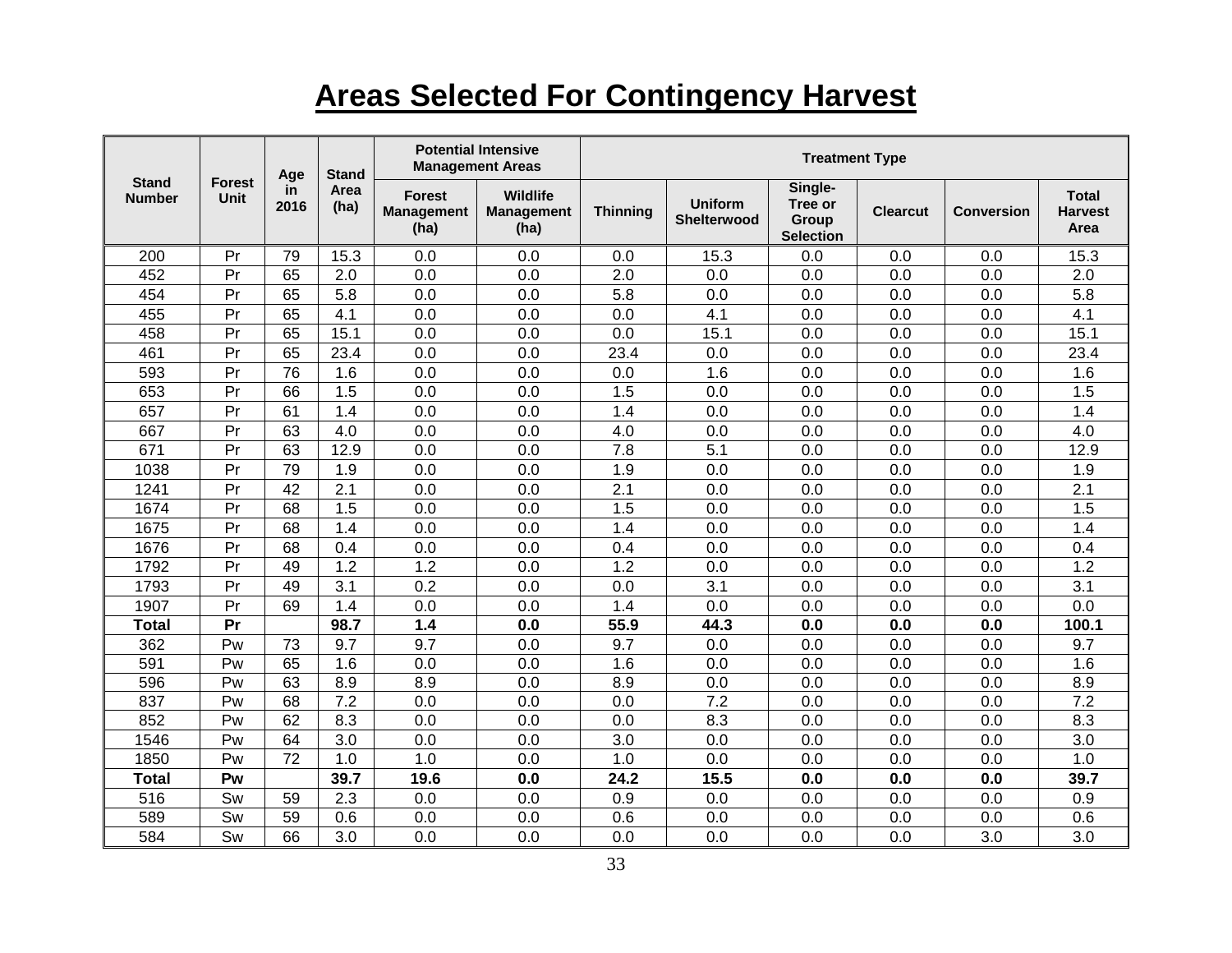| <b>Stand</b><br><b>Number</b> | <b>Forest</b><br>Unit    | Age<br>in.<br>2016 | <b>Stand</b><br>Area<br>(ha) | <b>Potential Intensive</b><br><b>Management Areas</b> |                                              | <b>Treatment Type</b> |                                      |                                                 |                 |                   |                                        |
|-------------------------------|--------------------------|--------------------|------------------------------|-------------------------------------------------------|----------------------------------------------|-----------------------|--------------------------------------|-------------------------------------------------|-----------------|-------------------|----------------------------------------|
|                               |                          |                    |                              | <b>Forest</b><br><b>Management</b><br>(ha)            | <b>Wildlife</b><br><b>Management</b><br>(ha) | <b>Thinning</b>       | <b>Uniform</b><br><b>Shelterwood</b> | Single-<br>Tree or<br>Group<br><b>Selection</b> | <b>Clearcut</b> | <b>Conversion</b> | <b>Total</b><br><b>Harvest</b><br>Area |
| 654                           | Sw                       | 66                 | 8.8                          | 0.0                                                   | 0.0                                          | 0.0                   | 8.8                                  | 0.0                                             | 0.0             | 0.0               | 8.8                                    |
| 658                           | Sw                       | 46                 | 1.8                          | 0.0                                                   | 0.0                                          | 0.0                   | 0.0                                  | 0.0                                             | 0.0             | 1.8               | 1.8                                    |
| 659                           | Sw                       | 65                 | 3.9                          | 0.0                                                   | 0.0                                          | 0.6                   | 0.0                                  | 0.0                                             | 0.0             | 3.3               | 3.9                                    |
| 660                           | Sw                       | 44                 | 3.0                          | 0.0                                                   | 0.0                                          | 0.0                   | 2.1                                  | 0.0                                             | 0.0             | 0.0               | 2.1                                    |
| 661                           | Sw                       | 63                 | 10.8                         | 0.0                                                   | 0.0                                          | 0.0                   | 0.0                                  | 0.0                                             | 0.0             | 10.8              | 10.8                                   |
| 663                           | Sw                       | 64                 | 1.1                          | 0.0                                                   | 0.0                                          | 0.0                   | 1.1                                  | 0.0                                             | 0.0             | 0.0               | 1.1                                    |
| 665                           | Sw                       | 64                 | 6.5                          | 0.0                                                   | 0.0                                          | 0.0                   | 6.5                                  | 0.0                                             | 0.0             | 0.0               | 6.5                                    |
| 670                           | $\overline{\mathsf{Sw}}$ | $B-S$              | 30.9                         | 0.0                                                   | 0.0                                          | 0.0                   | $\overline{0.0}$                     | 0.0                                             | 0.0             | 30.9              | 30.9                                   |
| 1132                          | Sw                       | 51                 | 3.9                          | 0.0                                                   | 0.0                                          | 0.0                   | 0.0                                  | 0.0                                             | 0.0             | 3.9               | $\overline{3.9}$                       |
| 1133                          | Sw                       | 51                 | 2.2                          | 0.0                                                   | 0.0                                          | 2.2                   | 0.0                                  | 0.0                                             | 0.0             | 0.0               | 2.2                                    |
| 1268                          | Sw                       | $B-S$              | 1.8                          | 0.0                                                   | 0.0                                          | 0.0                   | 1.8                                  | 0.0                                             | 0.0             | 0.0               | 1.8                                    |
| 1768                          | Sw                       | 64                 | 1.0                          | 0.0                                                   | 0.0                                          | 0.0                   | 0.0                                  | 0.0                                             | 0.0             | 1.0               | 0.0                                    |
| 1779                          | Sw                       | 44                 | 1.3                          | 0.0                                                   | 1.3                                          | 0.0                   | 0.0                                  | 0.0                                             | 1.3             | 0.0               | 1.3                                    |
| 1781                          | Sw                       | $\overline{44}$    | 1.2                          | 0.0                                                   | 0.0                                          | 0.0                   | 0.0                                  | 0.0                                             | 0.0             | 1.2               | 1.2                                    |
| 1783                          | Sw                       | 63                 | 2.0                          | 0.0                                                   | 0.0                                          | 0.0                   | 0.0                                  | 0.0                                             | 0.0             | 2.0               | $\overline{2.0}$                       |
| 1790                          | Sw                       | $B-S$              | 1.0                          | 0.0                                                   | 0.0                                          | 0.0                   | 0.0                                  | 0.0                                             | 0.0             | 1.0               | 0.0                                    |
| 1791                          | Sw                       | 46                 | $\overline{3.7}$             | 0.0                                                   | 0.0                                          | 0.0                   | 0.0                                  | 0.0                                             | 0.0             | $\overline{3.7}$  | $\overline{3.7}$                       |
| 1794                          | Sw                       | 41                 | $\overline{3.6}$             | 0.0                                                   | 0.0                                          | 0.0                   | 0.0                                  | 0.0                                             | 0.0             | 3.6               | 0.0                                    |
| 1795                          | Sw                       | 41                 | 1.6                          | 0.0                                                   | 0.0                                          | 0.0                   | 0.0                                  | 0.0                                             | 0.0             | 1.6               | 1.6                                    |
| 1798                          | Sw                       | 42                 | 1.0                          | 0.0                                                   | 0.0                                          | 0.0                   | 0.0                                  | 0.0                                             | 0.0             | 1.0               | 1.0                                    |
| <b>Total</b>                  | Sw                       |                    | 61.9                         | 0.0                                                   | 1.3                                          | 2.8                   | 20.3                                 | 0.0                                             | 0.0             | 68.8              | 86.3                                   |
| 453                           | <b>OC</b>                | 70                 | 3.2                          | 0.0                                                   | 0.0                                          | 0.0                   | 0.0                                  | 0.0                                             | 0.0             | 3.2               | 3.2                                    |
| 655                           | $\overline{OC}$          | $B-S$              | 17.6                         | 0.0                                                   | 0.0                                          | 0.0                   | 17.6                                 | 0.0                                             | 0.0             | 0.0               | 17.6                                   |
| 792                           | <b>OC</b>                | 66                 | 12.3                         | 0.0                                                   | 0.0                                          | 0.0                   | 0.0                                  | 0.0                                             | 12.3            | 0.0               | 12.3                                   |
| 1134                          | <b>OC</b>                | $B-S$              | 2.5                          | 0.0                                                   | 0.0                                          | 0.0                   | 2.5                                  | 0.0                                             | 0.0             | 0.0               | 2.5                                    |
| <b>Total</b>                  | <b>OC</b>                |                    | 35.6                         | 0.0                                                   | 0.0                                          | 0.0                   | 20.1                                 | 0.0                                             | 15.5            | 0.0               | 35.6                                   |
| 590                           | <b>IH</b>                | 76                 | 6.3                          | 0.0                                                   | 6.3                                          | 0.0                   | 0.0                                  | 0.0                                             | 0.0             | 0.0               | 0.0                                    |
| 592                           | IH                       | 76                 | 9.5                          | 0.0                                                   | 0.0                                          | 0.0                   | 0.0                                  | 0.0                                             | 0.0             | 5.6               | 5.6                                    |
| 594                           | <b>IH</b>                | $B-S$              | 2.6                          | 0.0                                                   | 0.0                                          | 0.0                   | 0.0                                  | 0.0                                             | 2.6             | 0.0               | 2.6                                    |
| 597                           | <b>IH</b>                | 76                 | 6.9                          | 0.0                                                   | 2.8                                          | 0.0                   | 0.0                                  | 0.0                                             | 6.9             | 0.0               | 6.9                                    |
| 1128                          | IH                       | 81                 | 5.8                          | 0.0                                                   | $\overline{2.7}$                             | 0.0                   | 0.0                                  | 0.0                                             | 0.0             | 5.8               | 5.8                                    |
| 1129                          | IH                       | $B-S$              | 3.0                          | 0.0                                                   | 2.3                                          | 0.0                   | 0.0                                  | 0.0                                             | 0.0             | 0.0               | 0.0                                    |
| 1131                          | $\overline{\mathbb{H}}$  | 76                 | 9.7                          | 0.0                                                   | 0.0                                          | 0.0                   | 0.0                                  | 0.0                                             | 8.6             | 0.0               | 8.6                                    |
| 1218                          | <b>IH</b>                | 71                 | 12.5                         | 0.0                                                   | 0.0                                          | 0.0                   | 0.0                                  | 0.0                                             | 12.5            | 0.0               | 12.5                                   |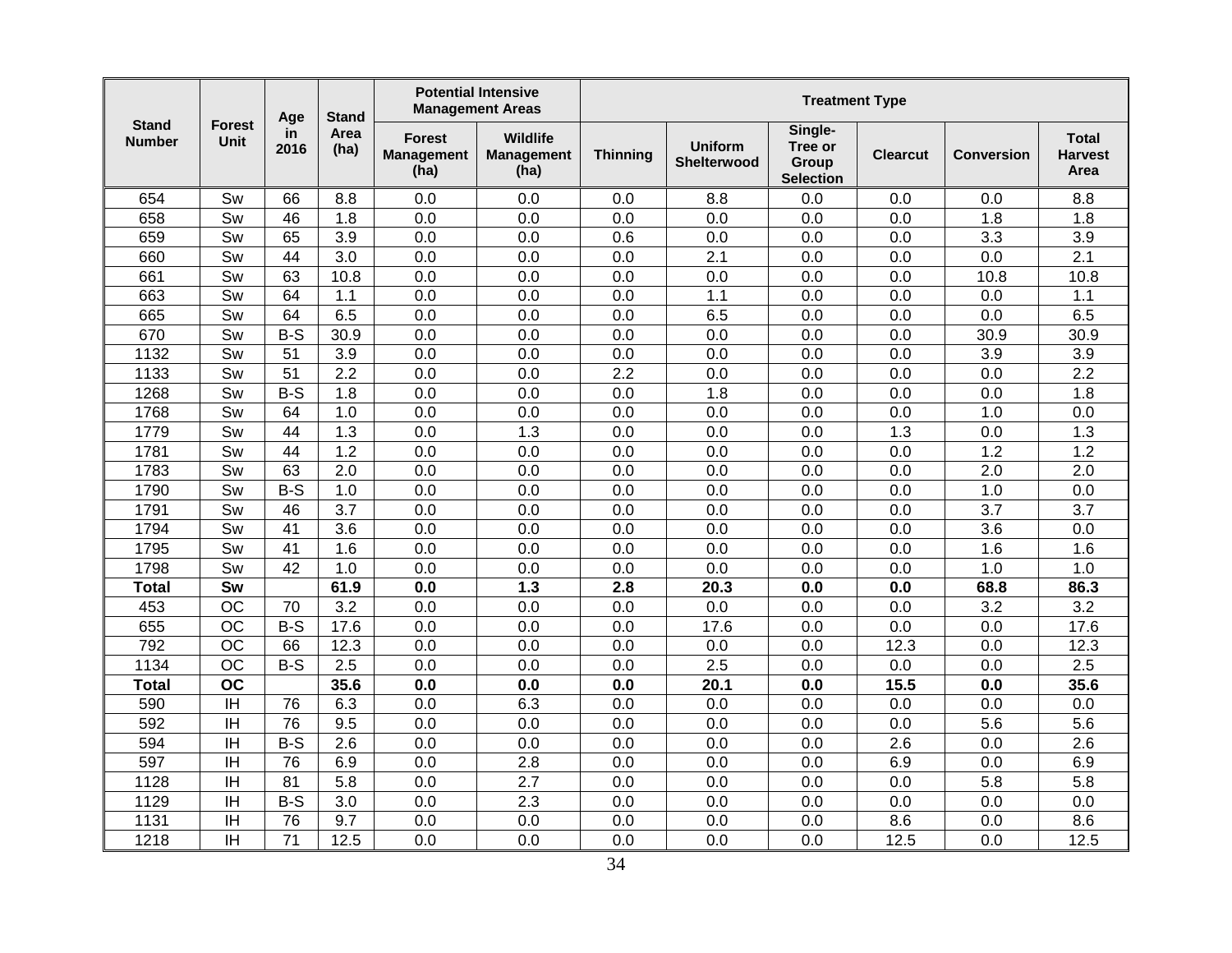| <b>Stand</b><br><b>Number</b> | <b>Forest</b><br><b>Unit</b> | Age<br><b>in</b><br>2016 | <b>Stand</b><br>Area<br>(ha) | <b>Potential Intensive</b><br><b>Management Areas</b> |                                              | <b>Treatment Type</b> |                                      |                                                 |                 |                   |                                        |
|-------------------------------|------------------------------|--------------------------|------------------------------|-------------------------------------------------------|----------------------------------------------|-----------------------|--------------------------------------|-------------------------------------------------|-----------------|-------------------|----------------------------------------|
|                               |                              |                          |                              | <b>Forest</b><br><b>Management</b><br>(ha)            | <b>Wildlife</b><br><b>Management</b><br>(ha) | <b>Thinning</b>       | <b>Uniform</b><br><b>Shelterwood</b> | Single-<br>Tree or<br>Group<br><b>Selection</b> | <b>Clearcut</b> | <b>Conversion</b> | <b>Total</b><br><b>Harvest</b><br>Area |
| <b>Total</b>                  | <b>IH</b>                    |                          | 56.3                         | 0.0                                                   | 14.1                                         | 0.0                   | 0.0                                  | 0.0                                             | 30.6            | 11.4              | 42.0                                   |
| 28                            | LH                           | 71                       | 14.0                         | 0.0                                                   | 0.0                                          | 0.0                   | 0.0                                  | 14.0                                            | 0.0             | 0.0               | 14.0                                   |
| 37                            | LН                           | 88                       | 12.0                         | 0.0                                                   | 0.0                                          | 0.0                   | 0.0                                  | 12.0                                            | 0.0             | 0.0               | 12.0                                   |
| 673                           | LН                           | 81                       | 6.9                          | 0.0                                                   | 0.0                                          | 0.0                   | 6.9                                  | 0.0                                             | 0.0             | 0.0               | 6.9                                    |
| 741                           | LН                           | 74                       | 17.2                         | 0.0                                                   | 0.0                                          | 0.0                   | 0.0                                  | 17.2                                            | 0.0             | 0.0               | 17.2                                   |
| 1063                          | LН                           | 77                       | 8.6                          | 0.0                                                   | 0.0                                          | 0.0                   | 0.0                                  | 8.6                                             | 0.0             | 0.0               | 8.6                                    |
| 1118                          | LН                           | 71                       | 2.8                          | 0.0                                                   | 0.0                                          | 0.0                   | 0.0                                  | 2.8                                             | 0.0             | 0.0               | 2.8                                    |
| 1119                          | LH                           | 75                       | 15.2                         | 0.0                                                   | 0.0                                          | 0.0                   | 0.0                                  | 15.2                                            | 0.0             | 0.0               | 15.2                                   |
| Total                         | LH/UH                        |                          | 76.7                         | 0.0                                                   | 0.0                                          | 0.0                   | 6.9                                  | 69.8                                            | 0.0             | 0.0               | 76.7                                   |